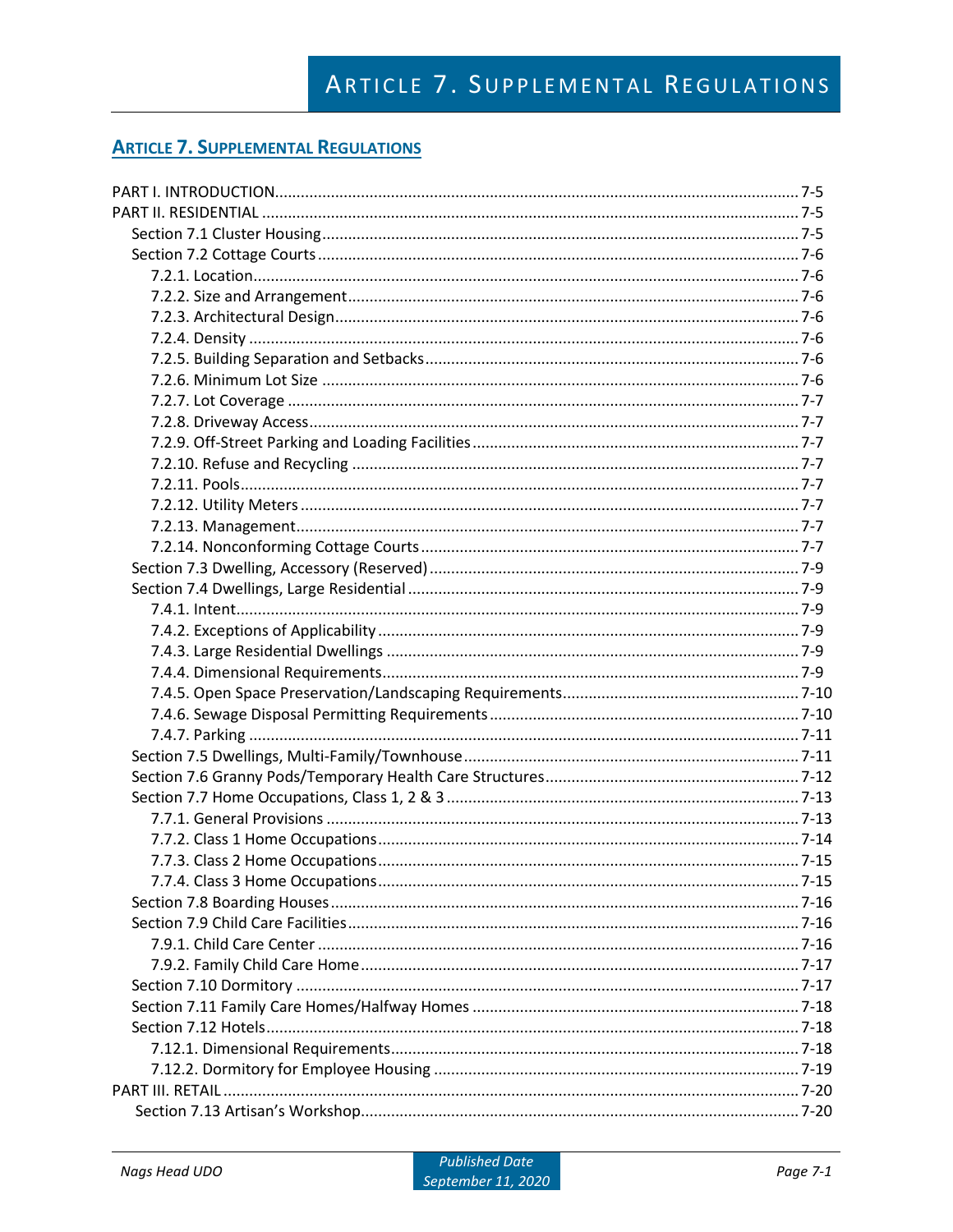| Section 7.40 Non-profit/Community Outreach Center with Aquatic Fitness Facility  7-40 |  |
|---------------------------------------------------------------------------------------|--|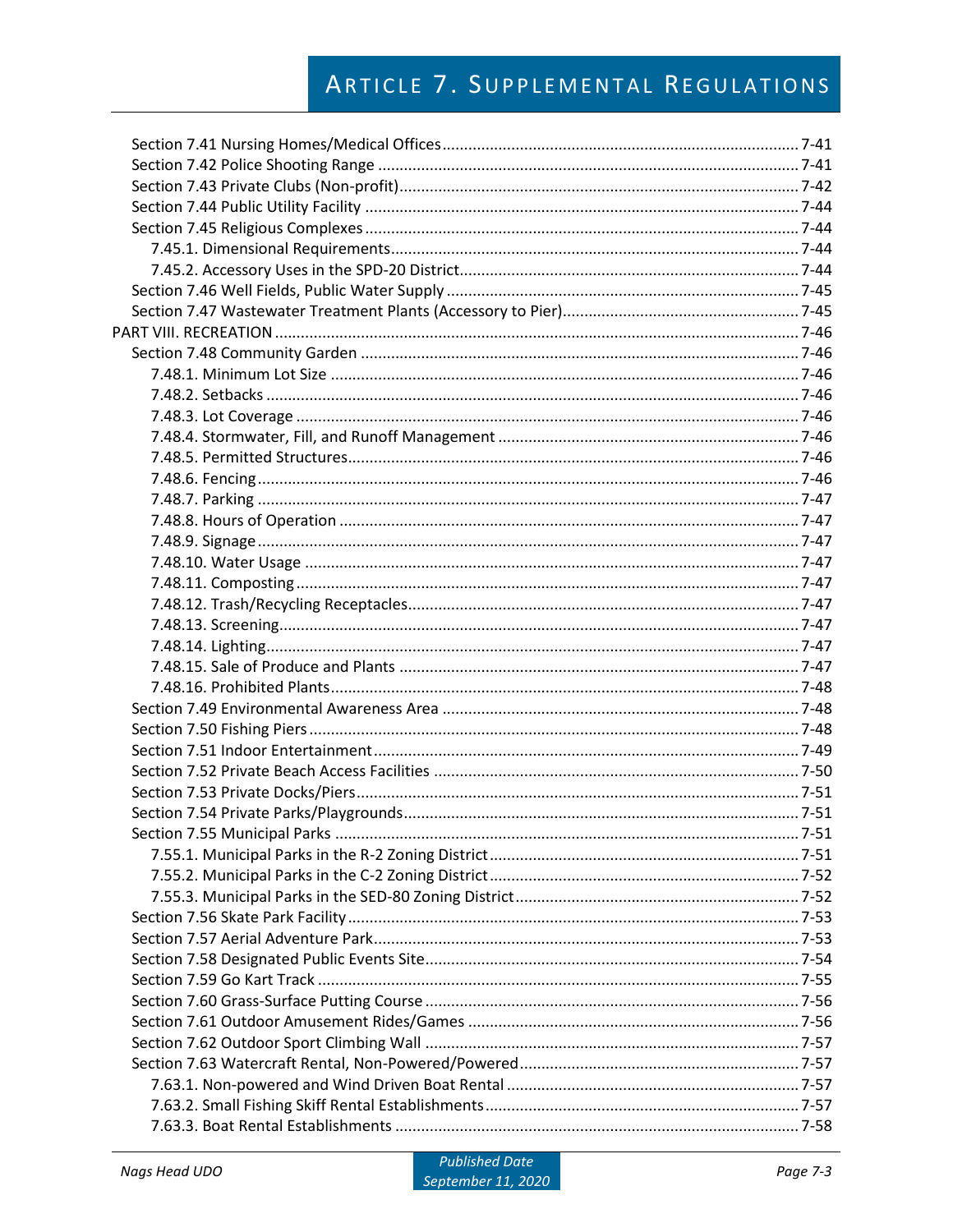| Section 7.68 Concrete Processing Facilities and Supporting Accessory Uses  7-60    |  |
|------------------------------------------------------------------------------------|--|
|                                                                                    |  |
|                                                                                    |  |
|                                                                                    |  |
|                                                                                    |  |
|                                                                                    |  |
|                                                                                    |  |
|                                                                                    |  |
|                                                                                    |  |
| Section 7.76 Outdoor Stands, Accessory to Shopping Center & Group Development 7-65 |  |
|                                                                                    |  |
|                                                                                    |  |
|                                                                                    |  |
|                                                                                    |  |
|                                                                                    |  |
|                                                                                    |  |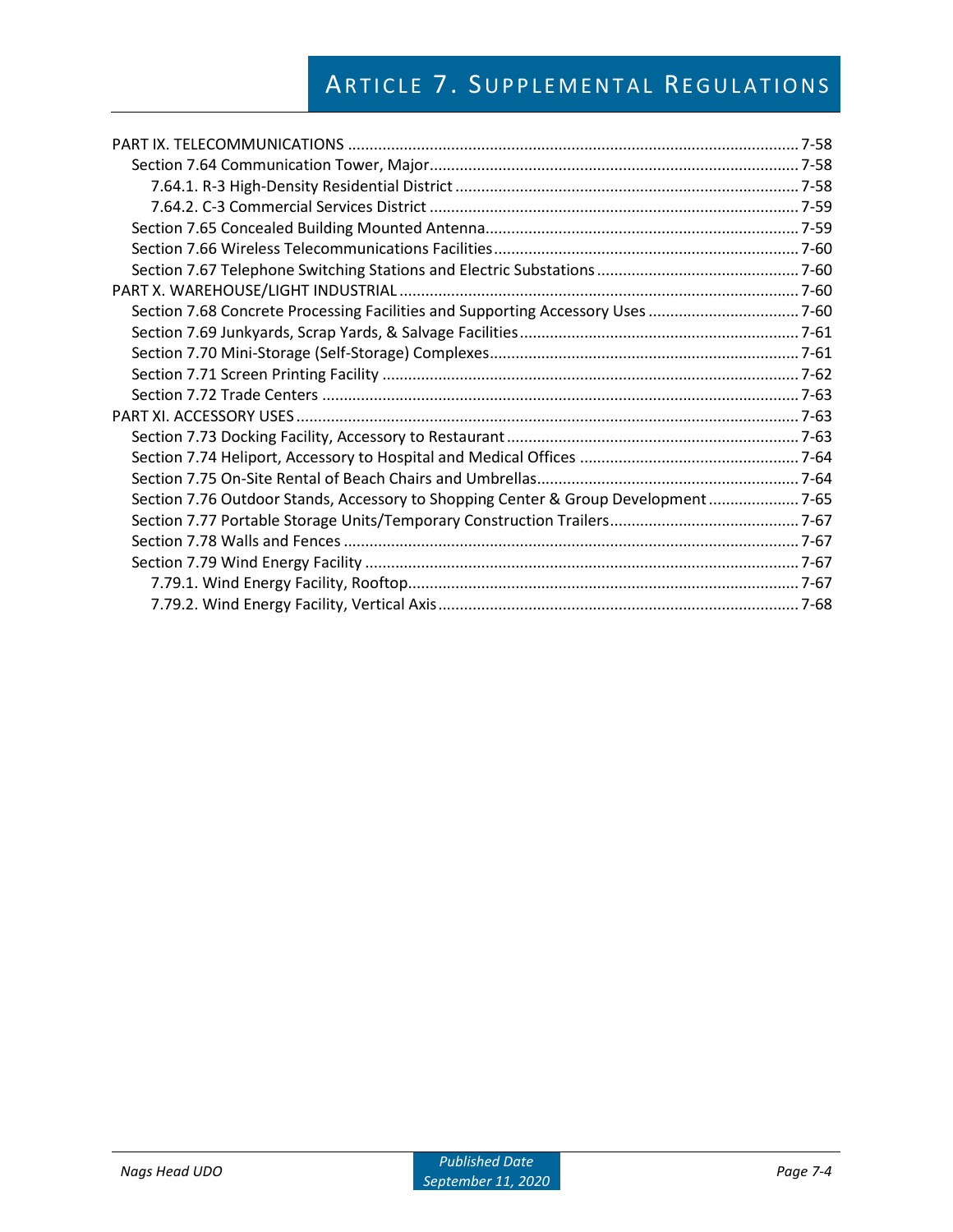# **PART I. INTRODUCTION**

The following supplemental regulations shall pertain to the uses listed in the Table of Uses and Activities located in Article 6, Zoning Districts which are identified as a permitted use with supplemental regulations (PS) or a special use (S) with supplemental regulations (R).

For any use which requires the issuance of a special use permit, the supplemental use regulations listed herein may be in addition to any other conditions placed on the use by the Board of Commissioners in accordance with the standards in Section 3.8, Special Use Permits. The conditions may impose greater restrictions on a particular use than those which are listed herein.

Notwithstanding the foregoing, any use identified in Section 6.6., Table of Uses and Activities, as being subject to supplemental regulations listed herein, may be temporarily modified pursuant to and limited by Sections 4.11.5 and 6.4.6. in a manner that would not be in compliance these supplemental standards, as applicable.

All uses include in these supplemental regulations must also comply with all other requirements of this UDO. Where the requirements of these supplemental regulations may conflict with other provisions of the UDO, the requirements contained within the supplemental regulations shall prevail.

# **PART II. RESIDENTIAL**

## **SECTION 7.1 CLUSTER HOUSING.**

Cluster housing is permitted in accordance with Section 6.6, Table of Uses and Activities, subject to other requirements of this UDO and provided the following conditions are met:

*7.1.1.* Dwelling units eligible for permitting under this use category shall be limited to existing singlefamily dwelling(s) already located on the lot and existing single-family dwelling(s) endangered by shoreline erosion being relocated on the lot. Single-family dwellings endangered by shoreline erosion can be relocated to another lot provided said lot is east of NC State Road 1243 (SR 1243).

*7.1.2.* Residential clusters shall be on a single oceanfront lot of which at least fifty (50) percent of the lot is net buildable land.

*7.1.3.* Residential clusters shall be limited to a maximum of three (3) dwelling units per lot.

*7.1.4.* Minimum area requirements for residential clusters shall be 20,000 square feet of lot area for the first dwelling unit and an additional minimum 15,000 square feet of lot area for each additional dwelling unit.

*7.1.5.* The minimum separation between detached units in a cluster shall be twenty (20) feet.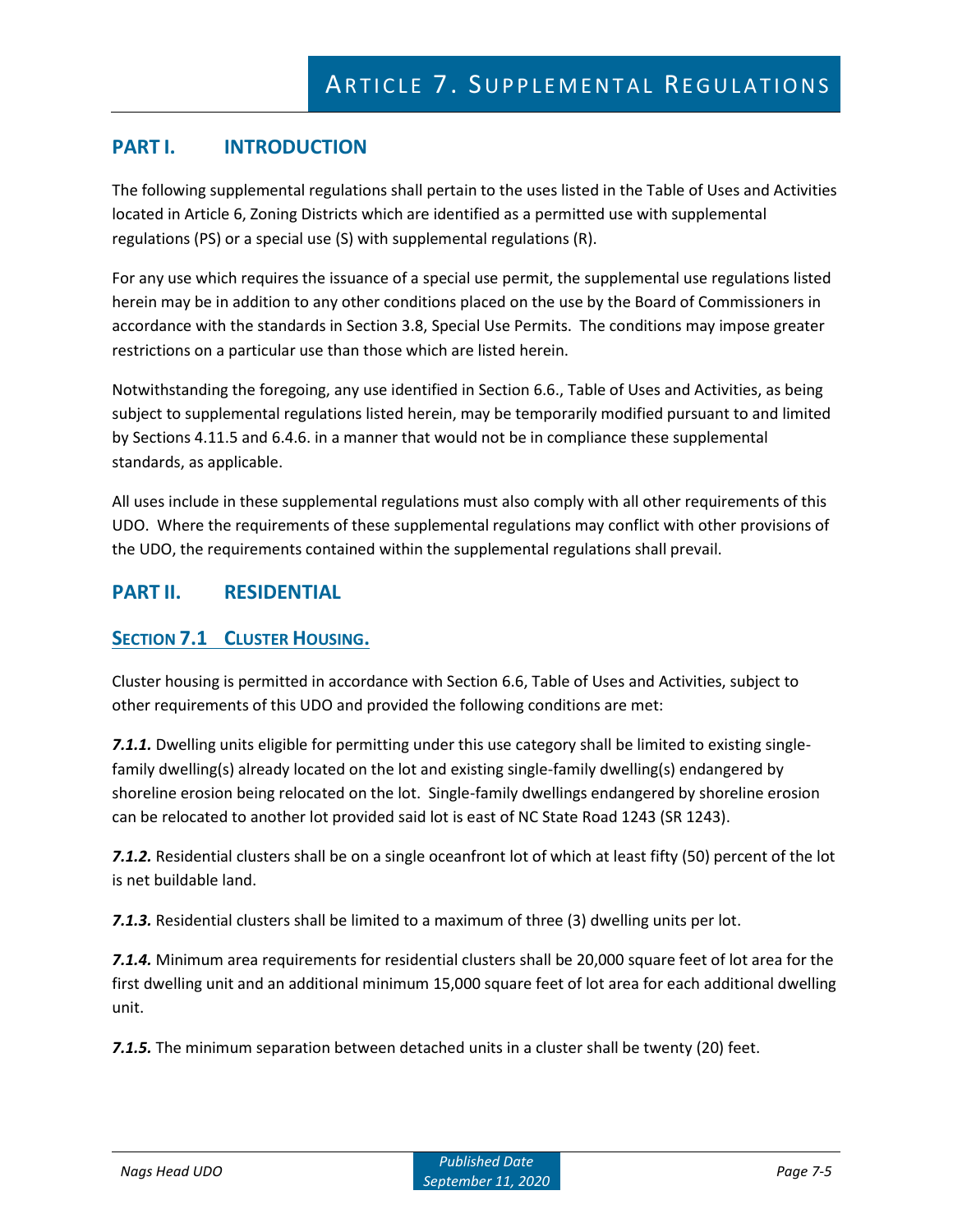# **SECTION 7.2 COTTAGE COURTS.**

Cottage courts are permitted in accordance with Section 6.6, Table of Uses and Activities, provided the following requirements and conditions are met:

#### *7.2.1. Location.*

Cottage courts shall only be located on properties with frontage on NC 12 or SR 1243 or on properties east of NC 12 or SR 1243.

#### *7.2.2. Size and Arrangement.*

Cottage courts shall be designed and intended for transient guests on a rental basis, with the exception of living quarters for the property owner or on-site management. Individual dwelling units must be designed and arranged for occupancy by one family operating as a housekeeping unit and shall contain at least five hundred (500) but no more than fifteen hundred (1,500) square feet of gross floor area. One structure may be up to five thousand (5,000) square feet if it is combined with on-site management or another complementary business use. Each cottage court unit shall contain separate sleeping, bathing and living areas.

#### *7.2.3. Architectural Design.*

*7.2.3.1.* Individual units must receive at least 75 architectural design points based on the criteria established in the Town of Nags Head Residential Design Guidelines (see Appendix B).

*7.2.3.2.* Individual cottages shall not contain more than 1½ stories. At least one-third of the cottage court units shall not exceed one story.

*7.2.3.3.* Dwelling units shall meet the minimum roof pitch requirements established in the Town of Nags Head Residential Design Guidelines.

*7.2.3.4.* Dwelling units shall not contain enclosed attached or detached garages but may contain an open parking area underneath the structure. However, an owner or on-site manager living on the property may have one garage or shed serving their individual unit or living quarters.

*7.2.3.5.* Cottages shall be oriented towards a common open space or shared drive aisle.

#### *7.2.4. Density.*

Cottage courts shall contain at least three but not more than ten individual dwelling units.

#### *7.2.5. Building Separation and Setbacks.*

Dwelling units shall be separated from one another by a minimum of ten feet, including projections. Dwelling units shall have a minimum 15-foot front yard setback, eight-foot side yard setback, and 25 foot rear yard setback.

#### *7.2.6. Minimum Lot Size.*

Cottage court lots must be at least twenty thousand (20,000) square feet in area.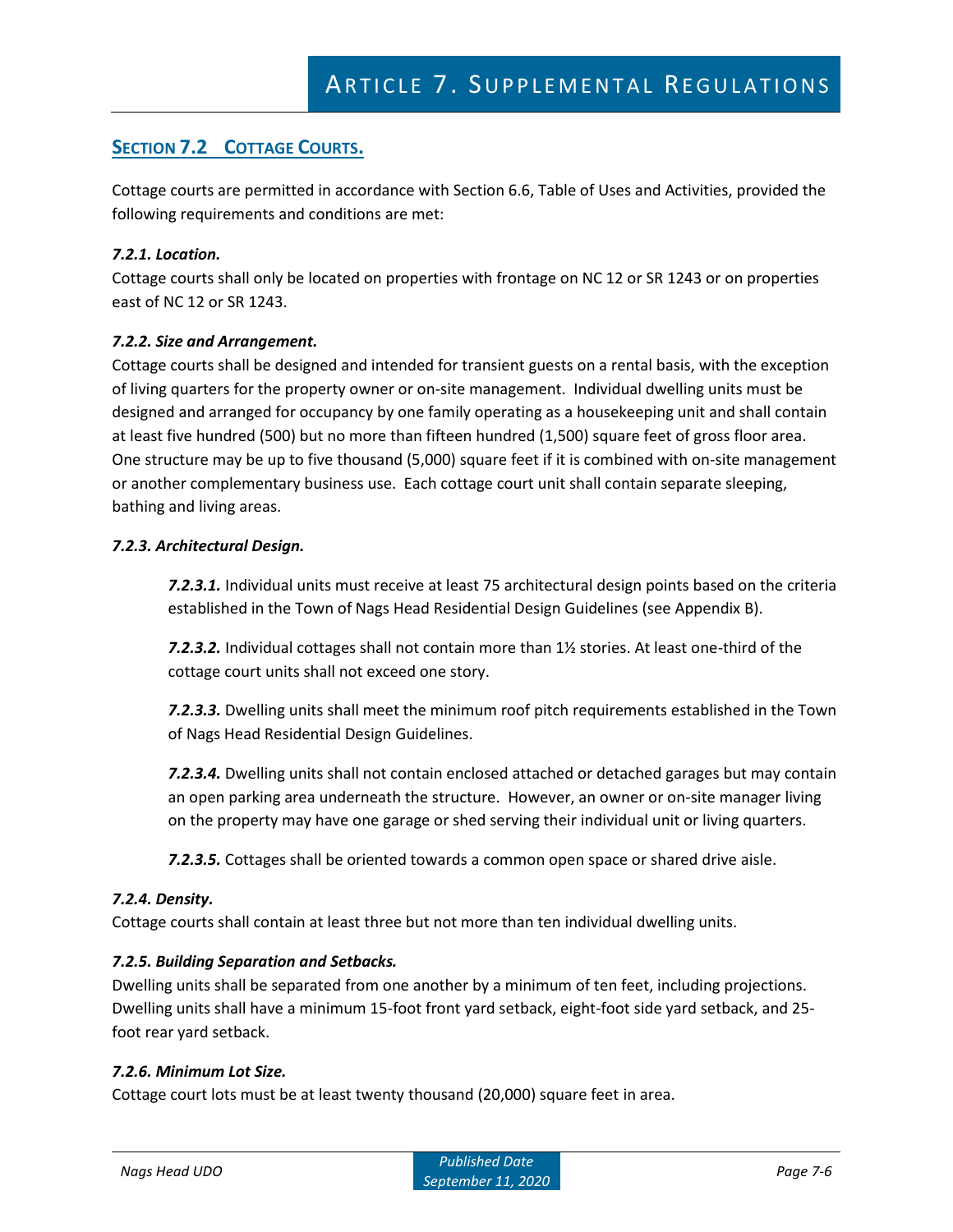### *7.2.7. Lot Coverage.*

The lot coverage shall not exceed fifty-five (55) percent.

#### *7.2.8. Driveway Access.*

Each dwelling unit shall have access to a shared accessway. The shared accessway must be designed to a minimum width of twenty-two (22) feet to allow firefighting apparatus to locate within one hundred fifty (150) feet of all sides of all structures on the property. The shared accessway may be reduced to a minimum width of twelve (12) feet where it is closer than one hundred fifty (150) feet to all sides of all structures on the property. An accessway width less than twenty-two (22) feet may be reviewed and approved by the fire marshal in conjunction with an approved alternative life safety plan.

#### *7.2.9. Off-Street Parking and Loading Facilities.*

Individual units shall have a minimum of two (2) parking spaces. Parking spaces for each dwelling unit shall be provided so as not to interfere with the shared accessway or with the access of emergency or service vehicles to the entire property. Shared parking areas may be utilized to accommodate the total parking requirements for the development. Parking spaces and drive aisles shall not be located closer than five (5) feet to side or rear property lines. Parking spaces shall not be located with direct access from the right-of-way.

#### *7.2.10. Refuse and Recycling.*

Cottage courts shall provide a suitable location for a dumpster as determined by the UDO Administrator. Dumpster areas shall be appropriately screened and shall not be located in the required front yard of the property.

#### *7.2.11. Pools.*

Cottage courts may have one community pool serving all of the units on the property. Individual units may not have pools.

#### *7.2.12. Utility Meters.*

Utility meters of any type for individual units are prohibited.

#### *7.2.13. Management.*

Cottage courts shall operate under a single, unified management operation which arranges for reservations and attends to guest needs. There shall be a uniform key entry system operated by management staff.

#### *7.2.14. Nonconforming Cottage Courts.*

Cottage courts which do not conform to the definition of "cottage court", contained in Appendix A Definitions, and also to the provisions of this section may continue, subject to the following provisions:

*7.2.14.1.* Existing individual dwelling units in a nonconforming cottage court may be replaced provided that replacement structures conform to the provisions of this section or do not increase the degree of structure or site nonconformity.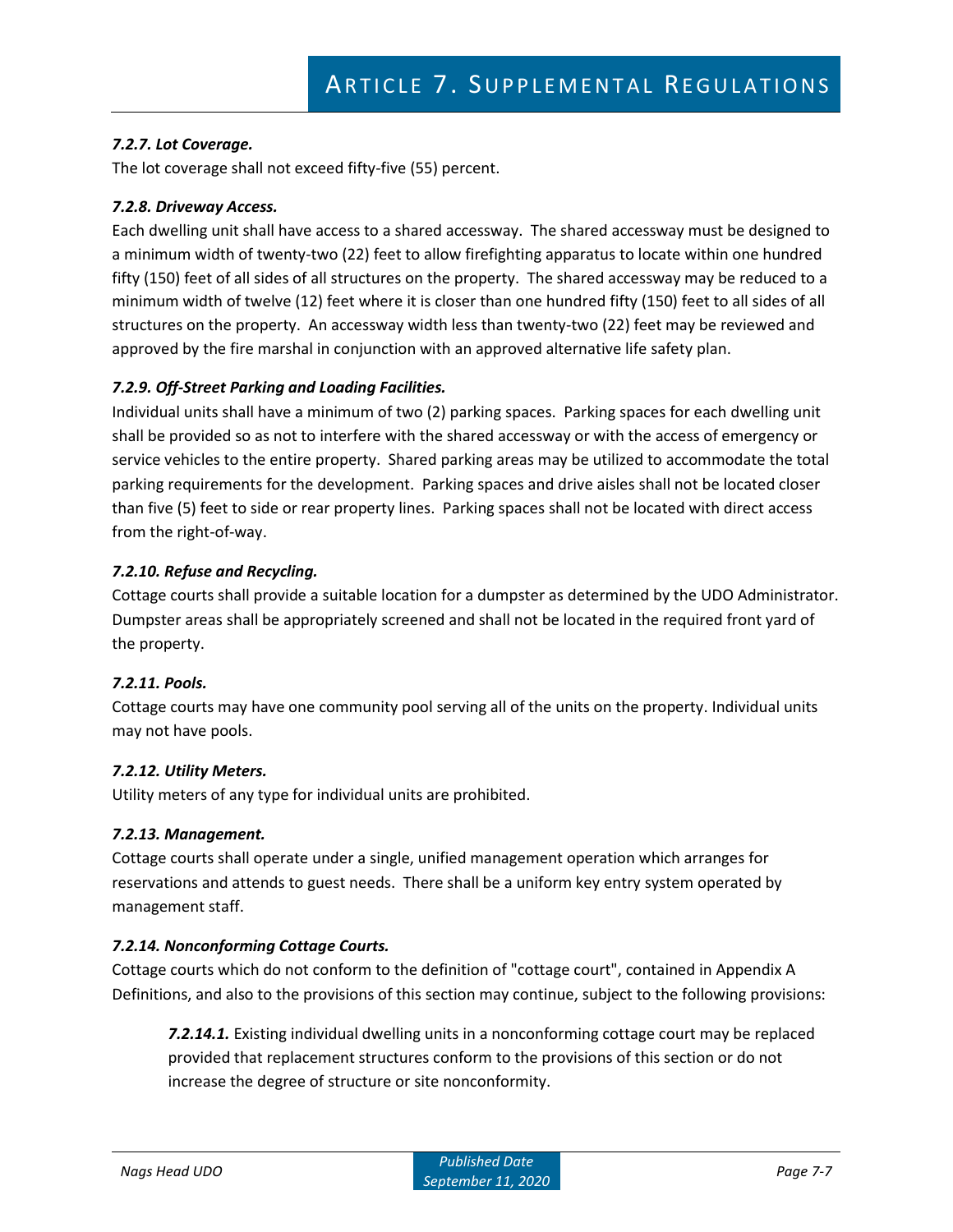*7.2.14.2.* All replacement, substantially improved, and substantially damaged cottage court units shall conform with the provisions of Article 11, Part III, Flood Damage Prevention.

*7.2.14.3.* For the purpose of this section, structures will be considered individually when determining thresholds for repair, maintenance and destruction.

*7.2.14.4.* No existing individual dwelling unit in a nonconforming cottage court shall be enlarged, extended, moved or structurally altered, except as provided below:

*7.2.14.4.1.* For lots abutting the Atlantic Ocean or Roanoke Sound, individual dwelling units in a cottage court may be moved in cases where such structures are determined to be in imminent danger of collapse, as defined by CAMA, as a result of erosion by wind or water, provided that such movement does not increase the degree of nonconformity of the structures in any way. When utilizing this provision, a minimum ten-foot separation shall be maintained between individual structures. All structures when moved shall adhere to the minimum setback requirements prescribed in this section.

*7.2.14.4.2.* Minor modifications to a nonconforming cottage court dwelling unit or cottage court site may be approved administratively by the UDO Administrator or his/her designee. Minor modifications may include the addition of detached storage sheds, not to exceed 150 square feet in area, on-grade patios, decks, porches, driveway or parking modifications, or other additions not involving an increase or expansion of the habitable area of existing cottage court dwelling units.

*7.2.14.4.3.* Major modifications to a nonconforming cottage court dwelling unit or cottage court site, may be approved by the Nags Head Board of Commissioners through the special use process as set forth in Section 3.8, Special Use Permits. Major modifications include any proposal which will result in a net increase in habitable area of nonconforming cottage court units.

*7.2.14.4.4.* All improvements must meet the dimensional requirements of the district in which they are located. When a lot coverage nonconformity exists on a cottage court site, improvements may be allowed as long as there is no net increase in overall lot coverage. All other nonconformities shall be regulated in accordance with Article 5, Nonconformities.

*7.2.14.5.* On any individual dwelling unit in a nonconforming cottage court, work may be done on ordinary repairs, or on repair or replacement of nonloadbearing walls, fixtures, wiring or plumbing.

*7.2.14.6.* If an individual dwelling unit in a nonconforming cottage court becomes dangerous to life, destroyed or unlawful due to lack of repairs or maintenance, the building inspector shall condemn the structure in accordance with G.S. 160D-1119, and the structure may thereafter be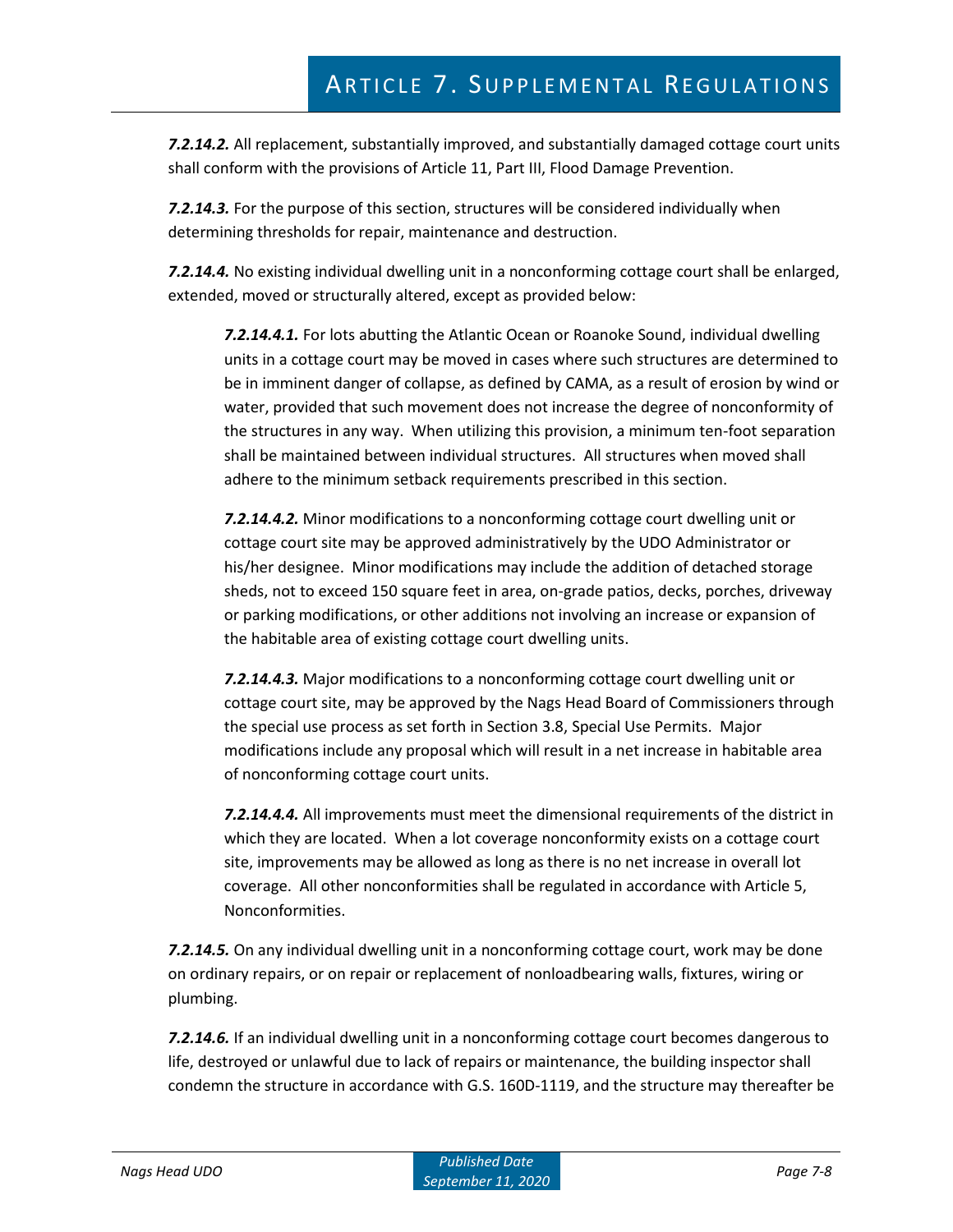restored, repaired, rebuilt or replaced in conformity with the regulations of this UDO and any other applicable federal or state regulations.

*7.2.14.7.* Nothing in this UDO shall prevent the strengthening or restoring to a safe condition of any individual dwelling unit in a nonconforming cottage court or part thereof declared to be dangerous to life by any official charged with protecting the public safety, or upon order of such official when he has determined that there is a clear and immediate danger to the public safety.

## **SECTION 7.3 DWELLING, ACCESSORY.**

#### RESERVED

## **SECTION 7.4 DWELLING, LARGE RESIDENTIAL.**

Large residential dwellings are permitted in accordance with Section 6.6, Table of Uses and Activities, subject to the following provisions:

#### *7.4.1. Intent.*

The purpose of establishing this section is to set forth a comprehensive set of regulations designed to promote and encourage the unique and historical elements of residential architecture held to be valued as an integral part of the Town image, to ensure that future residential development is compatible with its natural and developed environments, and to afford the highest level of protection for both permanent residents and seasonal visitors occupying these structures in the furtherance of public safety and welfare.

#### *7.4.2. Exceptions of Applicability.*

All existing large residential dwelling uses which do not meet the requirements of this section shall be regulated in accordance with Article 5, Nonconformities.

### *7.4.3. Large Residential Dwellings.*

As defined in Appendix A Definitions, large residential dwellings shall be subject to the requirements set forth in subsections 7.4.4 through 7.4.7 of this section. Large residential dwellings located in an area designated as a historic district on the National Register of Historic Places shall comply with the provisions of the Nags Head Residential Design Guidelines.

#### *7.4.4. Dimensional Requirements.*

*7.4.4.1.* The minimum lot area for large residential dwellings shall be 16,000 square feet. The total enclosed habitable living space for large residential dwellings is 5,000 square feet, except where the large residential dwelling is located in the SED-80 zoning district on a lot which meets the minimum lot area requirements for that district.

*7.4.4.2.* Enclosed habitable living space for large residential dwellings shall be calculated to also include any enclosed habitable space that may be present in any accessory structure that is located on the same lot as the principal structure.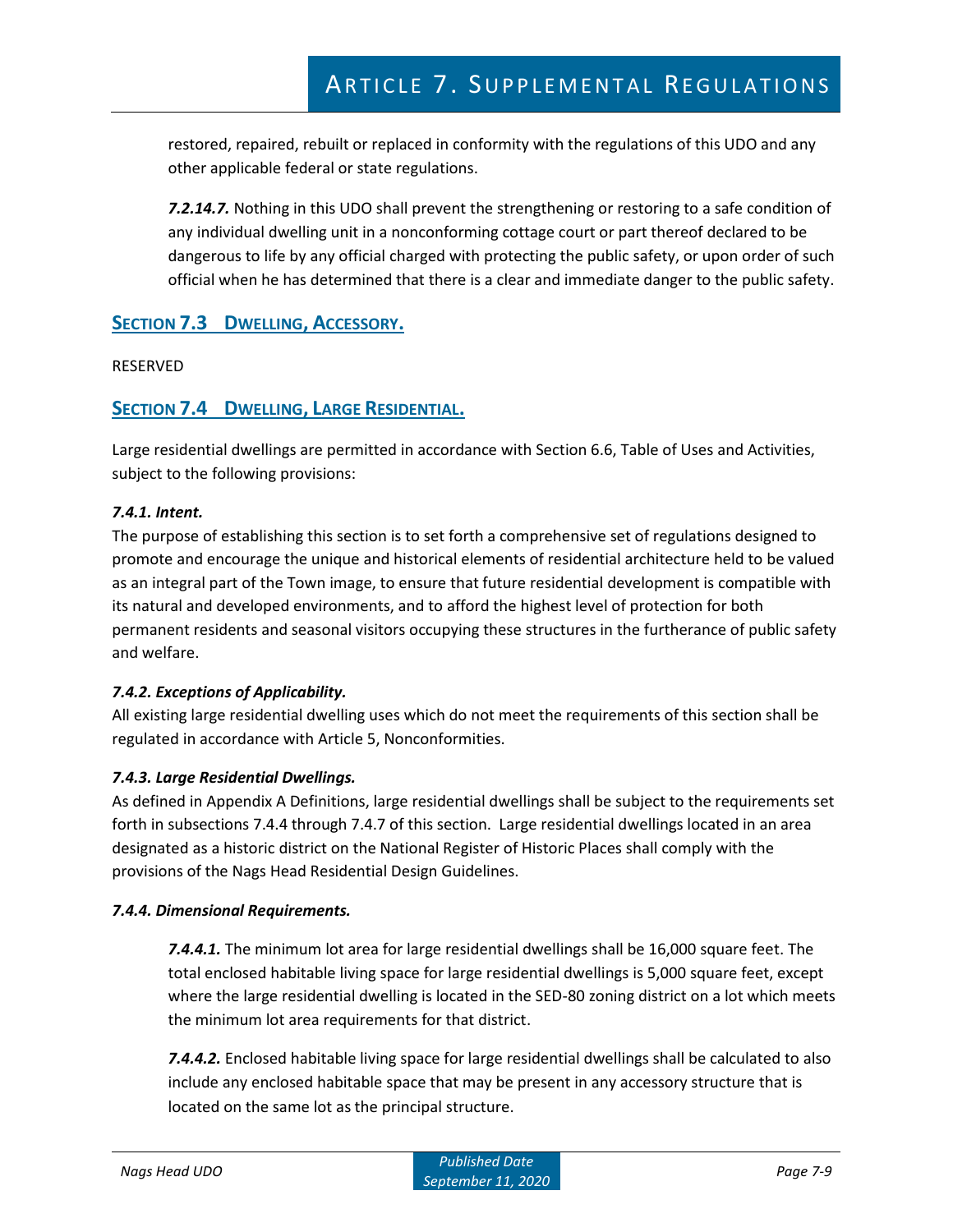*7.4.4.3.* For large residential dwellings, the minimum width of the side yard shall be fourteen (14) feet. For property owners that elect to follow the Nags Head Residential Design Guidelines (see Appendix B), the minimum width of the side yard may be determined using the dimensional requirements contained within Article 8 District Development Standards applicable to the zoning district in which the dwelling is proposed.

*7.4.4.4.* The maximum height for large residential dwellings shall be thirty-five (35) feet. For property owners that elect to following the Nags Head Residential Design Guidelines (see Appendix B); and, when the proposed large residential dwelling utilizes an eight-twelfths roof pitch as specified in the Town of Nags Head Residential Design Guidelines, the maximum height for a large residential dwelling may be increased to forty-two (42) feet.

*7.4.4.5.* Within the SRO Soundside Residential Overlay District, large residential dwellings shall not exceed an enclosed habitable living space of 4,200 square feet, and the minimum lot area requirement for the permitting of large residential dwellings shall be 24,000 square feet.

### *7.4.5. Open Space Preservation/Landscaping Requirements.*

All large residential dwellings shall comply with the requirements of one of the following subsections:

*7.4.5.1.* The preservation of a minimum of ten percent of the lot's total area with existing natural vegetation and/or dune elevations. Areas designated for the preservation of existing vegetation shall contain significant examples of native vegetation and be identified and maintained in accordance with Article 10, Part I, Buffering and Vegetation Preservation General Requirements and Section 10.93, Landscaping, Buffering, and Vegetation Requirements of this UDO.

*7.4.5.2.* The planting of a minimum of 15 percent of the lot's total area. At minimum 50 percent of the required landscaping shall consist of locally adapted live evergreen tree species that are a minimum height of three feet and one inch in diameter measured at one-half-foot above grade when planted. The remainder of the landscaping may be live forbs and shrubs measuring at least 1-1/2 feet when planted. For properties east of NC 12 and SR 1243, evergreen shrubs shall be substituted for the tree requirement according to the specifications described above.

The above landscaping requirements may be altered due to unique and unusual physical conditions or characteristics of the property, including the reduction of landscaping requirements for oceanfront properties and other lots containing significant dune features that will be preserved in equal proportion.

The property owner shall be responsible for maintaining the landscaped areas required by this section, including the replacement of dead and missing vegetation, accordance with Section 10.5, Maintenance and Replacement, of this UDO.

### *7.4.6. Sewage Disposal Permitting Requirements.*

The maximum permitted wastewater capacity for large residential dwellings shall not exceed 1,080 gallons per day.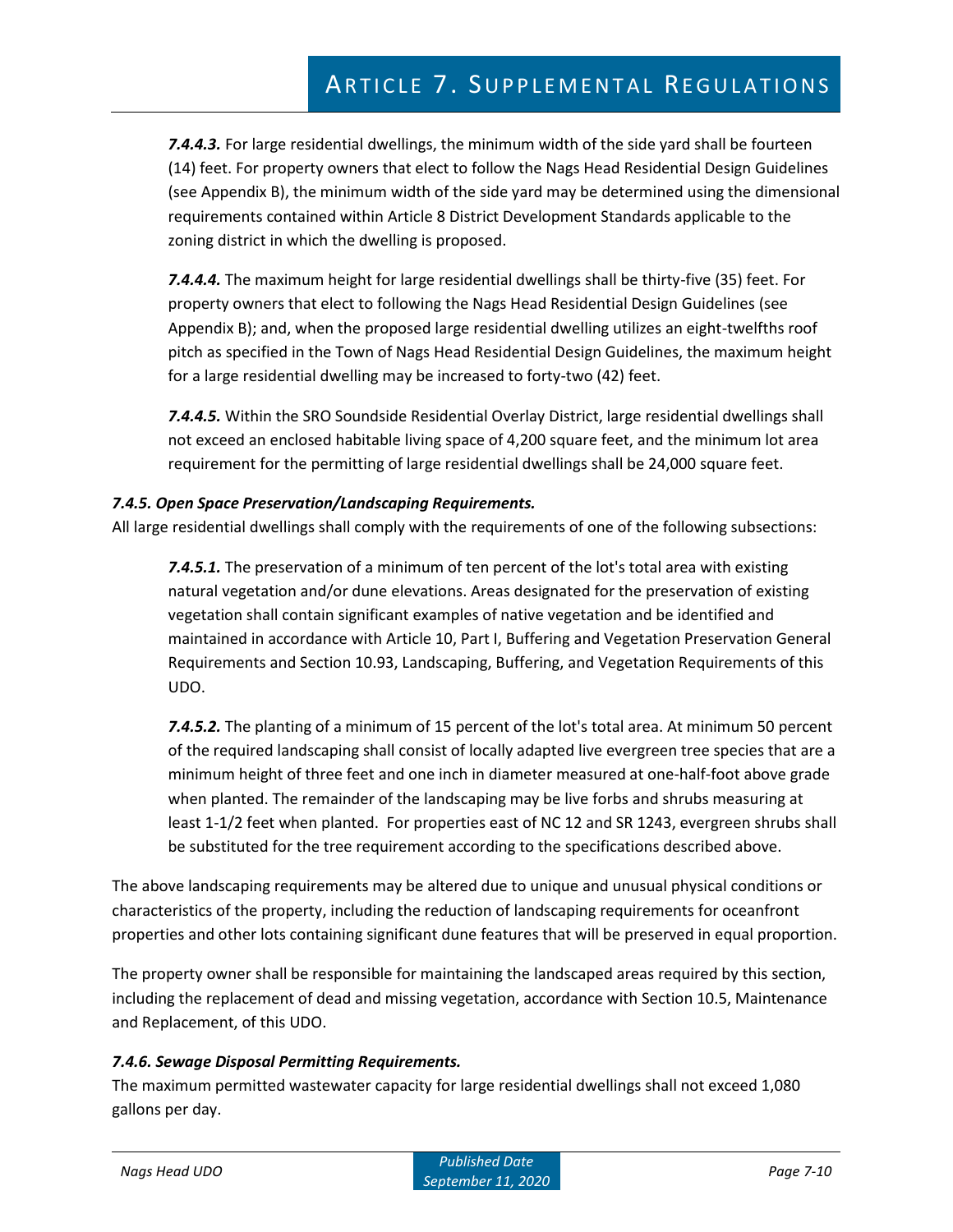#### *7.4.7. Parking.*

Parking for all large residential dwellings shall be in conformance with the requirements of Section 10.12, Parking Lot Requirements for Single-Family and Two-Family Dwelling Units, applicable to singlefamily dwellings and two-family dwellings.

## **SECTION 7.5 DWELLINGS, MULTI-FAMILY/TOWNHOUSE.**

Multi-family dwellings are permitted in accordance with Section 6.6, Table of Uses and Activities, provided that the following additional requirements and conditions are met:

| TABLE 7-1: REQUIREMENTS FOR MULTI-FAMILY DWELLINGS |                                                                                                                                                                                                                                                                                                 |                                                                                                                                                                                   |       |  |  |  |
|----------------------------------------------------|-------------------------------------------------------------------------------------------------------------------------------------------------------------------------------------------------------------------------------------------------------------------------------------------------|-----------------------------------------------------------------------------------------------------------------------------------------------------------------------------------|-------|--|--|--|
| Lot Width                                          | $C-2$<br>150 feet                                                                                                                                                                                                                                                                               | <b>Townhouse in SPD-20</b><br>150 feet for whole site;<br>minimum 18 feet lot width<br>for individual units.                                                                      | $C-1$ |  |  |  |
| <b>Setbacks</b>                                    | Minimum 35 feet to all<br>property lines.                                                                                                                                                                                                                                                       | 1.75 times the height at the<br>top plate or roof panel in<br>the tallest building.<br>Minimum 35 feet to all<br>property lines.                                                  |       |  |  |  |
| <b>Height</b>                                      | 40 feet to top plate or roof<br>panel to original grade or<br>finished grade, whichever is<br>the greatest distance. Total<br>height shall not exceed 47<br>feet. Area above top plate<br>shall not be habitable<br>(unoccupied except for<br>structure or mechanical<br>appurtenance).         | 28 feet to top plate or roof<br>panel. Maximum 35 feet.<br>Area above top plate shall<br>not be habitable<br>(unoccupied except for<br>structural or mechanical<br>appurtenance). |       |  |  |  |
| <b>Open Space</b>                                  | 50% of side yards to remain<br>as open space.                                                                                                                                                                                                                                                   | 50% of side yards to remain<br>as open space.                                                                                                                                     |       |  |  |  |
| <b>Lot Coverage</b>                                | 55%                                                                                                                                                                                                                                                                                             | 30% plus 300 square feet or<br>33%, whichever is greater.                                                                                                                         |       |  |  |  |
| <b>Density</b>                                     | Minimum 26,000 square<br>feet for first three units;<br>3,500 square feet of<br>additional lot size for each<br>additional unit (optional -<br>only 3,000 square feet of<br>additional lot size is<br>required if 20% of units are<br>considered affordable - see<br>definition in Appendix A). | Minimum 20,000 square<br>feet for first unit and 10,000<br>square feet for the second<br>through sixth units.                                                                     |       |  |  |  |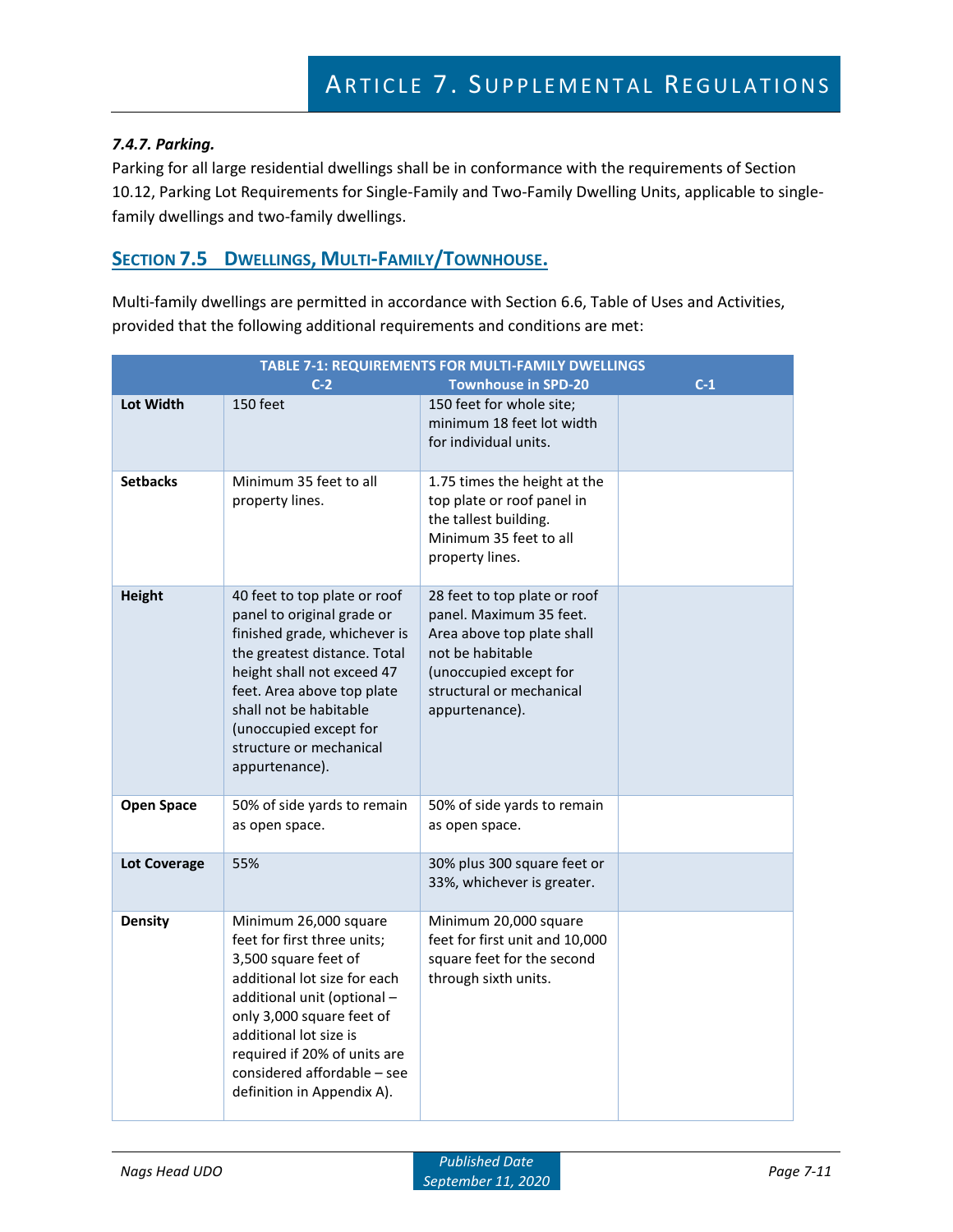| <b>TABLE 7-1: REQUIREMENTS FOR MULTI-FAMILY DWELLINGS</b> |                                                                                                                                                                                                                                                                                                                                                                                                                                                                                                                                      |                                                                                                                                                                                                                                                                                                                                                                                                                                                                                                                                               |                                                      |  |  |
|-----------------------------------------------------------|--------------------------------------------------------------------------------------------------------------------------------------------------------------------------------------------------------------------------------------------------------------------------------------------------------------------------------------------------------------------------------------------------------------------------------------------------------------------------------------------------------------------------------------|-----------------------------------------------------------------------------------------------------------------------------------------------------------------------------------------------------------------------------------------------------------------------------------------------------------------------------------------------------------------------------------------------------------------------------------------------------------------------------------------------------------------------------------------------|------------------------------------------------------|--|--|
|                                                           | $C-2$                                                                                                                                                                                                                                                                                                                                                                                                                                                                                                                                | <b>Townhouse in SPD-20</b>                                                                                                                                                                                                                                                                                                                                                                                                                                                                                                                    | $C-1$                                                |  |  |
| <b>Buffer</b>                                             | In addition to the buffering<br>requirements included in<br>the Commercial Design<br>Standards, a 10-foot wide<br>commercial transitional<br>protective yard shall be<br>provided adjacent to any<br>street right-of-way.                                                                                                                                                                                                                                                                                                            | A 10-foot wide commercial<br>transitional protective yard<br>shall be provided to any<br>adjacent properties or<br>street rights-of-way.                                                                                                                                                                                                                                                                                                                                                                                                      |                                                      |  |  |
| <b>Unit Size</b>                                          | Minimum 800 square feet.                                                                                                                                                                                                                                                                                                                                                                                                                                                                                                             | Minimum 1,000 square feet.                                                                                                                                                                                                                                                                                                                                                                                                                                                                                                                    |                                                      |  |  |
| <b>Building</b><br>Separation                             | when crossing traffic lanes.                                                                                                                                                                                                                                                                                                                                                                                                                                                                                                         | 40 feet; a sidewalk or boardwalk constructed to provide a grade separation from<br>vehicular traffic of at least six inches shall connect all principal buildings on the site.<br>Separate buildings shall be connected with pedestrian passageways that are striped                                                                                                                                                                                                                                                                          |                                                      |  |  |
| <b>Accessory</b><br><b>Uses</b>                           | Management/sales office,<br>not including a trailer,<br>provided that the<br>management office shall be<br>included as a permanent<br>structure in the project's<br>design or may occupy one<br>of the dwelling units.<br>A management/ sales office<br>may include, within the<br>particular project, spaces<br>for maintaining supplies,<br>service products and<br>amenities to be used in<br>connection with the units<br>within the project. There<br>shall be sanitary facilities<br>available for customers and<br>employees. | Management/sales<br>office, not including a<br>trailer, provided that the<br>management office shall<br>be included as a<br>permanent structure in<br>the project's design or<br>may occupy one of the<br>dwelling units.<br>A management/ sales<br>office may include,<br>within the particular<br>project, spaces for<br>maintaining supplies,<br>service products and<br>amenities to be used in<br>connection with the<br>units within the project.<br>There shall be sanitary<br>facilities available for<br>customers and<br>employees. | Multi-family allowed as<br>accessory mixed use only. |  |  |

Multi-family dwellings shall comply with the requirements of Article 10, Part VI, Commercial Design Standards.

## **SECTION 7.6 GRANNY PODS/TEMPORARY HEALTH CARE STRUCTURES.**

Granny pods, also called temporary health care structures, are permitted under the authority of NC General Statutes Section 160D-915. Granny pods are considered a temporary health care structure used by a caregiver in providing care for a mentally or physically impaired person on property owned or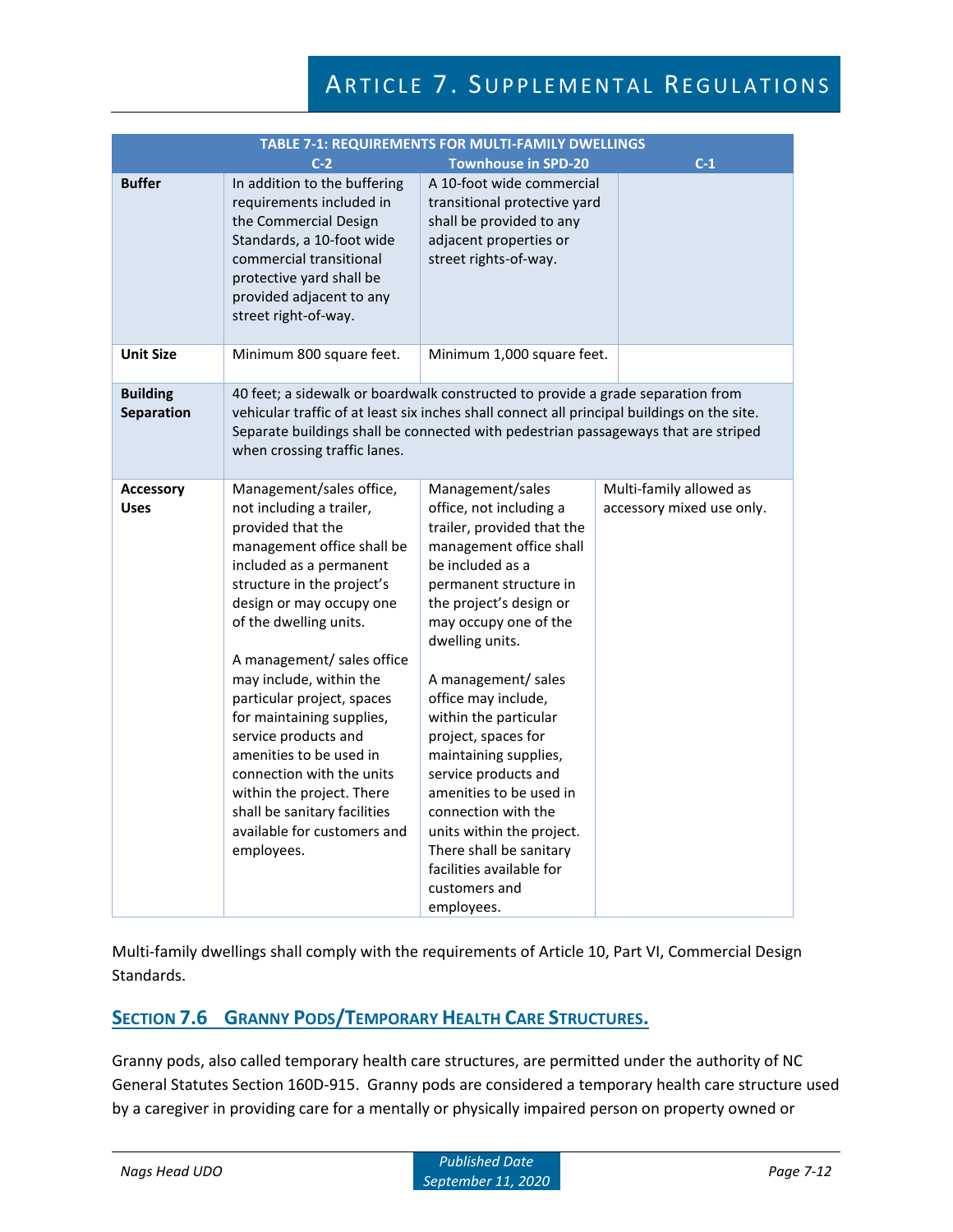occupied by the caregiver as the caregiver's residence and shall be permitted as an accessory use in accordance with Section 6.6, Table of Uses and Activities, subject to the following standards:

*7.6.1.* The granny pod must comply with all district standards that apply to the principal dwelling unit.

*7.6.2.* Structures must be transportable residential units assembled off-site and built to the standards of the North Carolina State Building Code.

*7.6.3.* The structure must be no more than three hundred (300) gross square feet and must not be placed on a permanent foundation.

*7.6.4.* The structure shall be connected to any public water, sewer, and electric utilities serving the property or water and/or wastewater systems approved by Dare County.

*7.6.5.* Only one accessory temporary family care structure is allowed per lot.

*7.6.6.* No signage regarding the presence of the structure is allowed.

**7.6.7.** The structure must be removed within sixty (60) days after caregiving on the site ceases.

*7.6.8.* The caregiver must be at least 18 years old and must be a first or second degree relative of the impaired person (a spouse, parent, grandparent, child, grandchild, aunt, uncle, nephew, or niece). A legal guardian of the impaired person also qualifies.

*7.6.9.* In the commercial districts, granny pods shall only be permitted for properties in single-family residential use.

*7.6.10.* Documentation of compliance with this section is required on an annual basis as long as the granny pod/temporary health care structure remains on the property. This documentation includes an annual renewal of the doctor's certification. The Town may make periodic inspections at times convenient to the caregiver to assure on-going compliance.

## **SECTION 7.7 HOME OCCUPATIONS, CLASS 1, 2 & 3.**

#### *7.7.1. General Provisions.*

The following general provisions shall apply to all Class 1, 2, and 3 Home Occupations, and are in addition to the specific provisions for each class outlined in subsections 7.7.2 through 7.7.4, below.

*7.7.1.1.* A home occupation shall be secondary to the use of the dwelling for living purposes.

*7.7.1.2.* No traffic shall be generated by such home occupations in greater volumes than would normally be expected in a residential neighborhood, and any need for parking generated by the conduct of a home occupation shall be met off-street parking.

*7.7.1.3.* No home occupation shall create noise, dust, vibration, smell, smoke, glare, electrical interference, fire hazard or any other hazard or nuisance to any greater or more frequent extent than that usually experienced in an average dwelling unit.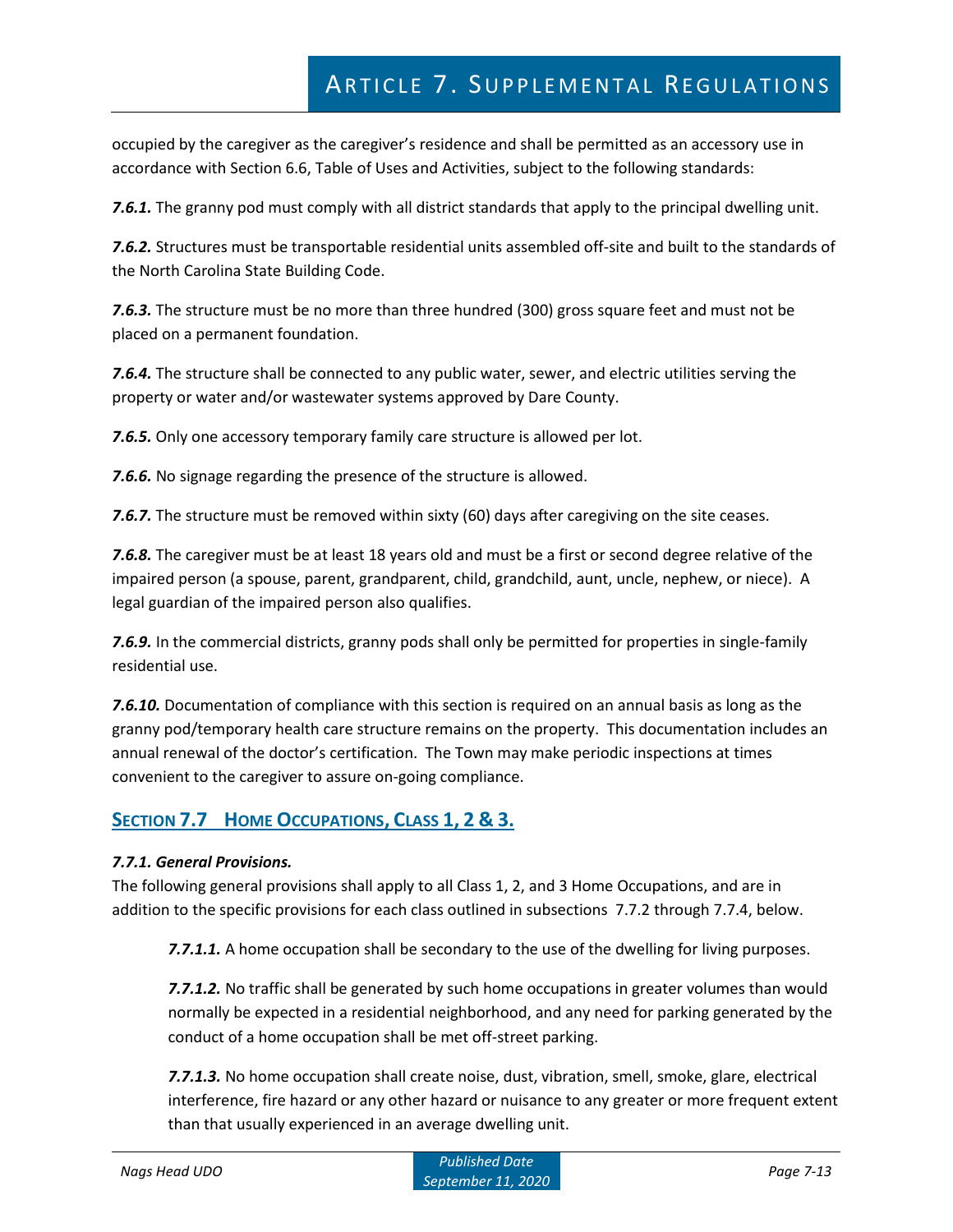*7.7.1.4.* No home occupation shall require internal or external alterations or involve construction features or the use of electrical or mechanical equipment that would increase the fire rating of the structure.

*7.7.1.5.* No toxic, explosive, flammable, combustible, corrosive, etiologic, radioactive or other restricted materials, as may be regulated by the NC Department of Environmental Quality, Division of Waste Management, shall be used or stored on the site.

*7.7.1.6.* All applicable state and local regulations and license requirements for home occupations shall be met.

*7.7.1.7.* No home occupation shall operate as a sexually oriented business or conduct sexually oriented business activities.

*7.7.1.8.* No outside storage or display of goods is allowed.

*7.7.1.9.* No delivery of supplies or materials by tractor trailers is permitted.

#### *7.7.2. Class 1 Home Occupations.*

Class 1 home occupations are permitted in any single-family residential dwelling unit in accordance with Section 6.6, Table of Uses and Activities, subject to the following provisions (which are in addition to the general provisions outlined in subsection 7.7.1):

*7.7.2.1.* Employment shall be limited to individuals who are full-time residents of the principal dwelling.

*7.7.2.2.* No more than five hundred (500) square feet of the floor area of the dwelling unit or twenty-five (25) percent of the floor area, whichever is greater, may be used in connection with a home occupation, including storage purposes in connection with a home occupation. Floor area of a dwelling unit in this case shall include the floor area of all rooms and areas within the dwelling unit including basements, habitable attic space, garages and accessory buildings and structures.

*7.7.2.3.* No retail sales other than for goods produced on the premises shall be conducted on the premises.

*7.7.2.4.* In no case shall a home occupation be open to the public at times earlier than 8:00 a.m. nor later than 10:00 p.m.

*7.7.2.5.* There shall be no change in the outside appearance of the dwelling or premises, or any visible evidence of the existence of a home occupation other than for a permitted sign in accordance with subsection 7.7.2.6.

*7.7.2.6.* One non-illuminated sign not over one (1) square foot in area and flush-mounted against the building shall be allowed at a residential property with an approved home occupation.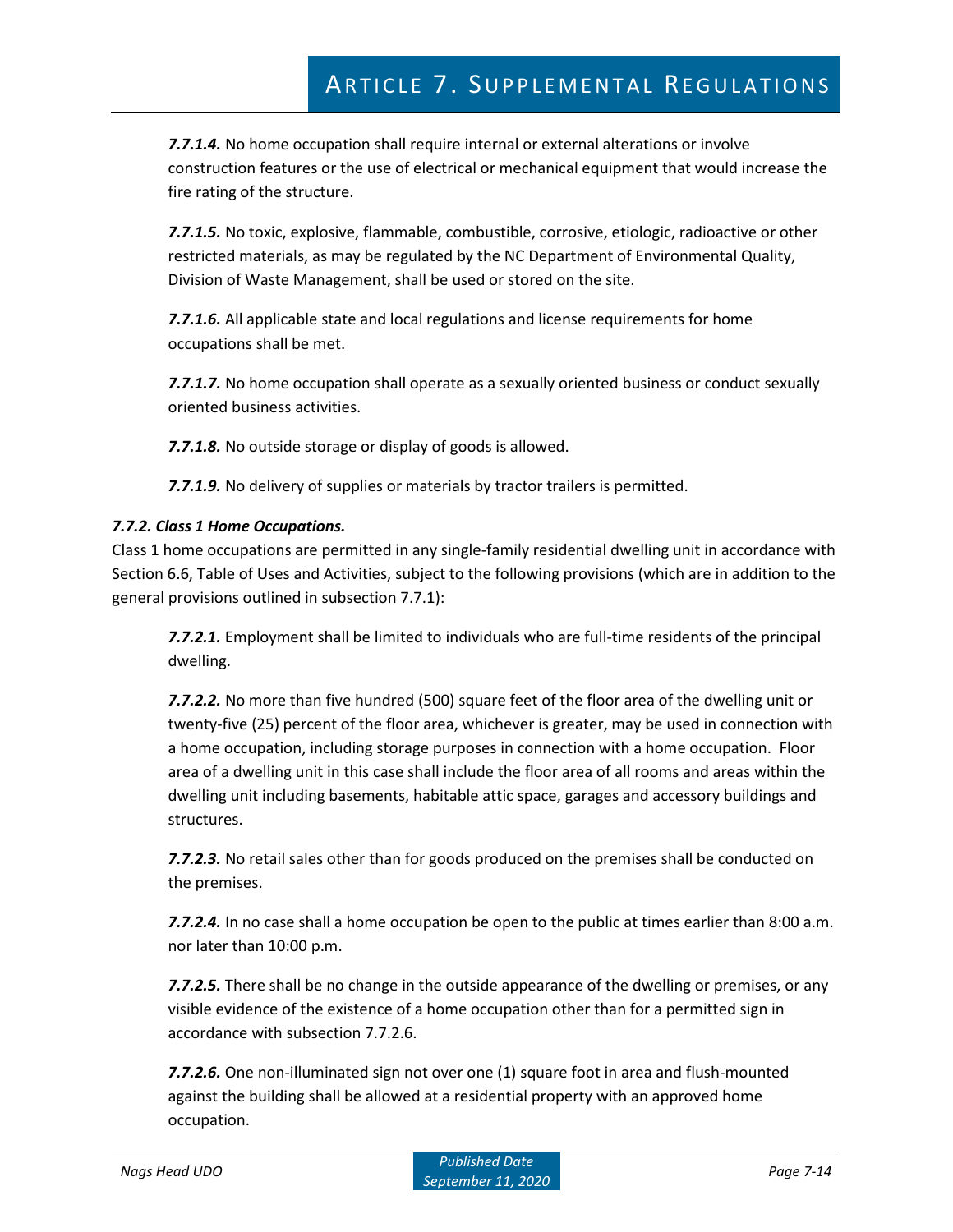#### *7.7.3. Class 2 Home Occupations.*

The Class 2 home occupation may be located in the principal dwelling or in an accessory structure and will be limited to services without any on-site/wholesale sales of commodities. Special Use services may include real estate sales, law practice, accounting services, handmade goods, including baked goods (as long as they are sold off-site), and other similar professional occupations. Class 2 Home Occupations are allowed in accordance with Section 6.6, Table of Uses and Activities, subject to the following provisions (which are in addition to the general provisions outlined in subsection 7.7.1):

*7.7.3.1.* No more than two (2) non-residential employees may be employed by the home occupation.

*7.7.3.2.* The home occupation may be located in a principal or accessory structure and must comply with the following:

*7.7.3.2.1.* The enclosed floor area used for the home occupation must not exceed 50% of the enclosed floor area of the principal residential structure up to a maximum of eight hundred (800) square feet.

*7.7.3.3.* The Class 2 home occupation shall be open to the public at times established by the special use permit.

*7.7.3.4.* One non-illuminated sign not over one (1) square foot in area and flush-mounted against the building shall be allowed at a residential property with an approved home occupation.

#### *7.7.4. Class 3 Home Occupations.*

The Class 3 home occupation may involve the creation, display, or sale of artistic wares, crafts, pieces of art, sculptures, or other creations, and handmade goods (including baked goods). Class 3 Home Occupations are allowed in accordance with Section 6.6, Table of Uses and Activities, subject to the following provisions (which are in addition to the general provisions outlined in subsection 7.7.1):

*7.7.4.1.* No more than two (2) non-residential employees or other artists may be employed by the home occupation.

*7.7.4.2.* The Class 3 home occupation shall be open to the public at times established by the special use permit.

*7.7.4.3.* The area of the principal dwelling unit utilized for art production and/or display shall not exceed fifty (50) percent of the enclosed area of the principal dwelling or a maximum of 1,000 square feet of enclosed floor area.

*7.7.4.4.* One non-illuminated sign not over six (6) square feet in area, flush-mounted against the building or freestanding, shall be allowed at a residential property with an approved home occupation.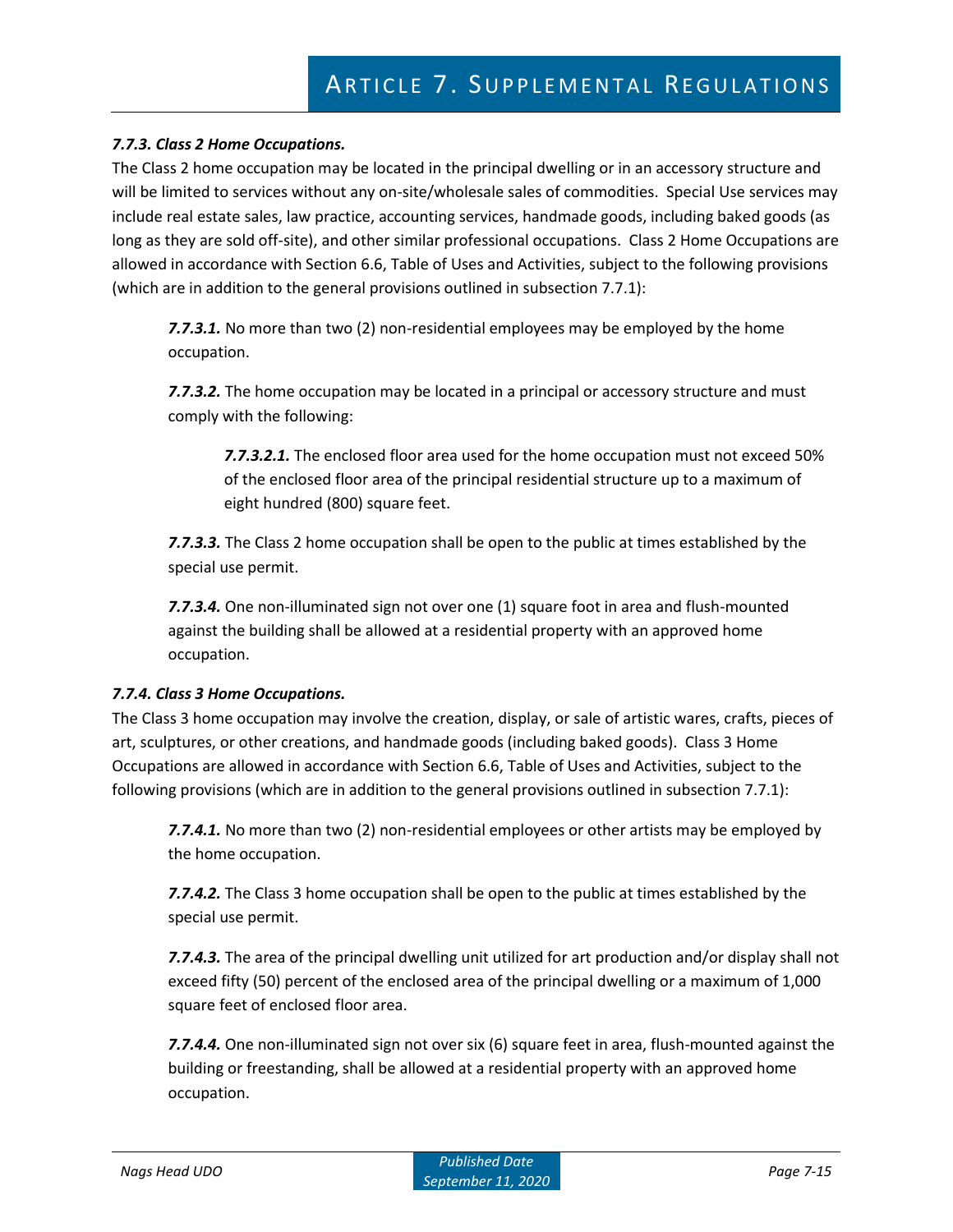## **SECTION 7.8 BOARDING HOUSES.**

Boarding houses are permitted in accordance with Section 6.6, Table of Uses and Activities, subject to other requirements of this UDO and provided that the following conditions are met:

*7.8.1.* In the C-2 district, boarding houses may not exceed four (4) rooms, which are intended to be rented. In all other districts in which they are allowed, boarding houses may not exceed two (2) rooms, which are intended to be rented.

*7.8.2.* Occupancy by tenants shall not exceed more than two persons per bedroom and shall be for durations of generally greater than one week.

*7.8.3.* Individual rooms shall not contain independent cooking facilities; this, however, shall not prohibit the serving of meals to tenants or the use of a single kitchen by tenants.

*7.8.4.* Boarding houses shall be owner-occupied and serve as the primary residence of the owner.

## **SECTION 7.9 CHILD CARE FACILITIES.**

Child care facilities are permitted in accordance with Section 6.6, Table of Uses and Activities, subject to other requirements of this UDO and provided that the following conditions are met:

#### *7.9.1. Child Care Center.*

### *7.9.1.1. Outdoor Play Area Requirements.*

*7.9.1.1.1.* When a center is licensed for six to twenty-nine children, inclusive, there shall be 75 square feet per child of outdoor play area for the total number of children for which the center is licensed. In addition, the total number of children on the playground shall not exceed the number the space will accommodate at 75 square feet per child.

*7.9.1.1.2.* When a center is licensed for 30 or more children, there shall be 75 square feet per child of outdoor play area for at least one-half of the total number for which the center is licensed, provided that the minimum amount of space on the outdoor play area shall be enough to accommodate at least 30 children.

*7.9.1.1.3.* The outdoor play area shall provide an area that is shaded by a building, awnings, trees, or other methods.

*7.9.1.1.4.* The outdoor area shall be designed so that staff are able to see and easily supervise the entire area.

*7.9.1.1.5.* All outdoor recreational areas shall be buffered from adjacent residential uses and districts (R-1, R-2, R-3, CR, SED-80, SPD-20, and SPD-C) utilizing a 10-foot wide Commercial Transitional Protective Yard as prescribed in Section 10.93, Landscaping,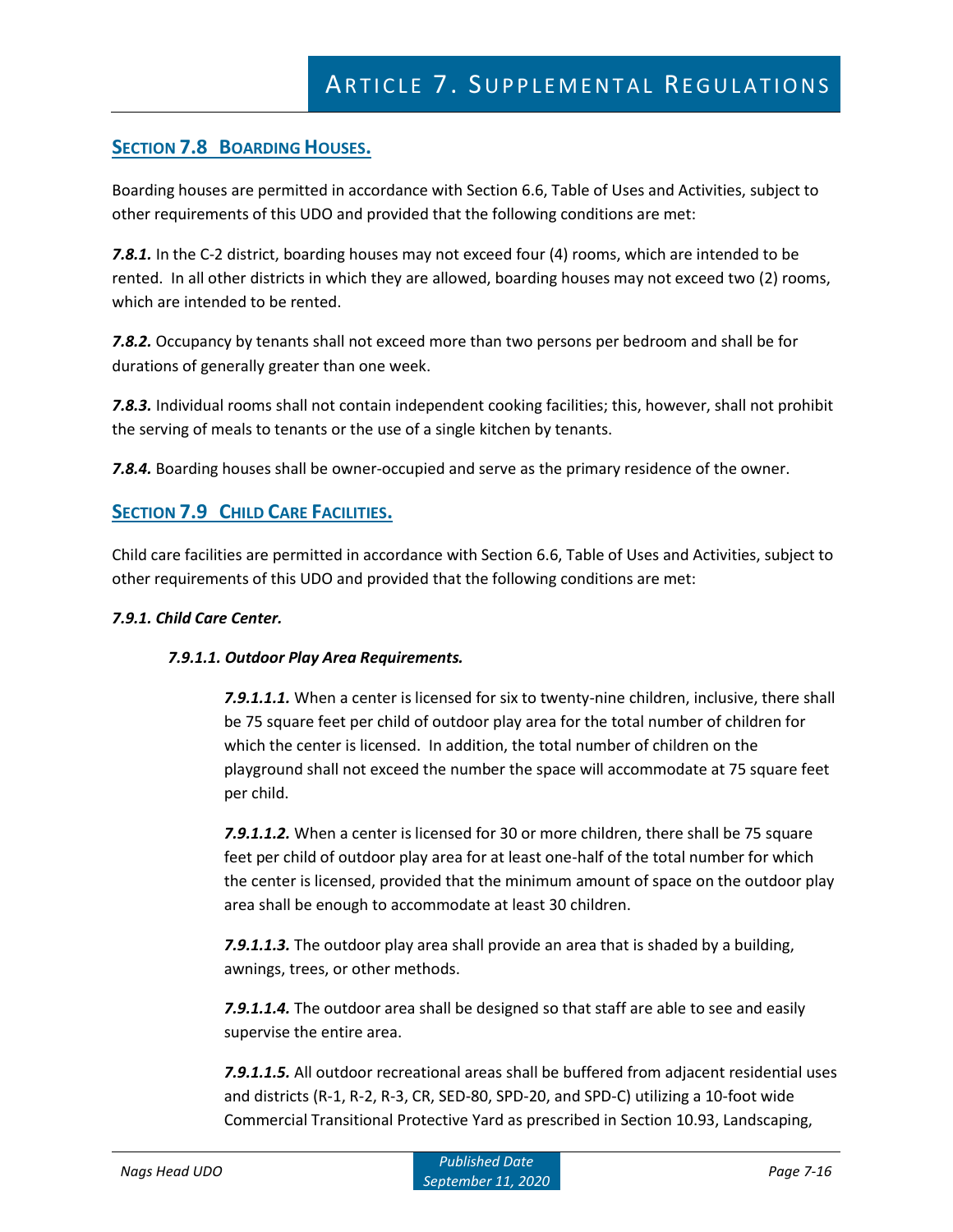Buffering, and Vegetation Preservation. The buffer shall be placed on the exterior side of any required fencing.

*7.9.1.2. Hours of Operation.* The hours of operation will be established as part of the special use permit process.

#### *7.9.1.3. Off-Street Parking Spaces/Loading and Unloading Areas.*

*7.9.1.3.1.* One parking space or queuing lane for the loading and unloading of children for each ten (10) children based on the child care center's regulated capacity with a minimum of four (4) spaces plus one parking space for each employee at maximum staff level.

*7.9.1.3.2.* The loading and unloading areas shall be designed so that no child is required to cross the parking lot or any other traffic areas.

#### *7.9.2. Family Child Care Home.*

In addition to the other standards set forth in this UDO, each Family Child Care Home (FCCH) must meet the following requirements:

*7.9.2.1.* A Family Child Care Home may have no more than eight (8) children. Of the children present at any one time, no more than five (5) shall be preschool-aged, not including the operator's own preschool-aged children;

*7.9.2.2.* The maximum hours of operation are 7:00 am to 6:00 pm, Monday through Friday;

*7.9.2.3.* No signage advertising the Family Child Care Home is allowed;

*7.9.2.4.* The building in which the Family Child Care Home is located may not be located closer than 500 feet to any other building housing another FCCH or Child Care Center; and

*7.9.2.5.* The home daycare must be licensed through the NC Department of Health and Human Services.

## **SECTION 7.10 DORMITORY.**

Dormitory is permitted in accordance with Section 6.6, Table of Uses and Activities, provided that the following additional requirements and conditions are met:

*7.10.1.* A minimum lot area of 25,000 square feet and a minimum lot width of 100 feet shall be required.

*7.10.2.* Sleeping rooms shall have a minimum floor area of seventy (70) square feet for the first occupant and a minimum floor area of fifty (50) square feet for each additional occupant.

*7.10.3.* At least one restroom in the facility shall have a minimum of two (2) water closets, two (2) sinks, and two (2) showers. In all cases, reference the North Carolina Plumbing Code for required number of dormitory bathroom fixtures.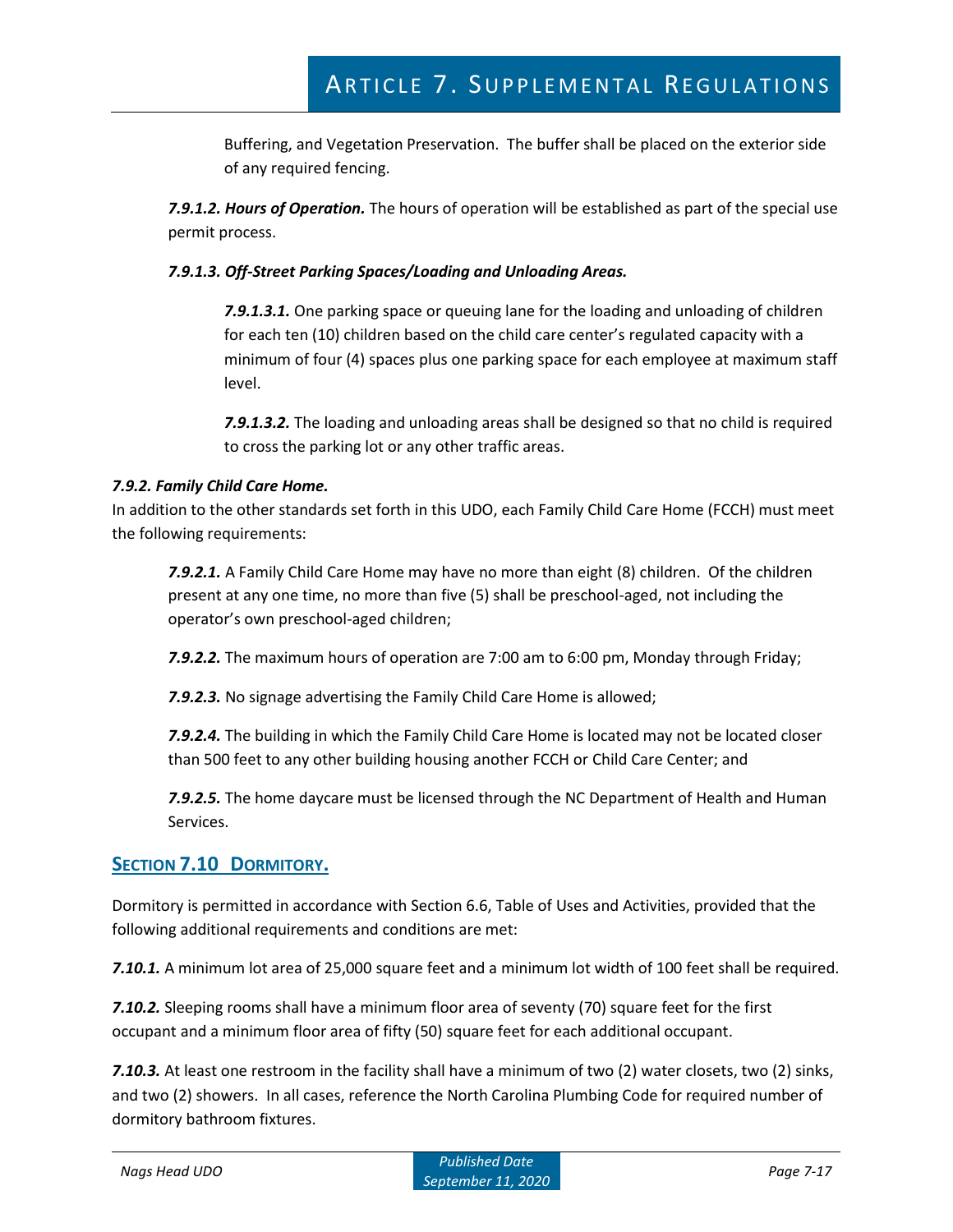*7.10.4.* A minimum floor area of twenty (20) square feet per occupant is required for adequate common living areas (including kitchen and dining) but not less than 220 square feet per unit or floor. Circulation spaces less than six (6) feet wide shall not be counted as common living areas.

*7.10.5.* No dormitory facility shall house more than twenty-five (25) occupants.

## **SECTION 7.11 FAMILY CARE HOMES/HALFWAY HOMES.**

Family care home/halfway home is permitted in accordance with Section 6.6, Table of Uses and Activities, provided that the following additional requirements and conditions are met:

*7.11.1.* All Family Care Homes must be licensed by the State of North Carolina.

*7.11.2.* As defined by NC General Statutes Chapter 168-21, family care homes must be located no closer than one-half (1/2) mile from any other family care home. As provided for in Section 3.10, Variances, a variance to the 1/2 mile separation requirement may be obtained when the separation is accomplished by man-made features (i.e., railroad yards, freeways) or natural features (i.e., rivers, wetlands) and provides sufficient separation to ameliorate the harmful effects that justified the statutory separation.

## **SECTION 7.12 HOTELS.**

Hotels are permitted in accordance with Section 6.6, Table of Uses and Activities, except that in the CR zoning district the hotel use shall only be allowed as a permitted use subject to a Conditional Use Permit upon a property when such use was lawfully conducted prior to and actively in operation as of January 1, 2021. Hotels shall be subject to the following additional requirements and conditions:

|                      | <b>TABLE 7-2: DIMENSIONAL REQUIREMENTS FOR HOTELS</b>                                                                                                                                                        |                                                                                                                                |                                                                                                              |                                                                                                                                                                                               |  |
|----------------------|--------------------------------------------------------------------------------------------------------------------------------------------------------------------------------------------------------------|--------------------------------------------------------------------------------------------------------------------------------|--------------------------------------------------------------------------------------------------------------|-----------------------------------------------------------------------------------------------------------------------------------------------------------------------------------------------|--|
|                      | <b>CR</b>                                                                                                                                                                                                    | $C-1$                                                                                                                          | $C-2$                                                                                                        | <b>HO</b>                                                                                                                                                                                     |  |
| Lot Width            | 150 feet                                                                                                                                                                                                     | 100 feet                                                                                                                       | 150 feet                                                                                                     |                                                                                                                                                                                               |  |
| <b>Front Setback</b> | The minimum<br>front yard along<br>property lines<br>abutting the right-<br>of-way line of S.<br>Virginia Dare<br>Trail/NC 12 or S.<br>Old Oregon Inlet<br>Road/NC 1243<br>shall be forty-five<br>(45) feet. | 15 feet; portions of<br>buildings greater than<br>two stories shall be set<br>back an additional 10<br>feet.                   | 30 feet; portions of<br>buildings greater than<br>two stories shall be set<br>back an additional 10<br>feet. | 15 feet; portions of buildings<br>greater than two stories shall<br>be set back an additional 10<br>feet for every story over two.<br>In any instance the setback<br>need not exceed 30 feet. |  |
| <b>Rear Setback</b>  | 25 feet<br>25 feet                                                                                                                                                                                           |                                                                                                                                |                                                                                                              |                                                                                                                                                                                               |  |
| Side Setback         | A minimum side<br>yard of ten (10)<br>feet is required<br>from any side<br>property line,                                                                                                                    | 10 feet; 15 feet for corner lot; portions of<br>buildings greater than two stories shall be set<br>back an additional 10 feet. |                                                                                                              | 10 feet; 15 feet for corner lot;<br>portions of buildings greater<br>than two stories shall be set<br>back an additional 10 feet for<br>every story over two. In any                          |  |

#### *7.12.1. Dimensional Requirements.*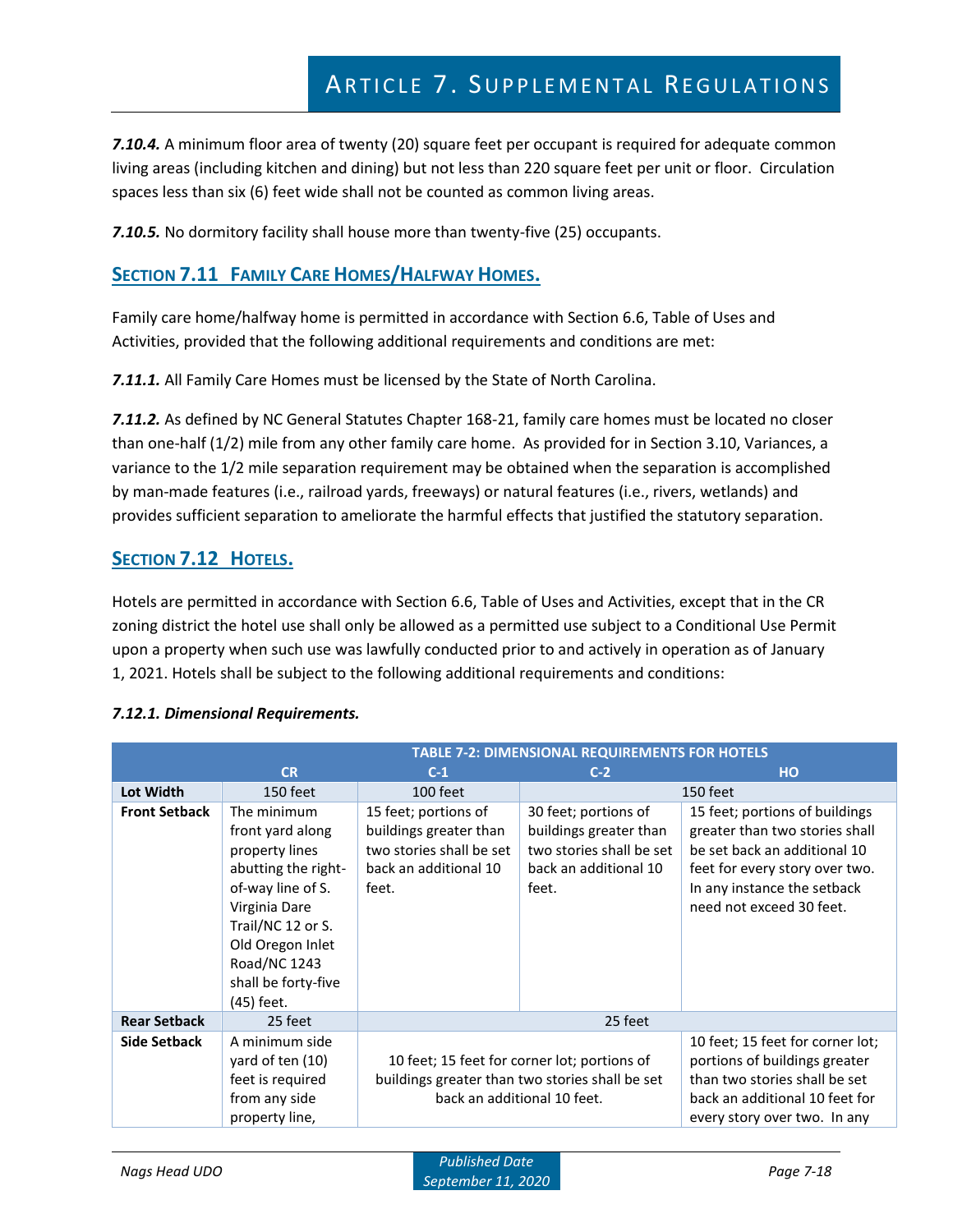|                                    | <b>TABLE 7-2: DIMENSIONAL REQUIREMENTS FOR HOTELS</b>                                                                                                                                                                                                                                                                                                                                                                                                                                                           |                                              |                                                         |                                                                                             |  |
|------------------------------------|-----------------------------------------------------------------------------------------------------------------------------------------------------------------------------------------------------------------------------------------------------------------------------------------------------------------------------------------------------------------------------------------------------------------------------------------------------------------------------------------------------------------|----------------------------------------------|---------------------------------------------------------|---------------------------------------------------------------------------------------------|--|
|                                    | <b>CR</b>                                                                                                                                                                                                                                                                                                                                                                                                                                                                                                       | $C-1$                                        | $C-2$                                                   | HO                                                                                          |  |
|                                    | other than a side<br>property line<br>along a street<br>right-of-way; for<br>buildings with a<br>height greater<br>than thirty-five<br>(35) feet, such<br>minimum required<br>side yard shall<br>increase by one<br>(1) foot for each<br>foot in height<br>greater than<br>thirty-five (35)<br>feet. For any side<br>property lines<br>along a street<br>right-of-way, the<br>minimum required<br>yard shall be no<br>less than the<br>minimum required<br>front yard or side<br>yard, whichever is<br>greater. |                                              |                                                         | instance the setback need not<br>exceed 30 feet.                                            |  |
| <b>Height</b><br><b>Open Space</b> | 60 feet<br>A minimum of fifty<br>percent (50%) of<br>the area<br>established by<br>each minimum<br>setback shall be<br>undeveloped and<br>landscaped as<br>open space.<br>Underground<br>components of<br>wastewater<br>systems are<br>allowed to be<br>located within<br>minimum required<br>setbacks.                                                                                                                                                                                                         | 50% of side yard to<br>remain as open space. | 35 feet<br>50% of side yard to<br>remain as open space. | 60 feet<br>50% of side yard to remain as<br>open space. Minimum 5 feet,<br>Maximum 10 feet. |  |
| <b>Lot Coverage</b>                | 40%                                                                                                                                                                                                                                                                                                                                                                                                                                                                                                             |                                              | 55%                                                     | 65%                                                                                         |  |
| <b>Density</b>                     |                                                                                                                                                                                                                                                                                                                                                                                                                                                                                                                 | Maximum 20 units per                         |                                                         |                                                                                             |  |
|                                    | None                                                                                                                                                                                                                                                                                                                                                                                                                                                                                                            | site.                                        | None                                                    | None                                                                                        |  |
| <b>Unit Size</b><br>(Room)         | Minimum 300 sq.<br>ft.                                                                                                                                                                                                                                                                                                                                                                                                                                                                                          | Minimum 300 sq. ft, Maximum 700 sq. ft.      |                                                         |                                                                                             |  |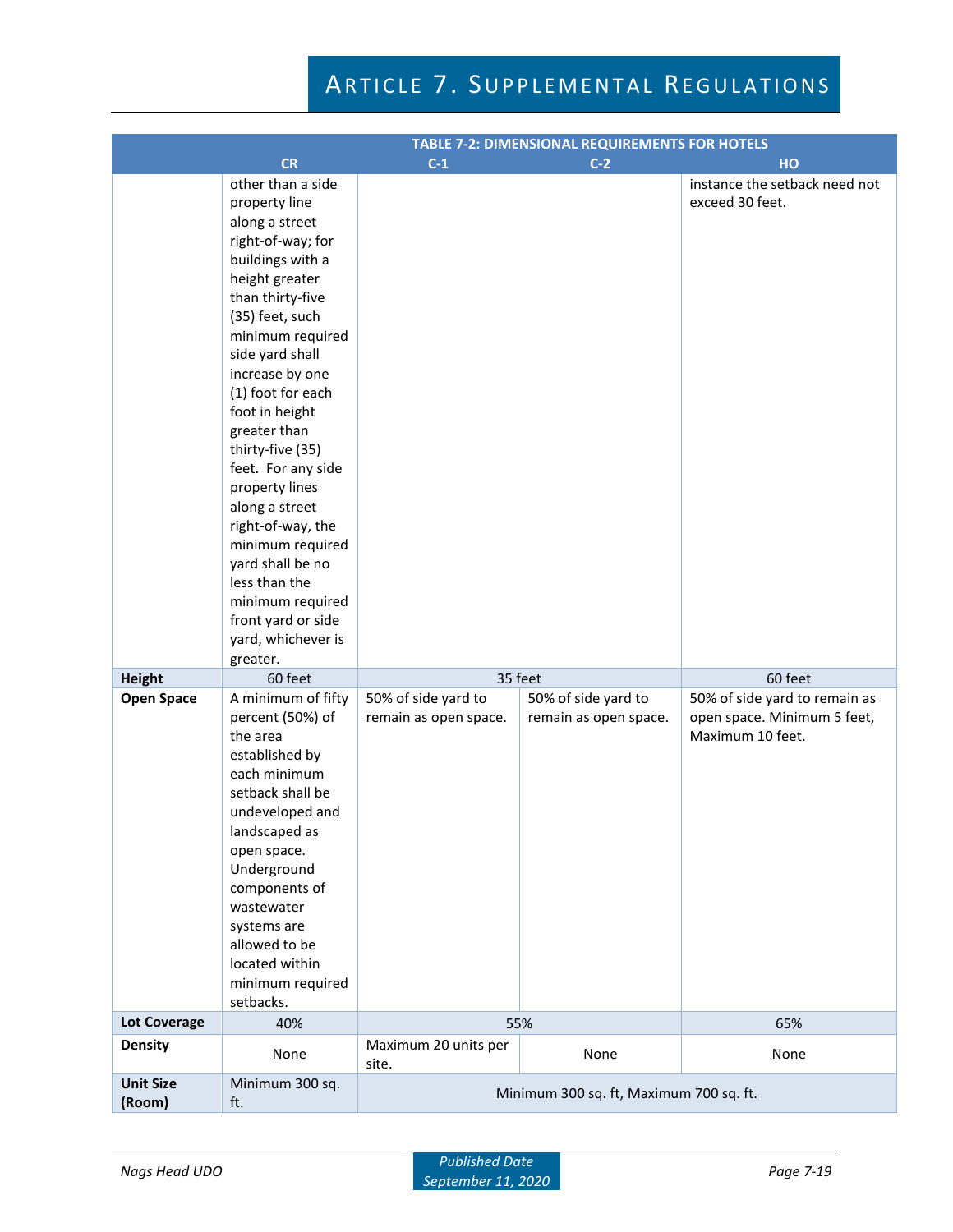|                                                       |                                                                                                                                                                                                                                                                                                                                           |                                                                                                                                                                                                                                                                                                        | <b>TABLE 7-2: DIMENSIONAL REQUIREMENTS FOR HOTELS</b>                                                                                                                                                                                                                                                  |                                                                                                                                                                                                                                 |
|-------------------------------------------------------|-------------------------------------------------------------------------------------------------------------------------------------------------------------------------------------------------------------------------------------------------------------------------------------------------------------------------------------------|--------------------------------------------------------------------------------------------------------------------------------------------------------------------------------------------------------------------------------------------------------------------------------------------------------|--------------------------------------------------------------------------------------------------------------------------------------------------------------------------------------------------------------------------------------------------------------------------------------------------------|---------------------------------------------------------------------------------------------------------------------------------------------------------------------------------------------------------------------------------|
|                                                       | <b>CR</b>                                                                                                                                                                                                                                                                                                                                 | $C-1$<br>$C-2$<br>HO                                                                                                                                                                                                                                                                                   |                                                                                                                                                                                                                                                                                                        |                                                                                                                                                                                                                                 |
| <b>Unit Size</b><br>(Efficiency)                      | Minimum 400 sq.<br>ft.                                                                                                                                                                                                                                                                                                                    |                                                                                                                                                                                                                                                                                                        | Minimum 400 sq. ft, Maximum 700 sq. ft.                                                                                                                                                                                                                                                                |                                                                                                                                                                                                                                 |
| <b>Unit Size</b><br>(Suite)                           | Minimum 400 sq.<br>ft.                                                                                                                                                                                                                                                                                                                    | Minimum 400 sq. ft, Maximum 900 sq. ft.<br>Up to 33% of units can be suites.                                                                                                                                                                                                                           | Minimum 400 sq. ft, Maximum<br>1,200 sq. ft.<br>Up to 33% of units can be<br>suites.                                                                                                                                                                                                                   |                                                                                                                                                                                                                                 |
| <b>Minimum</b><br><b>Units Per</b><br><b>Building</b> | $\overline{2}$                                                                                                                                                                                                                                                                                                                            |                                                                                                                                                                                                                                                                                                        | 2                                                                                                                                                                                                                                                                                                      |                                                                                                                                                                                                                                 |
| <b>Building</b><br>Separation                         | 20 ft; A sidewalk<br>or boardwalk<br>constructed to<br>provide a grade<br>separation from<br>vehicular traffic of<br>at least six inches<br>shall connect all<br>principal buildings<br>on the site.<br>Separate buildings<br>shall be connected<br>with pedestrian<br>passageways that<br>are striped when<br>crossing traffic<br>lanes. | 20 ft; A sidewalk or boardwalk constructed to provide a grade separation from<br>vehicular traffic of at least six inches shall connect all principal buildings on the<br>site. Separate buildings shall be connected with pedestrian passageways that are<br>striped when crossing traffic lanes.     |                                                                                                                                                                                                                                                                                                        |                                                                                                                                                                                                                                 |
| Ocean/Sound<br><b>Access</b>                          | <b>NA</b>                                                                                                                                                                                                                                                                                                                                 | Hotel parcels east of<br>US 158 must be within<br>1,000 feet in a<br>straight-line distance<br>to a public ocean<br>access. The access<br>must consist of a<br>minimum five-foot<br>wide improved<br>pedestrian path.<br>Hotels west of US 158<br>must provide direct,<br>private soundfront<br>access | Hotel parcels east of<br>US 158 must be within<br>1,000 feet in a<br>straight-line distance<br>to a public ocean<br>access. The access<br>must consist of a<br>minimum five-foot<br>wide improved<br>pedestrian path.<br>Hotels west of US 158<br>must provide direct,<br>private soundfront<br>access | None.                                                                                                                                                                                                                           |
| <b>Accessory</b><br><b>Uses</b>                       | Fishing pier (with<br><b>CAMA</b><br>authorization),<br>restaurant, indoor<br>entertainment<br>facility, indoor<br>public assembly,<br>retail, office and<br>on-site rental of                                                                                                                                                            | Retail shops, offices, restaurants, indoor<br>entertainment facilities, indoor public assembly<br>for the benefit of occupants, guests and the<br>general public, cottage court.<br>Dormitory for employee housing.                                                                                    | Hotel allowed as accessory to other commercial.                                                                                                                                                                                                                                                        | Uses permitted as accessory to<br>hotels in the C-2 district and<br>outdoor recreation activities as<br>allowed in the HO district.<br>Hotel allowed as accessory to<br>other commercial.<br>Dormitory for employee<br>housing. |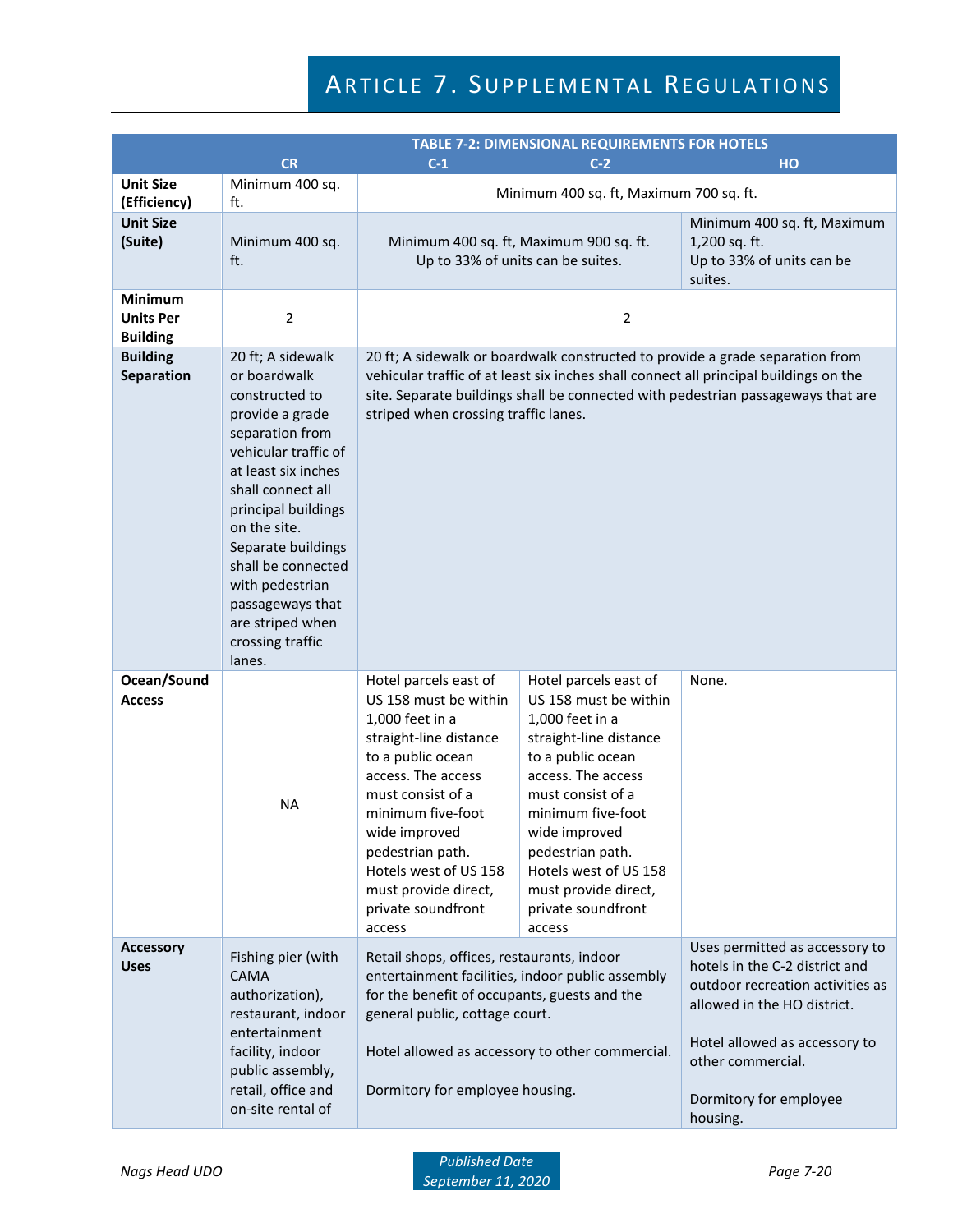| <b>TABLE 7-2: DIMENSIONAL REQUIREMENTS FOR HOTELS</b> |                                           |       |                            |  |
|-------------------------------------------------------|-------------------------------------------|-------|----------------------------|--|
| CR                                                    | $C-1$                                     | $C-2$ | HО                         |  |
| beach chairs and                                      | Single-family dwelling for employee/owner |       |                            |  |
| umbrellas.                                            | housing.                                  |       | Single-family dwelling for |  |
|                                                       |                                           |       | employee/owner housing.    |  |

#### *7.12.2. Dormitory for Employee Housing.*

Hotels may have accessory, employee dormitories intended to furnish group housing for employees provided the following conditions are met:

*7.12.2.1.* All accessory employee dormitories must be located on the same site as the hotel use.

*7.12.2.2.* An employee dormitory shall not contain more than one (1) kitchen.

*7.12.2.3.* The square footage of an employee dormitory building shall be limited to no more than twenty-five (25) percent of the square footage of the principal hotel building(s) on the site.

### **PART III. RETAIL**

### **SECTION 7.13 ARTISAN'S WORKSHOP.**

Artisan's workshops shall be permitted in accordance with Section 6.6, Table of Uses and Activities, subject to other requirements of this UDO and provided that the following conditions are met:

*7.13.1.* All artisan production is conducted inside an enclosed building.

**7.13.2.** Workshops exceeding 3,000 square feet require approval of a special use permit.

*7.13.3.* There shall be no outside storage of materials or supplies.

*7.13.4.* Finished pieces of artwork may be displayed on the exterior of an associated structure and/or anywhere on the property.

*7.13.5.* Artisan related class offerings are only allowed as an accessory use and require a special use permit.

*7.13.6.* Residential is allowed as an accessory use to an Artisan Workshop and shall conform to the standards of Section 7.33 Commercial with Accessory Residential.

*7.13.7.* No artisan workshop shall create noise, dust, vibration, smell, smoke, glare, electrical interference, fire hazard or any other hazard or nuisance.

## **SECTION 7.14 AUCTION HOUSE.**

Auction houses are permitted in accordance with Section 6.6, Table of Uses and Activities, subject to other requirements of this UDO and provided that the following conditions are met: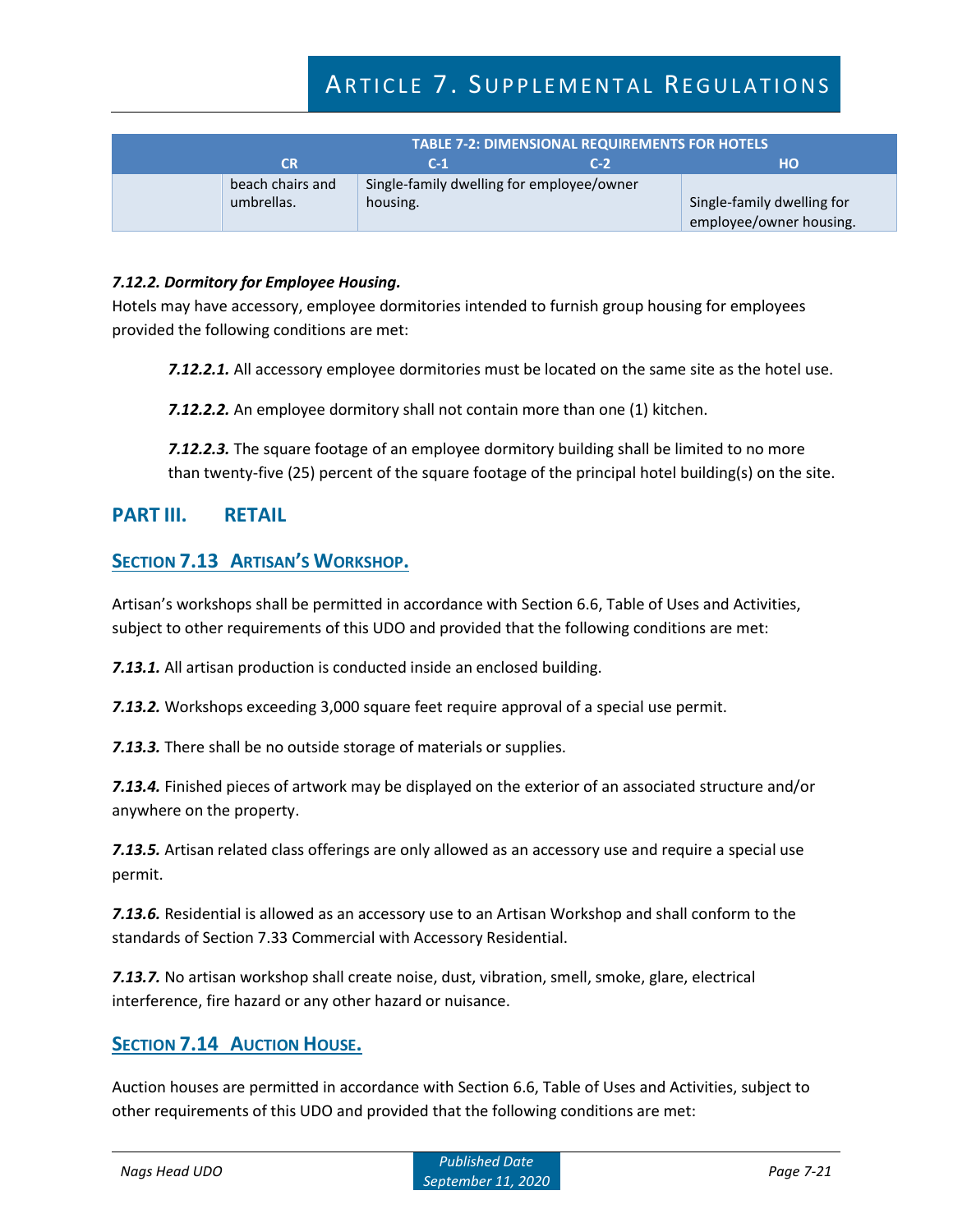*7.14.1.* Animals are excluded.

*7.14.2.* The sale of motor vehicles shall be limited to vehicles licensed to operate in the state of North Carolina only.

*7.14.3.* Temporary storage shall mean for three weeks or less.

## **SECTION 7.15 PET SHOP.**

Pet shop, is permitted in accordance with Section 6.6, Table of Uses and Activities, subject to other requirements of this UDO and provided that the following conditions are met:

*7.15.1.* All pens and kennels shall be in an enclosed, air-conditioned building.

*7.15.2.* Unenclosed runs are prohibited.

### **PART IV. SERVICE**

### **SECTION 7.16 AUTOMOBILE REPAIR.**

Automobile repair is permitted in accordance with Section 6.6, Table of Uses and Activities, provided that the following additional requirements and conditions are met:

*7.16.1.* No principal or accessory building shall be located within fifty (50) feet of an existing residential use or district.

*7.16.2.* There will be no storage of wrecked or abandoned vehicles.

*7.16.3.* Fueling stations are allowed as an accessory use in accordance with Section 7.20, Fueling Station.

*7.16.4.* Automobile service station canopies may be subject to an annual inspection by the building inspector for the purpose of ensuring that the canopy is maintained in a safe condition. Any fee for the annual inspection shall be in accordance with the regularly adopted fee schedule of the Town.

*7.16.5.* When any portion of an automobile service station canopy, i.e., vertical or horizontal support, or panel becomes unsafe, prior to the issuance of Town warning citation, the building inspector shall give written notice to the owner of the premises that within thirty (30) days of the date of receipt of the notice the canopy shall be:

*7.16.5.1.* Fully restored in accordance with plans submitted by a North Carolina registered engineer who shall certify that the restored canopy meets or exceeds the applicable requirements of the state building code; or

*7.16.5.2.* Entirely dismantled and removed from the site.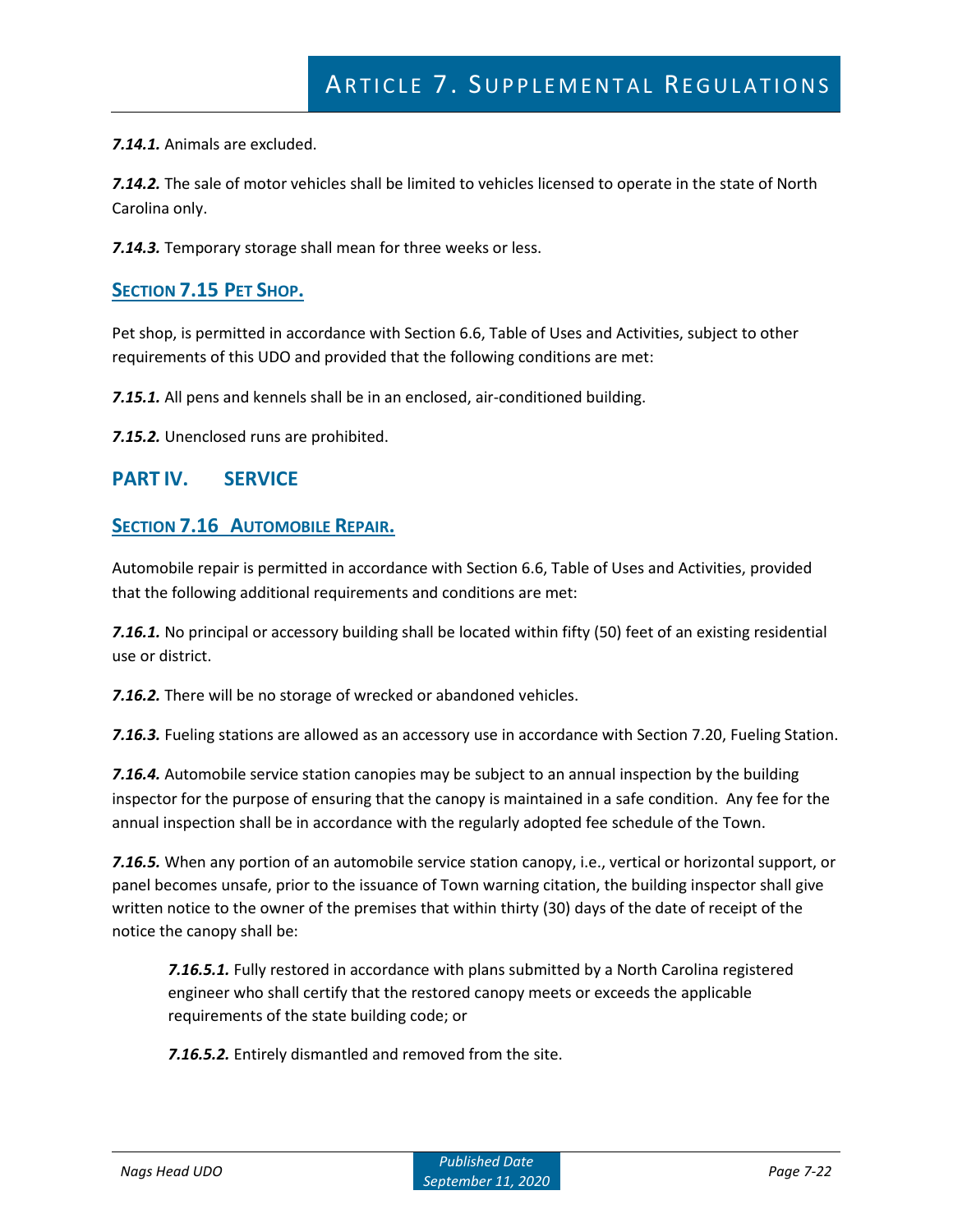*7.16.6.* In addition to the buffering requirements of Section 10.93, Landscaping, Buffering, and Vegetation Preservation, a ten-foot wide commercial transitional protective yard shall be placed along the frontage of any street right-of-way.

## **SECTION 7.17 ELECTRIC VEHICLE CHARGING STATION.**

Electric vehicle charging stations shall be permitted only as an accessory use in accordance with Section 6.6, Table of Uses and Activities, subject to the following requirements:

*7.17.1. Standards for Single-Family and Two-Family Dwellings.* Electric vehicle charging stations shall be allowed as an accessory use to single-family and two-family dwellings. When located outside a structure, such stations shall be subject to the same dimensional regulations as HVAC and other similar mechanical and electrical equipment. Such stations shall not exceed residential building code electrical limitations.

#### *7.17.2. Standards for Institutional, Commercial and Multi-Family Development.*

The following standards shall apply to the accessory installation and use of electric vehicle charging stations:

*7.17.2.1. Generally.* Electric vehicle battery charging stations shall be located in close proximity to the parking spaces that they are intended to serve and shall be subject to the same minimum yard and/or setback requirements to which parking spaces and mechanical equipment are subject. Electric vehicle battery charging stations accessory to a nonconforming use shall not be considered to be an extension or expansion of such nonconforming use.

*7.17.2.2. Number Permitted***; Reserved Use of Spaces; Required Parking***.* As an accessory use, the number of parking spaces available for the charging of electric vehicles shall not be more than 40% of the total available parking spaces. Vehicles using an electric vehicle charging station shall be parked in a parking space, with one parking space meeting the stall width requirements of Table 10-8, Commercial Parking Area Requirements, provided per station charging port. Parking spaces used to access electric vehicle charging stations are not required to be reserved by the property owner for the parking of electric vehicles; however, if such spaces are reserved for the use of electric vehicles, such spaces shall not be used to meet minimum required parking for the site and use.

*7.17.2.3. Signage.* Each electric vehicle charging station and associated parking spaces should provide signage indicating the voltage and amperage levels, and any applicable limitations on the use or reservation of parking spaces, limits on time, days and hours of operation, fees, and/or safety information. Spaces not reserved for electric vehicles shall also indicate that such spaces are not so reserved.

*7.17.2.4. Maintenance.* Charging station equipment should be maintained in all respects, including the functioning of the charging equipment.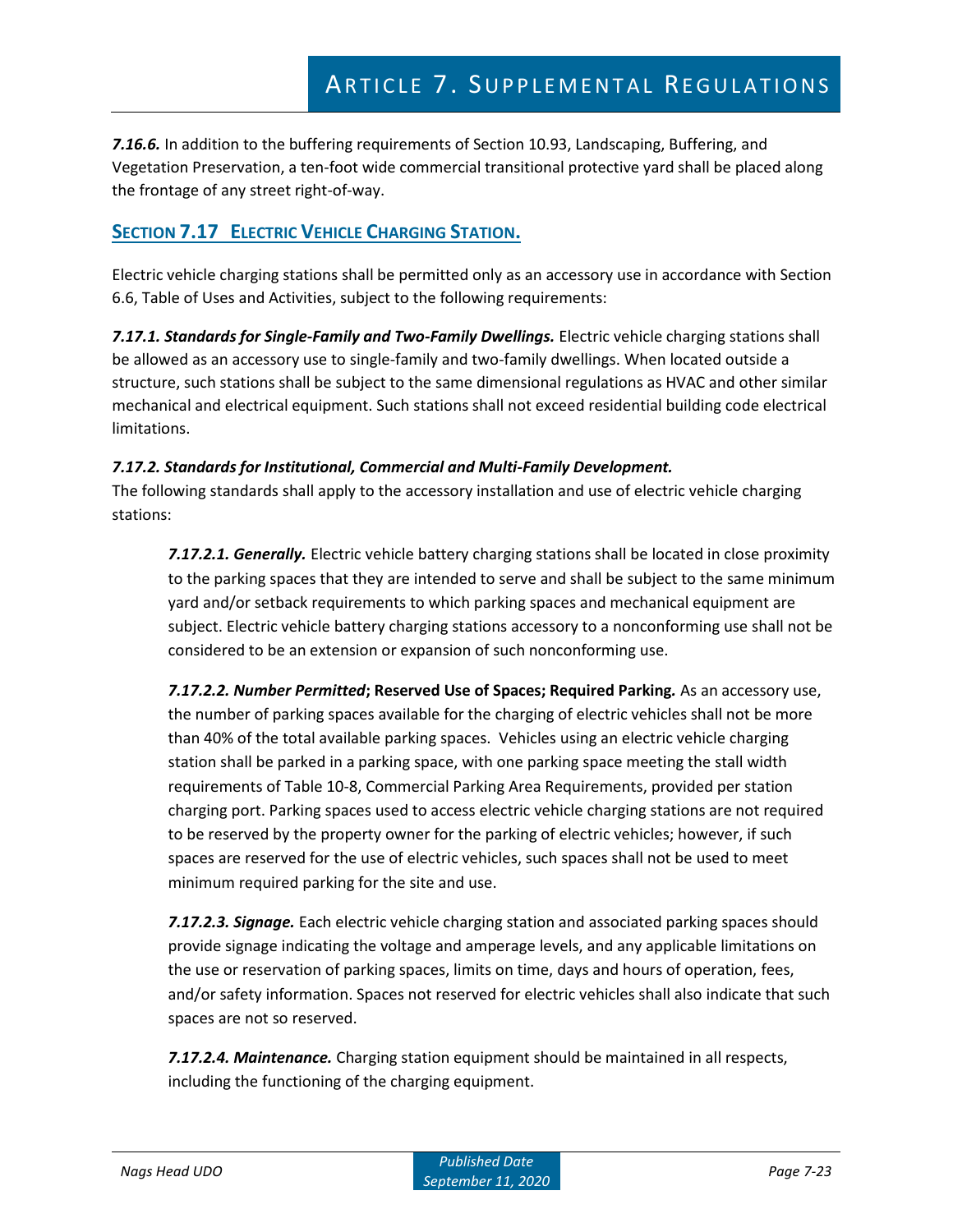*7.17.2.5. Accessibility.* Where charging station equipment is provided within an adjacent pedestrian circulation area, such as a sidewalk or accessible route to the building entrance, charging equipment shall not interfere with accessibility.

*7.17.2.6. Lighting.* Where charging station equipment is installed, adequate site lighting should also be provided unless charging is for daytime use only.

## **SECTION 7.18 CAR WASHES (AUTOMATED AND SELF-SERVICE ONLY).**

Car washes (automated and self-service only) are permitted in accordance with Section 6.6, Table of Uses and Activities, provided that the following additional requirements and conditions are met:

*7.18.1.* An attendant shall visit and assess the site a minimum of two times daily during all hours of operation to ensure a clean, orderly operation.

*7.18.2.* Security cameras shall be installed and positioned to provide video surveillance of the entire site and operations.

*7.18.3.* No principal or accessory building shall be located within fifty (50) feet of an existing residential use or district. No freestanding vacuums, air compressors, or other vehicular servicing areas shall be located within fifty (50) feet of an existing residential use or district.

*7.18.4.* A car wash shall be constructed so as to allow vehicles to pass through the structure in order to create an orderly traffic flow. Furthermore, stacking spaces shall be provided for vehicles entering and exiting the site to minimize traffic congestion on public roads.

*7.18.5.* A car wash shall be enclosed on at least two sides with open bays and a roof structure. A car wash must comply with the architectural design standards of Article 10, Part VI, Commercial Design Standards.

*7.18.6.* The car wash shall utilize a recyclable water type system.

*7.18.7.* Car washes shall only be located on properties with frontage on US 158.

*7.18.8.* Car washes may have specified hours of operation as necessary to minimize the impacts on any adjacent residential uses.

### **SECTION 7.19 FOOD BANK.**

Food banks, are permitted in accordance with Section 6.6, Table of Uses and Activities, subject to other requirements of this UDO and provided that the following conditions are met:

*7.19.1.* In no case shall a food bank be opened to the public at times earlier than 8:00 a.m. or later than 9:00 p.m.

*7.19.2.* Outdoor storage is prohibited.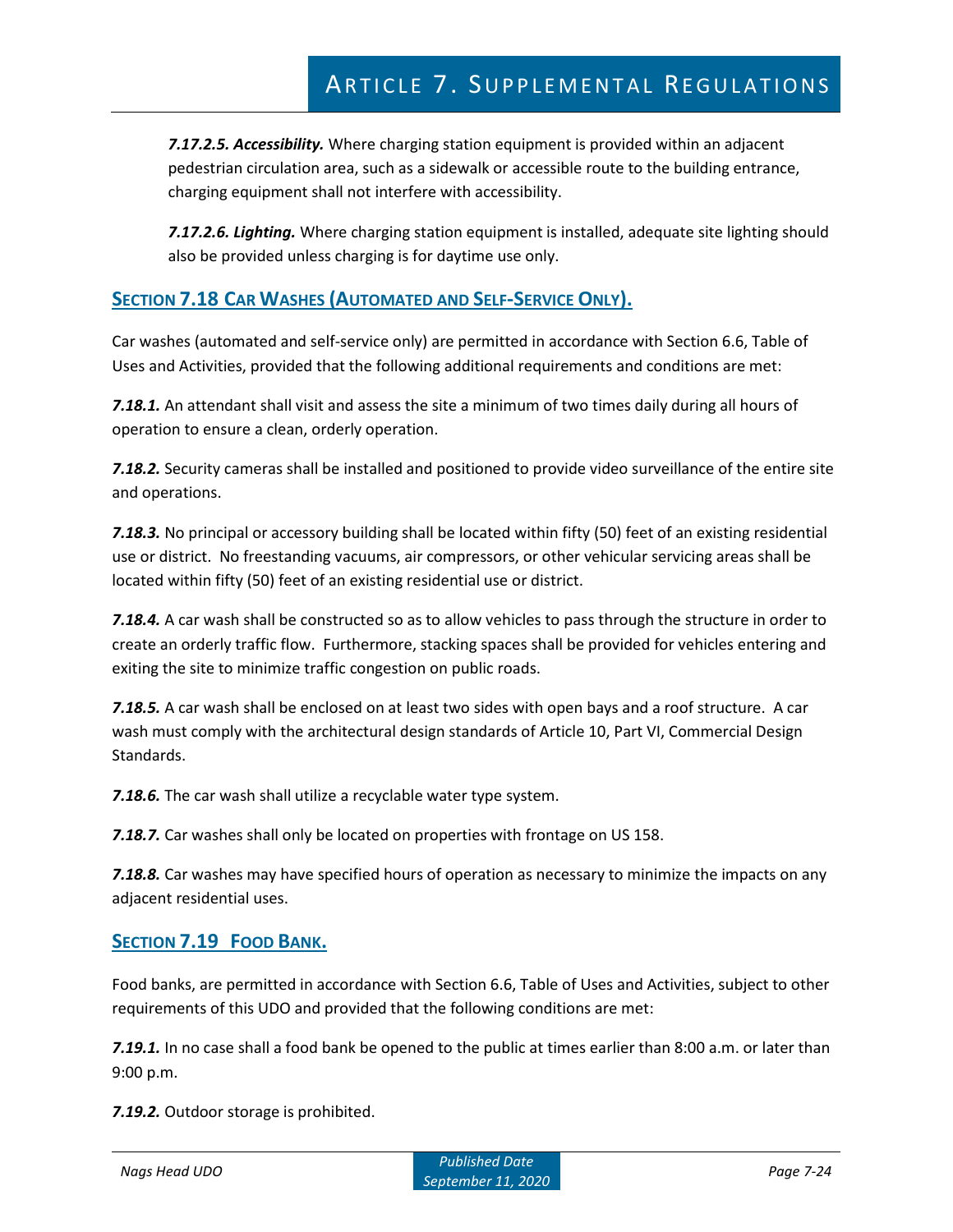*7.19.3.* A food bank shall be dedicated exclusively to the storage and disbursement of foodstuffs. No food bank shall provide overnight accommodations, counseling or rehabilitation, services, child care or babysitting, vocational or other schooling or training, preparation of meals, dining areas, worship services, medical services or consultation, or any other similar services or programs.

## **SECTION 7.20 FUELING STATION.**

Fueling stations are permitted in accordance with Section 6.6, Table of Uses and Activities, provided that the following additional requirements and conditions are met:

*7.20.1.* No principal or accessory building devoted to auto repair shall be located within fifty (50) feet of an existing residential use or district.

*7.20.2.* There will be no storage of wrecked or abandoned vehicles.

*7.20.3.* No petroleum pumps shall be nearer than fifty (50) feet to any right-of-way or property line.

*7.20.4.* All underground fuel storage tanks shall be equipped with leak detection devices. The type of detection device shall be approved by and subject to periodic inspections by the Town.

*7.20.5.* In addition to the buffering requirements of Section 10.93, Landscaping, Buffering, and Vegetation Preservation, a ten-foot wide commercial transitional protective yard shall be placed along the frontage of any street right-of-way.

## **SECTION 7.21 MASSAGE AND BODYWORK THERAPY.**

Massage therapy centers, are permitted in accordance with Section 6.6, Table of Uses and Activities, subject to other requirements of this UDO and provided that the following conditions are met:

#### *7.21.1. General Requirements.*

These requirements apply to massage therapists and massage and bodywork therapy business operators. No person permitted under this article shall allow or permit any person to massage or treat any person unless the person giving such massage or treatment has complied with all requirements of this article.

#### *7.21.1.1. Permits required*

*7.21.1.1.1.* All massage and bodywork therapists and owner/operators of massage and bodywork therapy establishments shall possess and provide proof of a North Carolina license to practice massage and bodywork therapy in accordance with NCGS Chapter 90, Article 36 Massage and Bodywork Therapy Practice.

*7.21.1.1.2.* A zoning permit is required, in accordance with Article 4, Development Review Process of this UDO, for both the practice of massage and bodywork therapy and owner/operators of massage and bodywork therapy establishments.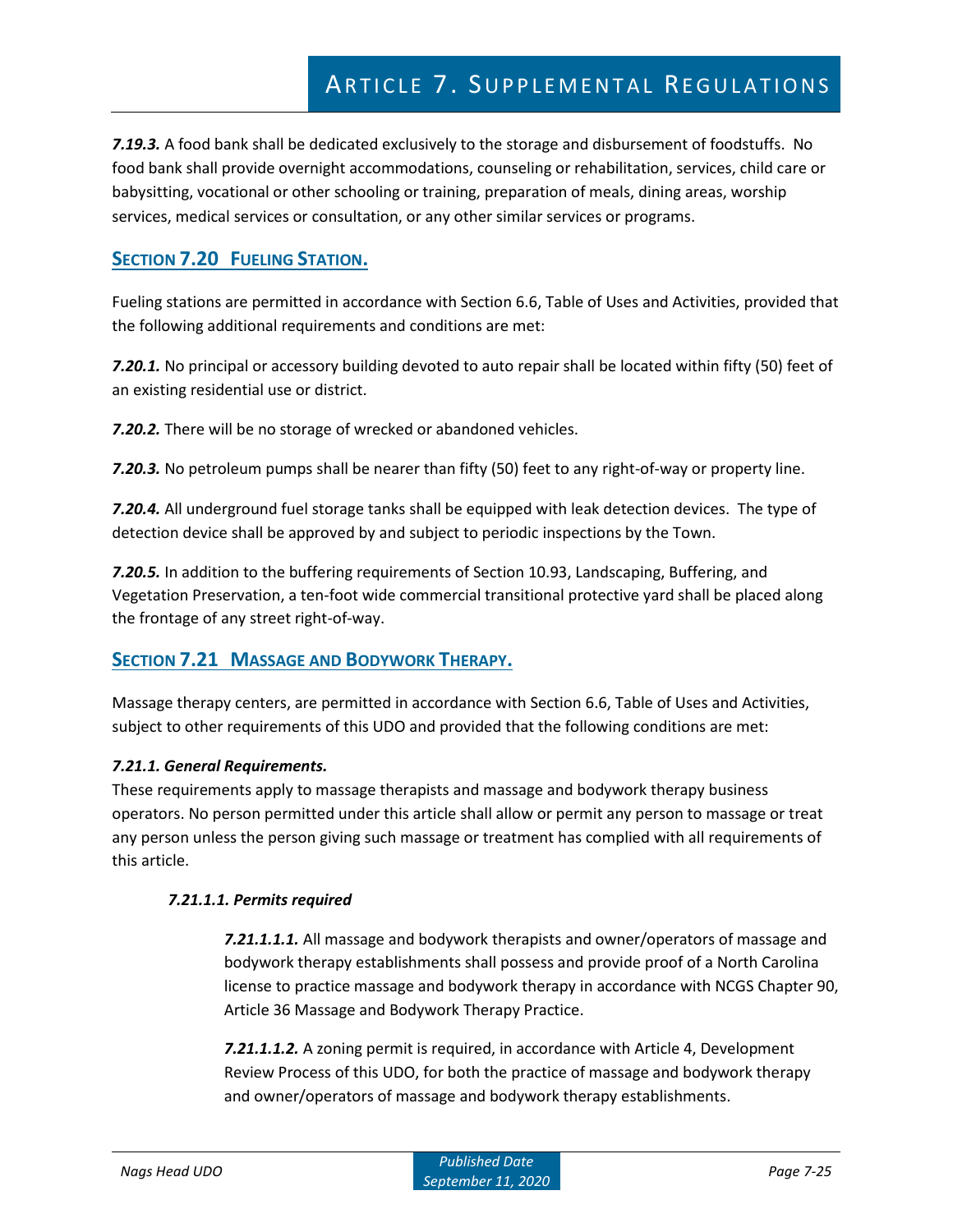*7.21.1.1.3.* An annual Town of Nags Head Business Registration shall be completed by massage and bodywork therapists and/or owner/operators of massage and bodywork therapy establishments. At the time of registration, any fees associated with the registration shall be paid.

*7.21.1.2.* The following information shall be submitted and considered as part of the application for a permit from the Town:

*7.21.1.2.1.* The name of the business and location of the business.

*7.21.1.2.2.* List of North Carolina certified massage therapists and contact information for massage therapists working in massage therapy and bodywork establishments.

*7.21.1.2.3.* A certificate of insurance indicating that the applicant has professional liability insurance for the practice of massage therapy/bodywork.

*7.21.1.2.4.* A description of the services to be provided and any other business to be operated on the same premises or on adjoining premises owned or controlled by the applicant.

*7.21.1.2.5.* If an applicant is to work under the supervision of a licensed physician, applicant must show scope of services from the licensed physician.

*7.21.1.2.6.* Verification of criminal history through investigative report by the Nags Head Police Department. Submission of the following information is necessary to complete this investigative report:

*7.21.1.2.6.1.* A complete statement of all convictions of any person involved in the operation of the business for any felony, or prostitution or any violation of any law relative to prostitution;

*7.21.1.2.6.2.* A complete statement of any revocation, by any governmental unit, of any license to operate a massage business or to engage in the business or profession of massage by the applicant or any persons associated with or employed by the operation of the massage therapy business.

*7.21.1.2.6.3.* A complete statement of any conviction for violation of any statute, law, ordinance or regulation of any government concerning the operation of a massage business or the business or profession of massage by the applicant or anyone employed with the business.

*7.2.1.1.2.7* The Town reserves the right to request submission of any additional information deemed necessary to process the permit application.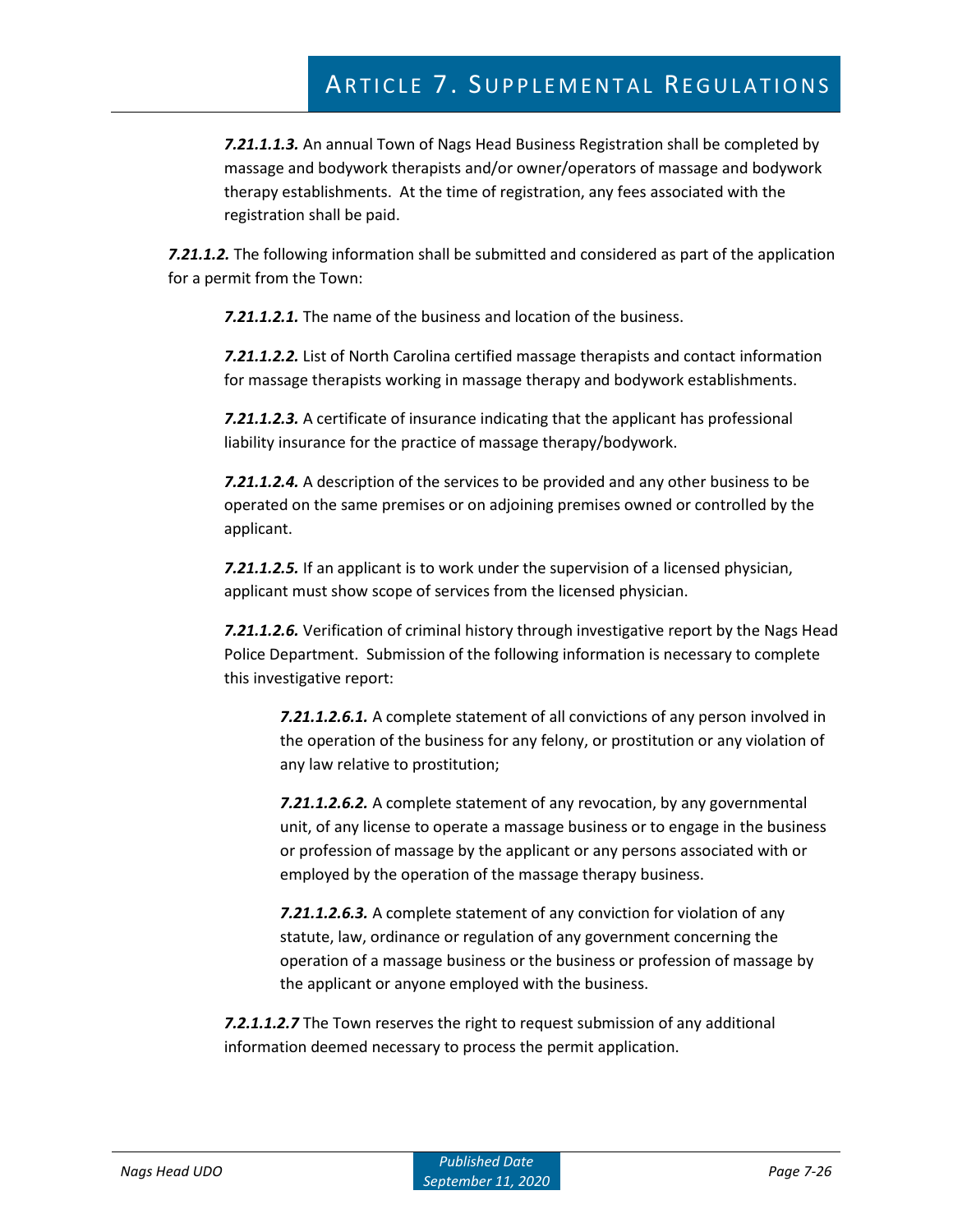*7.21.1.3.* The applicant or any person having a legal or beneficial ownership interest in the applicant shall not, for the three-year period preceding the application, have a previously issued license revoked for engaging in the business or profession of massage.

*7.21.1.4.* The applicant or any person having any legal or beneficial ownership interest in the applicant, shall not in the last ten (10) years have been convicted of any crime involving sexual misconduct including but not limited to, NCGS 14-177 – 14-202.1 and NCGS 14-203 – 14-208, any federal statutes relating to prostitution, or of any violation of any law or ordinance of any governmental unit related to the business or profession of massage.

*7.21.1.5.* It shall be unlawful for any person, corporation, partnership, or association to employ any person under the age of eighteen (18) years in the operation of a massage business.

*7.21.1.6.* Hours of operation:

*7.21.1.6.1.* No person shall massage or treat any person, or engage in the business or profession of massage, before 8:00 a.m. or after 12:00 midnight, prevailing time.

*7.21.1.6.2.* No person shall admit customers or prospective customers, or remain open for business, or allow, permit or condone any massage or treatment of any person before 8:00 a.m. or after 12:00 midnight, prevailing time.

*7.21.1.6.3.* No person in charge of managing a massage business shall allow, permit or condone any massage or treatment of any person before 8:00 a.m. or after 12:00 midnight, prevailing time.

*7.21.1.7.* Posting of license:

*7.21.1.7.1.* Every massage therapist shall post a copy of their North Carolina license to operate in their work area or on their person.

*7.21.1.7.2.* Every person, corporation, partnership, or association licensed under this article hereof shall display their business registration and their North Carolina license to operate in a prominent place or on their person.

*7.21.1.8.* A permit issued pursuant to this article is void if the licensee moves or ceases operating a massage business.

### *7.21.2. Massage of Private Parts for Hire.*

It shall be unlawful for any person to massage or to offer to massage the private parts of another for hire. The term "massage," as used in this section, means the manipulation of body muscle or tissue by rubbing, stroking, kneading or tapping, by hand or mechanical device. The term "private parts" means the penis, scrotum, mons veneris, vulva, or vaginal area. The provisions of this section shall not apply to licensed medical practitioners, osteopaths or chiropractors, or persons operating at their direction, in connection with the practice of medicine, chiropractic or osteopathy.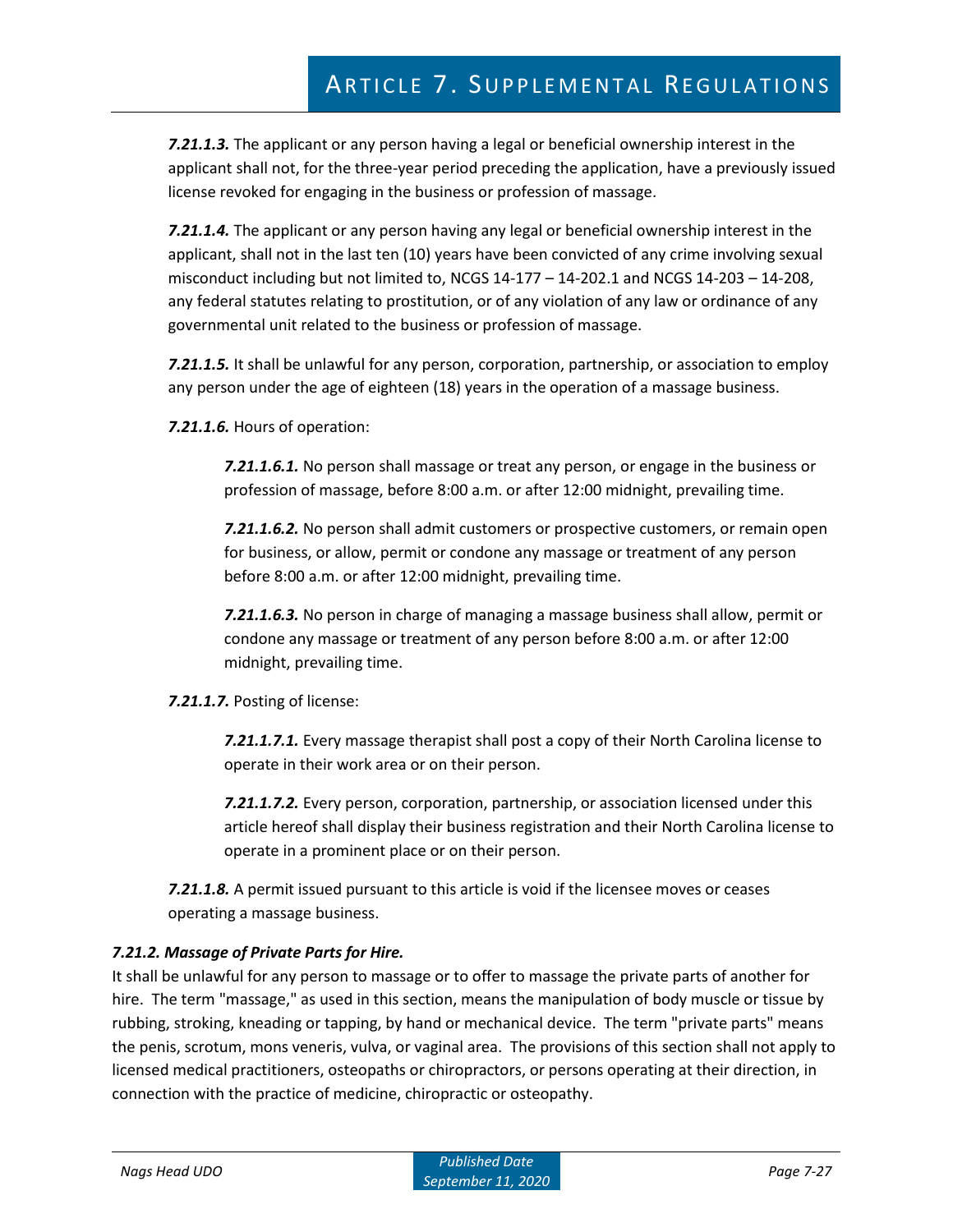#### *7.21.3. Revocation of Permit.*

*7.21.3.1.* Violation of any part of this article shall be grounds for revocation of the permit.

*7.21.3.2.* A permit issued pursuant to this section shall be revoked by the UDO Administrator or designee upon the determination that:

*7.21.3.2.1.* The permit holder violates any building or fire prevention ordinances or any provision of this UDO.

*7.21.3.2.2.* The permit holder, or the legal or beneficial owner of any interest in the permit holder is convicted of any crime involving sexual misconduct including, but not limited to, NCGS 14-177 – 14-202.4, and NCGS 14-203 – 14-208 in the last ten years.

*7.21.3.2.3.* Any employee of the permit holder is convicted of any felony in connection with his employment, or is convicted of any crime involving sexual misconduct including, but not limited to, NCGS 14-177 – 14.202.4 and NCGS 14-203 – 14-208 or of this article.

## **SECTION 7.22 METAPHYSICAL WELLNESS SERVICES.**

Metaphysical wellness services for which there is no professional licensing recognized by the State of North Carolina including hypnosis, past life regression, energy healing practices, phrenology, astrology, and intuitive readings such as psychic, palm, tarot, and oracle cards, are permitted in accordance with Section 6.6, Table of Uses and Activities, provided that the following conditions are met:

*7.22.1.* Applicants desiring to conduct metaphysical wellness services shall provide the following information to be considered as part of the application for a special use permit. The information shall include, but not be limited to, the following:

*7.22.1.1.* Name, alias or nicknames, resident and business address, phone number, place and date of birth, Social Security number, race, sex, age, height, weight, hair color, and eye color of all people conducting metaphysical wellness services.

*7.22.1.2.* Written authorization to conduct an investigative report by the Nags Head Police Department of the applicant or any persons conducting metaphysical wellness services, including fingerprints and personal descriptive information for the purpose of obtaining criminal history record information, the costs of which shall be borne by the applicant.

*7.22.1.3.* A description of the metaphysical wellness services to be provided.

*7.22.1.4.* Hours of operation can be determined as part of the special use permit by the Board of Commissioners.

*7.22.1.5.* Written declaration, dated and signed by the applicant, certifying that the information contained in the application is true and correct.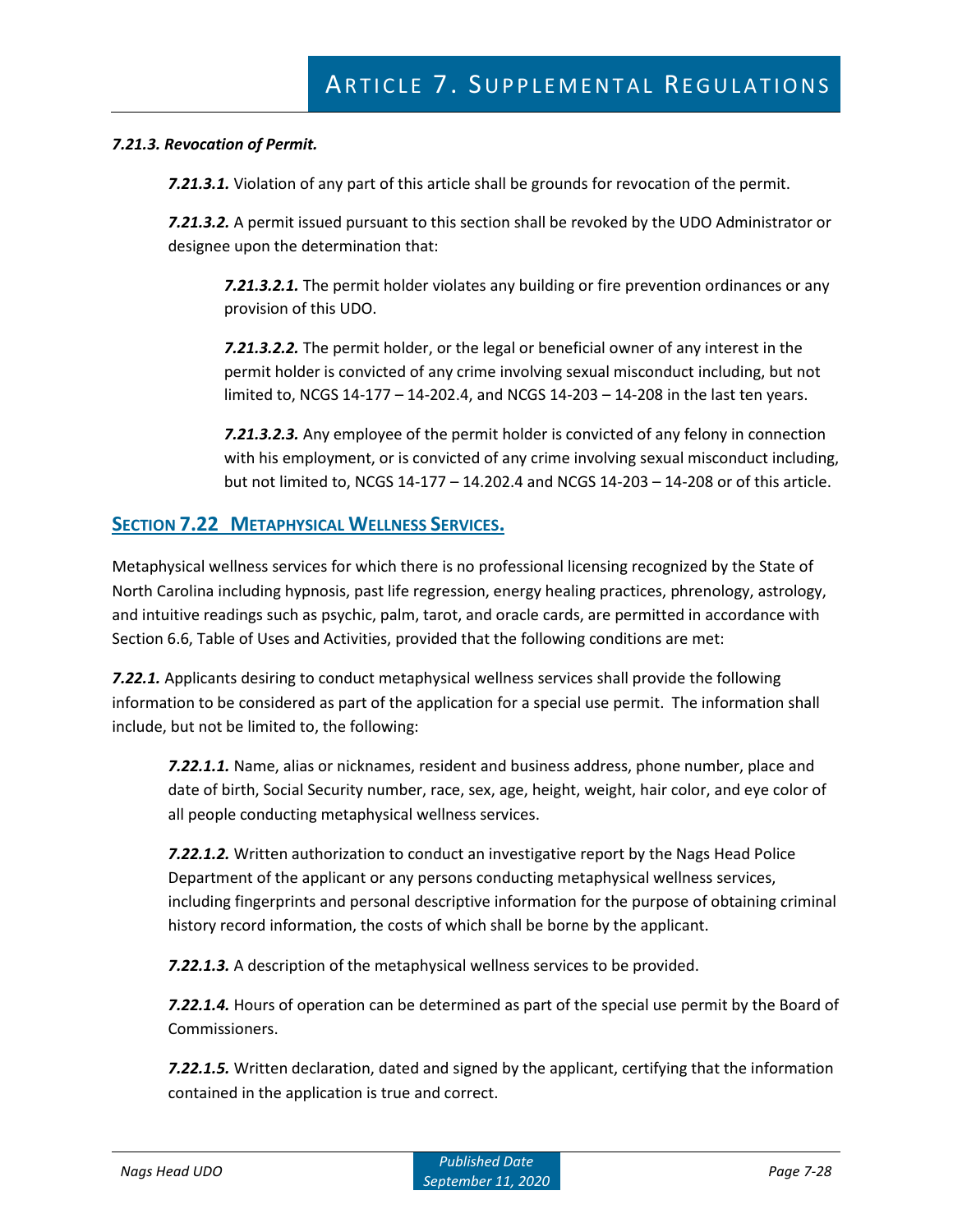*7.22.2.* Standards for permit review, issuance, and revocation:

*7.22.2.1.* The UDO Administrator, or his/her designee, shall conduct an independent investigation and determine whether the statements contained in the application are true.

*7.22.2.2.* The applicant shall not be issued a use permit if the investigation or the information furnished in compliance with this article shows that the applicant has been convicted within the last ten years from the date of the application of a felony or any other crime materially affecting the applicant's ability to conduct the permitted activity including a crime involving moral turpitude, or has been denied a permit or has had a permit revoked under any statute or ordinance similar in substance to the provisions of this article.

*7.22.2.3.* The UDO Administrator may revoke or suspend any permit issued pursuant to this article (1) for fraud, misrepresentation or any false statements contained in the application; (2) upon conviction of the applicant for any felony or misdemeanor involving moral turpitude after this permit is issued; (3) for failure to comply with the provisions of this article; or (4) if the applicant's business fails to comply with applicable Town, county, or state laws or regulations.

*7.22.2.4.* If the UDO Administrator revokes a permit, he/she shall notify the permittee in writing of such action, the reasons for the revocation, and the permittee's right to request a hearing. To receive a hearing, the permittee must make a written hearing request which must be received by the UDO Administrator within ten (10) days of the date of the revocation notice. If a timely hearing request is not received by the UDO Administrator, the decision shall be final and the permittee's right to any hearing regarding the revocation shall be waived. If a hearing is properly requested, it shall be held within ten (10) days from receipt of the hearing request. The hearing shall be presided over by the UDO Administrator or his/her designee. The permittee shall have the right to present evidence presented against the permittee, and to present argument or to have an attorney do so. Within a reasonable time after the hearing, the UDO Administrator shall render his decision. The permittee must discontinue operation of its business when the decision to revoke the permit becomes final.

*7.22.2.5.* The applicant shall have the right to appeal any decision of the UDO Administrator to the Board of Commissioners.

### **SECTION 7.23 SEXUALLY ORIENTED BUSINESSES.**

Sexually oriented businesses, only those businesses defined and provided for in Appendix A Definitions, are permitted in accordance with Section 6.6, Table of Uses and Activities, provided that the following conditions are met:

*7.23.1.* Sexually oriented businesses shall not be located in a building or on a premises where alcohol or alcoholic beverages are sold or in a building or on a premises that allows alcohol or alcoholic beverages to be consumed.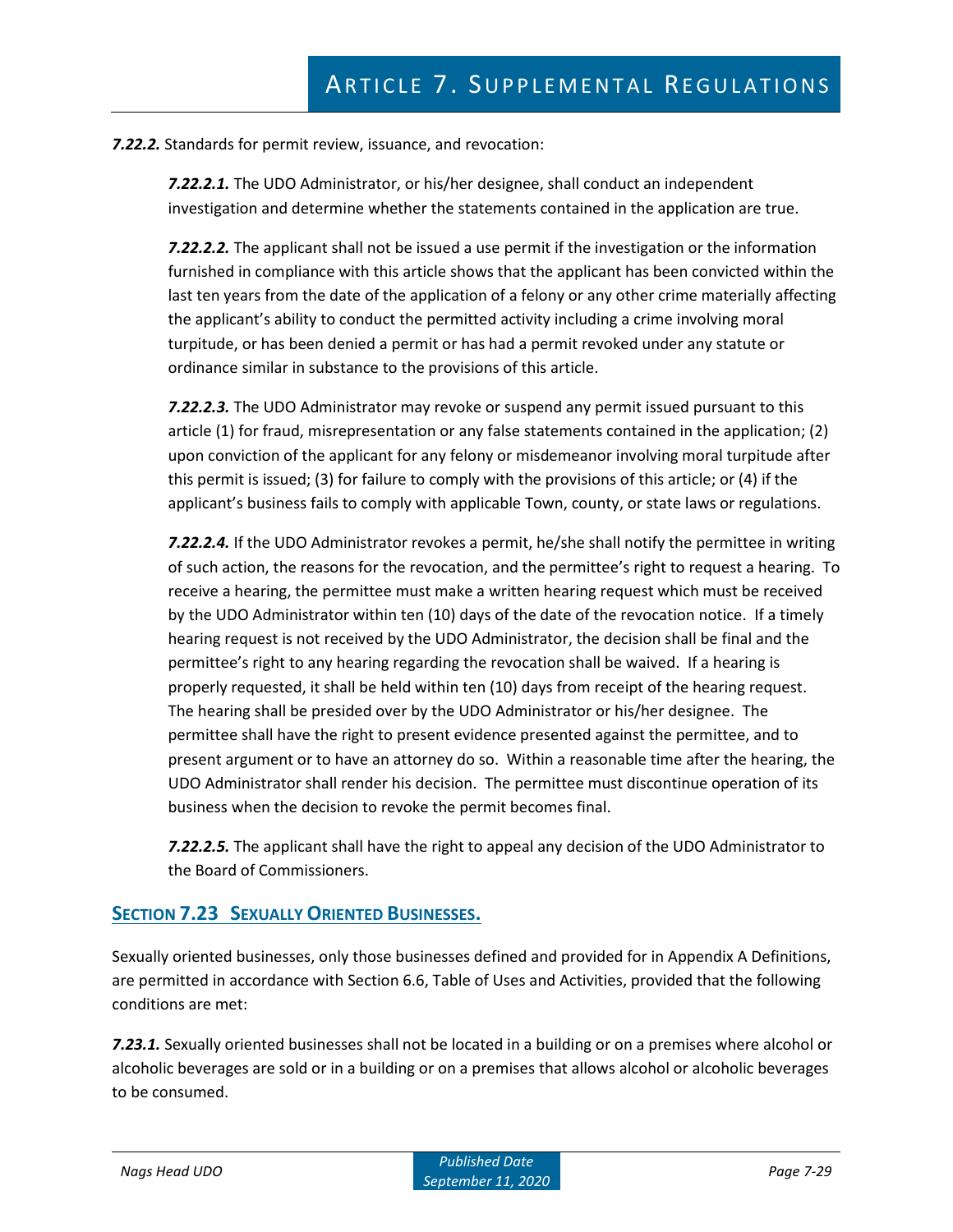*7.23.2.* No sexually oriented businesses shall be permitted in any building which is:

*7.23.2.1.* Located within four hundred (400) feet in any direction from a building used as a dwelling in the C-3 commercial services zoning district.

*7.23.2.2.* Located within four hundred (400) feet in any direction from a residential zoning district (R-1, R-2, R-3, C-4, SPD-20, SPD-C, CR).

*7.23.2.3.* Located within two hundred (200) feet in any direction from a building in which a sexually oriented business is located.

*7.23.2.4.* Located within one thousand (1,000) feet in any direction from a building in which a religious complex is located.

*7.23.2.5.* Located within one thousand (1,000) feet in any direction from a building in which a library, school, or a state licensed child day care center is located.

*7.23.2.6.* Located within one thousand (1,000) feet in any direction from any lot or parcel on which a public playground, public swimming pool, public ocean or estuarine access, or public park is located.

*7.23.3.* Measurement shall be made in a straight line, without regard to the intervening structures or objects, from the nearest portion of the building or structure used as the part of the premises where a sexually oriented business is conducted to the nearest portion of a building or structure of a use listed in this Section 7.23.

*7.23.4.* Signs are allowed, as permitted in Article 10, Part III, Sign Regulations of this UDO, but may not include promotional displays, flashing lights, or photographs, silhouettes, drawings, or pictorial representations of any manner depicting sexual activity, themes or nudity.

*7.23.5.* That the applicant's follow the licensing procedures outlined in Chapter 12 Businesses and Licensing of the Town Code of Ordinances.

## **SECTION 7.24 VETERINARY CLINIC.**

### *7.24.1. Veterinary Clinic with Animal Boarding.*

Animal boarding kennels or veterinary clinics are permitted in accordance with Section 6.6, Table of Uses and Activities, provided that all pens and kennels are in an enclosed, air conditioned building and further provided that all unenclosed runs be set back not less than fifty (50) feet from any existing residential use or district.

### *7.24.2. Veterinary Clinic with No Animal Boarding.*

Veterinary office and clinic is permitted in accordance with Section 6.6, Table of Uses and Activities, provided that all pens and kennels are in an enclosed, air conditioned building; that there are no outdoor runs, pens, or holding areas; and that boarding of animals is limited to that which is necessary for pre- and post-treatment observation and care.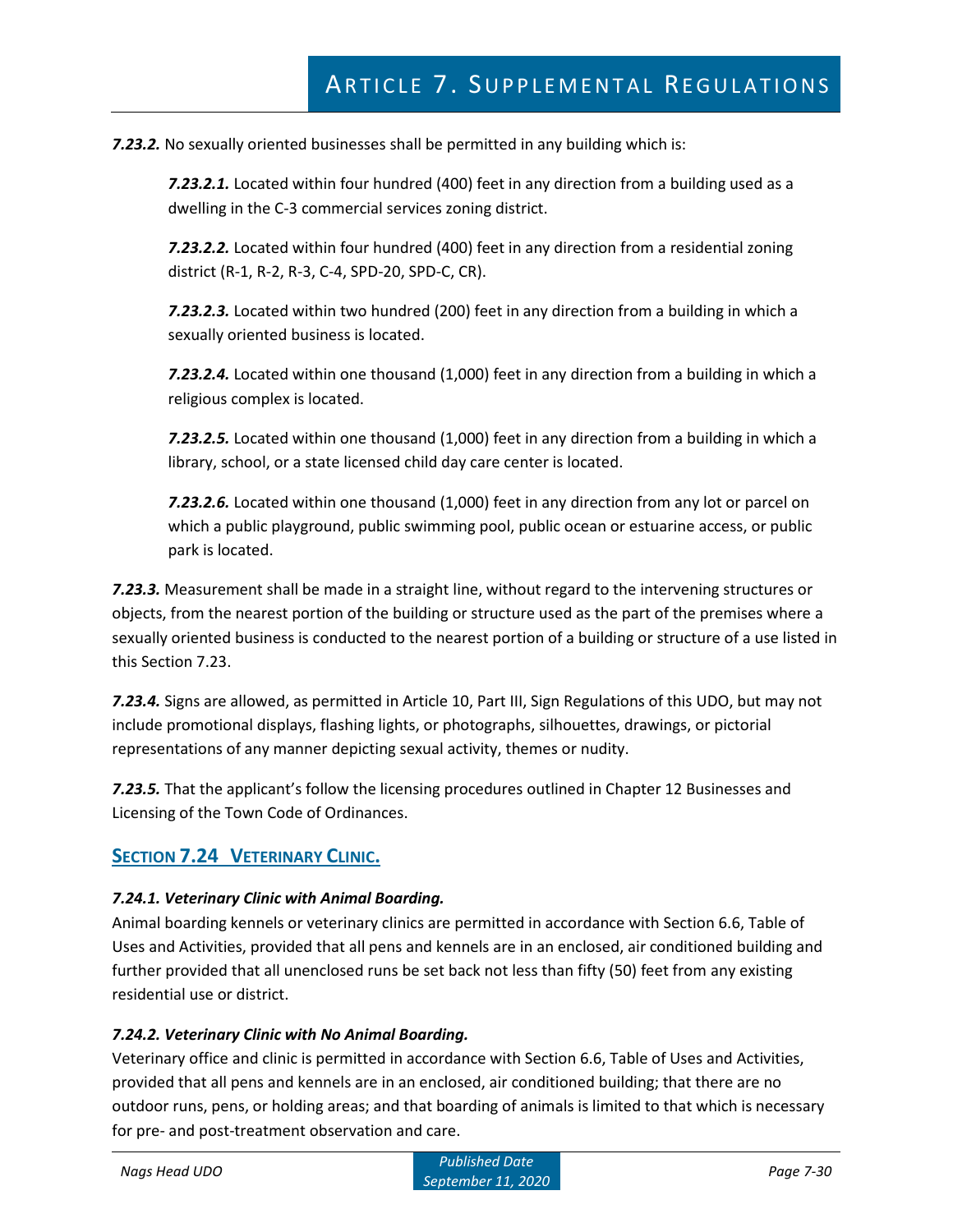# **PART V. FOOD SERVICE**

## **SECTION 7.25 COFFEE SHOPS/JUICE BARS.**

Coffee shops/juice bars are permitted in accordance with Section 6.6, Table of Uses and Activities, subject to other requirements of this UDO and provided that the following conditions are met:

*7.25.1.* Customer service areas shall not exceed 385 square feet.

*7.25.2.* Permitted accessory uses include, but are not limited to, retail sales of packaged coffee and retail merchandise.

*7.25.3.* There shall be no drive-in or drive-through beverage service.

### **SECTION 7.26 FOOD TRUCKS.**

Food trucks are permitted in accordance with Section 6.6, Table of Uses and Activities, subject to the other requirements of this UDO and provided the following conditions are met:

#### *7.26.1. General Provisions.*

*7.26.1.1.* Food trucks may not use audio amplification or freestanding signage.

*7.26.1.2.* All equipment associated with the food trucks must be located within three (3) feet of the food truck.

*7.26.1.3.* The food truck operator shall provide a trash receptacle and is responsible for disposing of all trash associated with the operation of the food truck.

*7.26.1.4.* All areas utilized by the food truck must be kept clean.

*7.26.1.5.* Grease and liquid must be properly stored within the vehicle and discharged in accordance with regulations established by the Dare County Health Department.

*7.26.1.6.* Food trucks are subject to the Town-wide noise ordinance.

*7.26.1.7. Permitting.* The permit must be signed by the property owner and completed and submitted along with a site plan. The site plan must show the limits of the property, the location of the proposed food truck, and label adjoining uses on neighboring properties. The applicant must also submit a NC Department of Agriculture Permit (if applicable), a copy of the vehicle or trailer registration, and proof of compliance with the Dare County Health Department regulations.

#### *7.26.2. Permitted Events.*

Food trucks may conduct sales during a permitted special event with the issuance of Crowd Gathering Permit in accordance with Chapter 4 of the Town Code of Ordinances.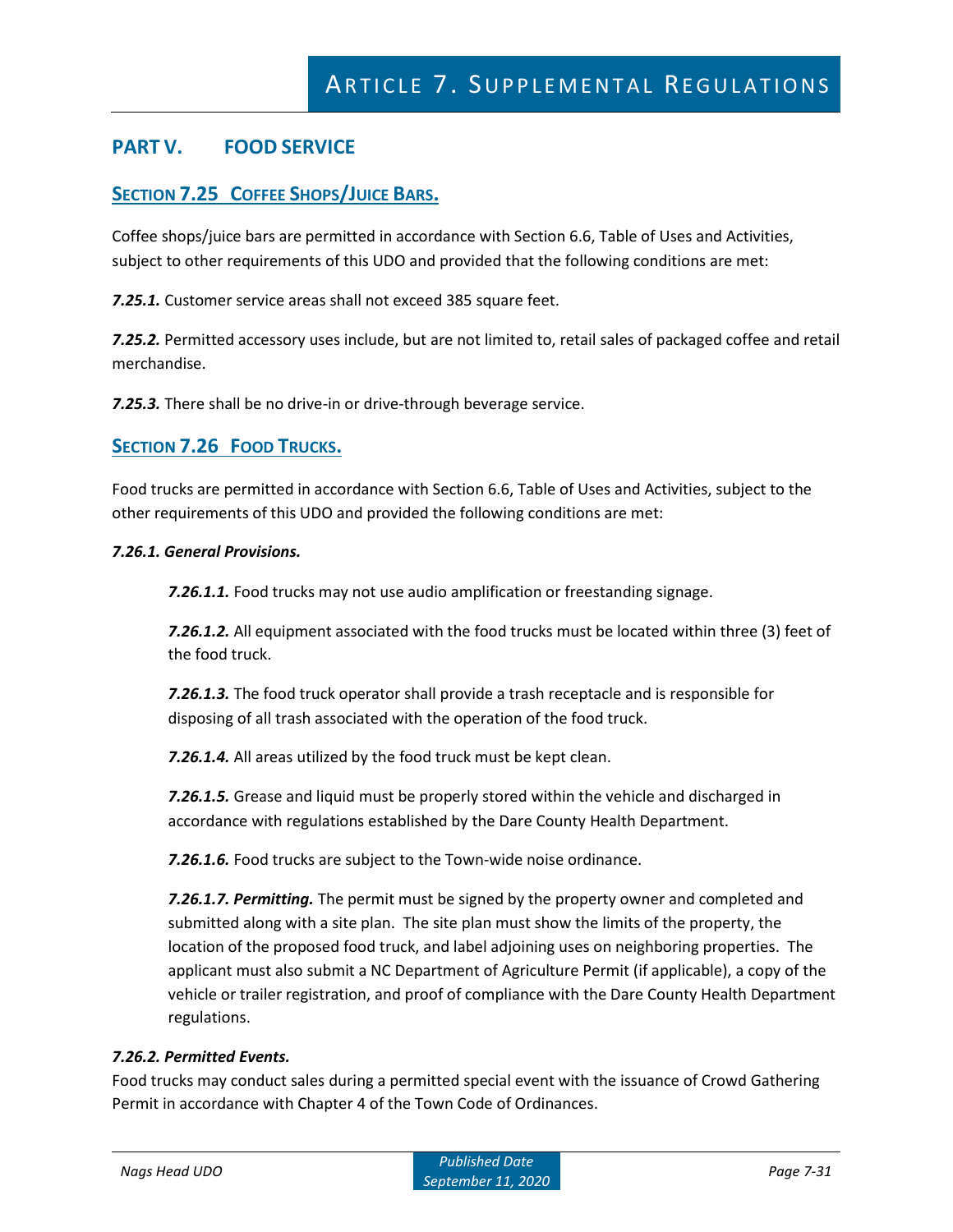#### *7.26.3. Restaurants.*

Food trucks shall be allowed to operate on the same lot as a restaurant, either (1) when the principal restaurant is closed or (2) when the principal restaurant is open, provided the site contains a minimum of three (3) parking spaces in excess of the minimum parking required by this UDO. The following additional regulations shall apply:

*7.26.3.1. Location.* Food trucks must be located at least fifty (50) feet from any property line abutting a residential district or use. Additionally, food trucks must be parked at least fifty (50) feet from any fire hydrant, and five (5) feet away from any driveway, sidewalk, utility box or vault, handicapped ramp, building entrance or exit, or emergency call box. These minimum distance requirements are all measured in a straight line from the closest point of the proposed food truck location to the closest point from the buffered point, or in the case of a restaurant measured from the closest point of the restaurant's main entrance. Only one food truck is allowed per property.

*7.26.3.2. Parking.* Food trucks may not occupy any required parking stall for the principal use while the primary use is open to the public, thereby resulting in an overloading of parking spaces. Food trucks and the principal use may share parking spaces when operating under separate hours. Parking stalls in excess of what is required by the UDO may be used to park a food truck; however, parking stalls leased to another business or shared with an adjacent use may not be used unless the food truck is operating under separate hours of operation. Food trucks may not park in fire lanes, drive aisles, or loading zones.

*7.26.3.3. Hours of Operation.* Food trucks may operate between the hours of 7:00 a.m. and 11:00 p.m.

## **SECTION 7.27 MICROBREWERIES.**

Microbreweries are permitted in accordance with Section 6.6, Table of Uses and Activities, provided the use meets the requirements of NCGS 18B-1104 or 18B-1105, respectively, and the following additional conditions are met:

*7.27.1.* The area for the distilling of alcohol and alcoholic beverages shall not exceed three thousand (3,000) square feet of gross floor area.

*7.27.2.* The establishment must hold a brewery permit, as authorized in NCGS 18B-1104.

**7.27.3.** The microbrewery shall include one (1) or more accessory uses such as a tasting room, tap room, food service, retail, demonstration area, education and training facility or other use incidental uses to the facility and open and accessible to the public.

*7.27.4.* Microbreweries shall have the accessory uses, such as tasting room, tap room, food service, retail, demonstration area, education and training facility, oriented to the street or main pedestrian entrance of the business. A minimum of five hundred (500) square feet shall be provided for accessory use and this area shall be open to the public for business.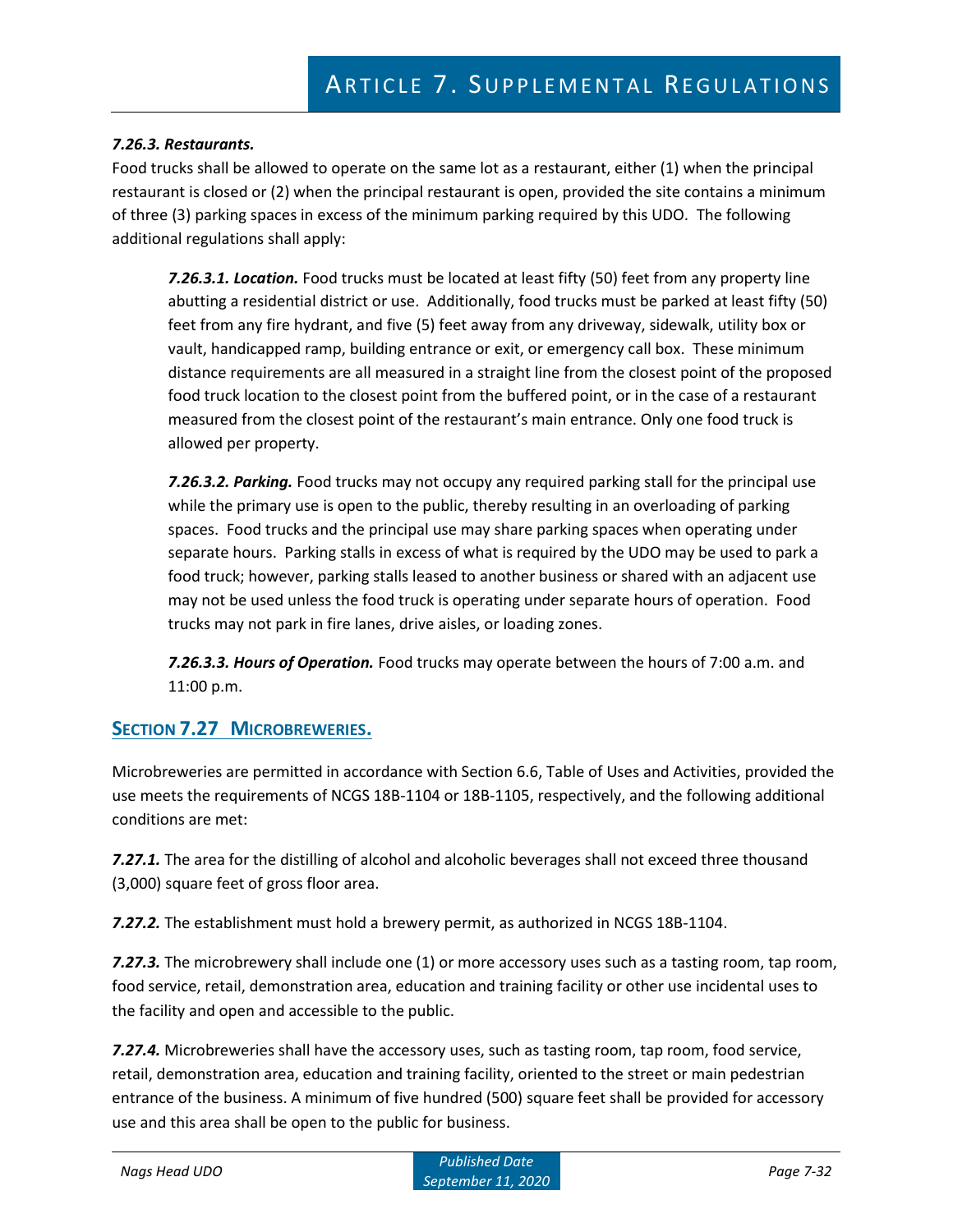*7.27.5.* Loading and unloading facilities (if applicable) shall be designed to be internal to the site or in the back of building.

*7.27.6.* Storage of materials, including silos, products for distribution, and other items requiring longterm storage shall be allowed in areas behind the building, in enclosed buildings, or otherwise screened from the public right-of-way or pedestrian way.

*7.27.7.* No loading or distribution activities shall take place outside an enclosed building of the microbrewery between the hours of 9:00 PM and 7:00 AM.

*7.27.8.* All microbreweries shall comply with the Noise Ordinance, Chapter 16, Article III of the Code of Ordinances.

*7.27.9.* No manufacturing of alcohol and alcoholic beverage shall produce or create any noxious smells or odors detectable to the public from the public right-of-way.

*7.27.10.* Any distilling or manufacturing of alcohol and alcoholic beverages shall be separated by a minimum of fifty (50) feet from any dwelling unit.

## **SECTION 7.28 RESTAURANT, DRIVE-IN.**

Restaurant, drive-in, is permitted in accordance with Section 6.6, Table of Uses and Activities, subject to other requirements of this UDO and provided that the following conditions are met:

*7.28.1.* In addition to the buffering requirements of Section 10.93, Landscaping, Buffering, and Vegetation Preservation, the site shall be buffered from all adjacent properties utilizing a 10-foot wide Commercial Transitional Protective Yard as prescribed in Section 10.93.

## **SECTION 7.29 RESTAURANT, DRIVE-THROUGH.**

Restaurant, drive-through, is permitted in accordance with Section 6.6, Table of Uses and Activities, subject to other requirements of this UDO and provided that the following conditions are met:

*7.29.1.* In addition to the buffering requirements of Section 10.93, Landscaping, Buffering, and Vegetation Preservation, the site shall be buffered from all adjacent properties utilizing a 10-foot wide Commercial Transitional Protective Yard as prescribed in Section 10.93.

*7.29.2.* The drive-through restaurant must front on the US 158 right-of-way.

## **SECTION 7.30 RESTAURANT, NEIGHBORHOOD.**

Restaurant, neighborhood, is permitted in accordance with Section 6.6, Table of Uses and Activities, subject to other requirements of this UDO and provided that the following conditions are met:

*7.30.1.* To be classified as a neighborhood restaurant, the indoor customer service area shall be less than 1,000 square feet.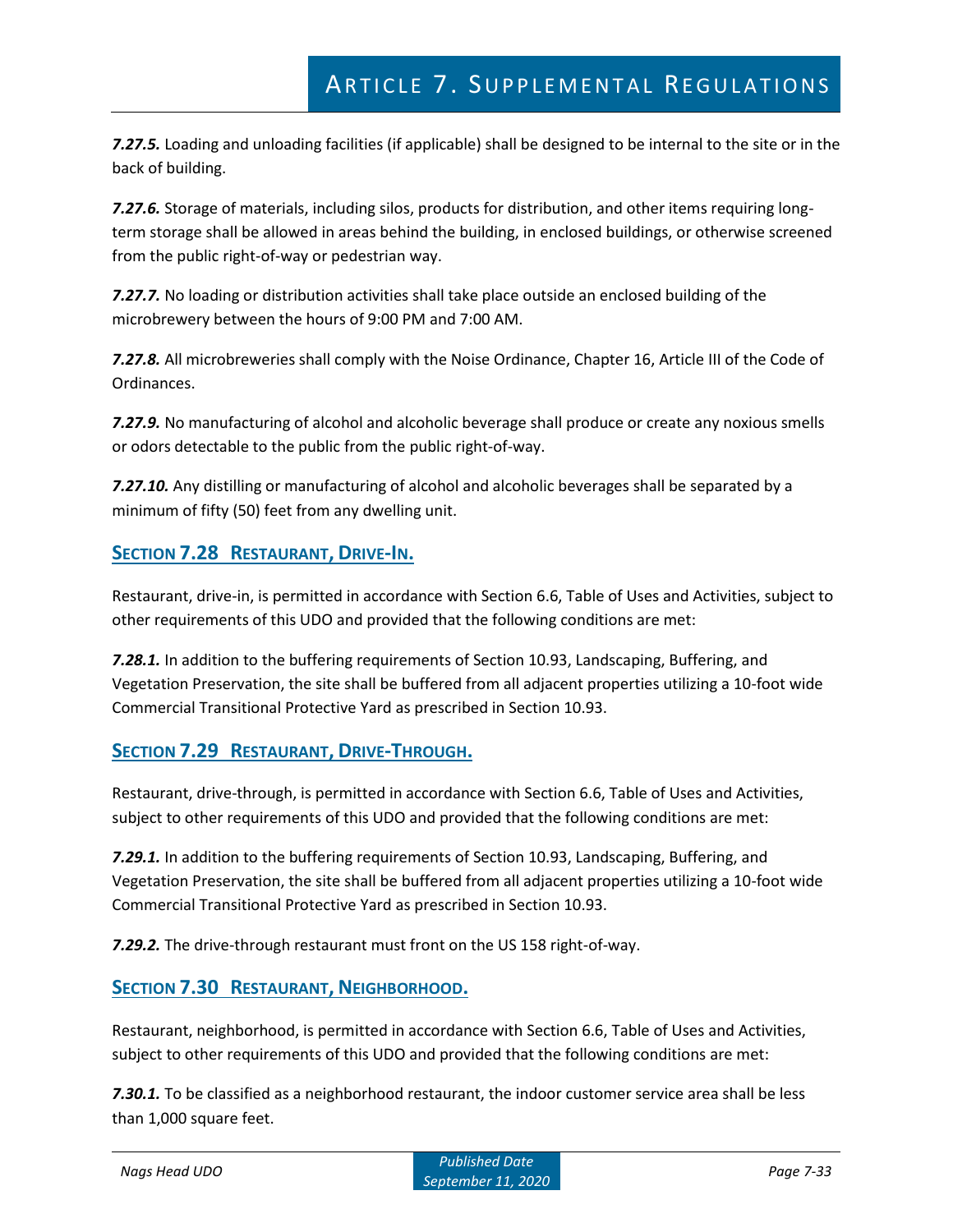*7.30.2.* An on-site outdoor customer service area in an amount up to 50% of the indoor customer service area is also permitted.

*7.30.3.* A restaurant site may contain more than one principal restaurant building, or one principal restaurant building in combination with another principal drive-in restaurant, drive-through restaurant, or takeout restaurant building.

*7.30.4.* Uses qualifying as a restaurant shall meet the following criteria:

*7.30.4.1.* A food preparation area that is at least twenty (20) percent of the gross building square footage of the principal building. The square footage of food preparation area located in an on-site accessory restaurant use building or a second on-site drive-in, drive-through, or takeout restaurant may be applied when calculating this minimum 20% requirement. But when calculated together (principal and accessory or second principal buildings), in no event shall the food preparation area of the principal building be permitted to be less than ten (10) percent of the principal building gross square footage; and,

*7.30.4.2.* At least seventy-five (75) percent of all customer seats shall be designated for fullservice, full-menu dining; and,

*7.30.4.3.* No more than fifteen (15) percent of the total building square footage shall be devoted to accessory entertainment uses including but not limited to dance floor, lounges, bars, stages, live performance, and disc jockey areas. Accessory entertainment uses referenced in this section shall be permitted in a restaurant establishment provided these uses are clearly subordinated in area, extent, hours of operation, and purpose to areas designated for food and/or beverage preparation, service, and consumption.

## **SECTION 7.31 RESTAURANT, SIT DOWN.**

Restaurant, sit down, is permitted in accordance with Section 6.6, Table of Uses and Activities, subject to other requirements of this UDO and provided that the following conditions are met:

*7.31.1.* A restaurant site may contain more than one principal restaurant building, or one principal restaurant building in combination with another principal drive-in restaurant, drive-through restaurant, or takeout restaurant building.

*7.31.2.* Uses qualifying as a restaurant shall meet the following criteria:

*7.31.2.1.* A food preparation area that is at least twenty (20) percent of the gross building square footage of the principal building. The square footage of food preparation area located in an on-site accessory restaurant use building or a second on-site drive-in, drive-through, or takeout restaurant may be applied when calculating this minimum 20% requirement. But when calculated together (principal and accessory or second principal buildings), in no event shall the food preparation area of the principal building be permitted to be less than ten (10) percent of the principal building gross square footage; and,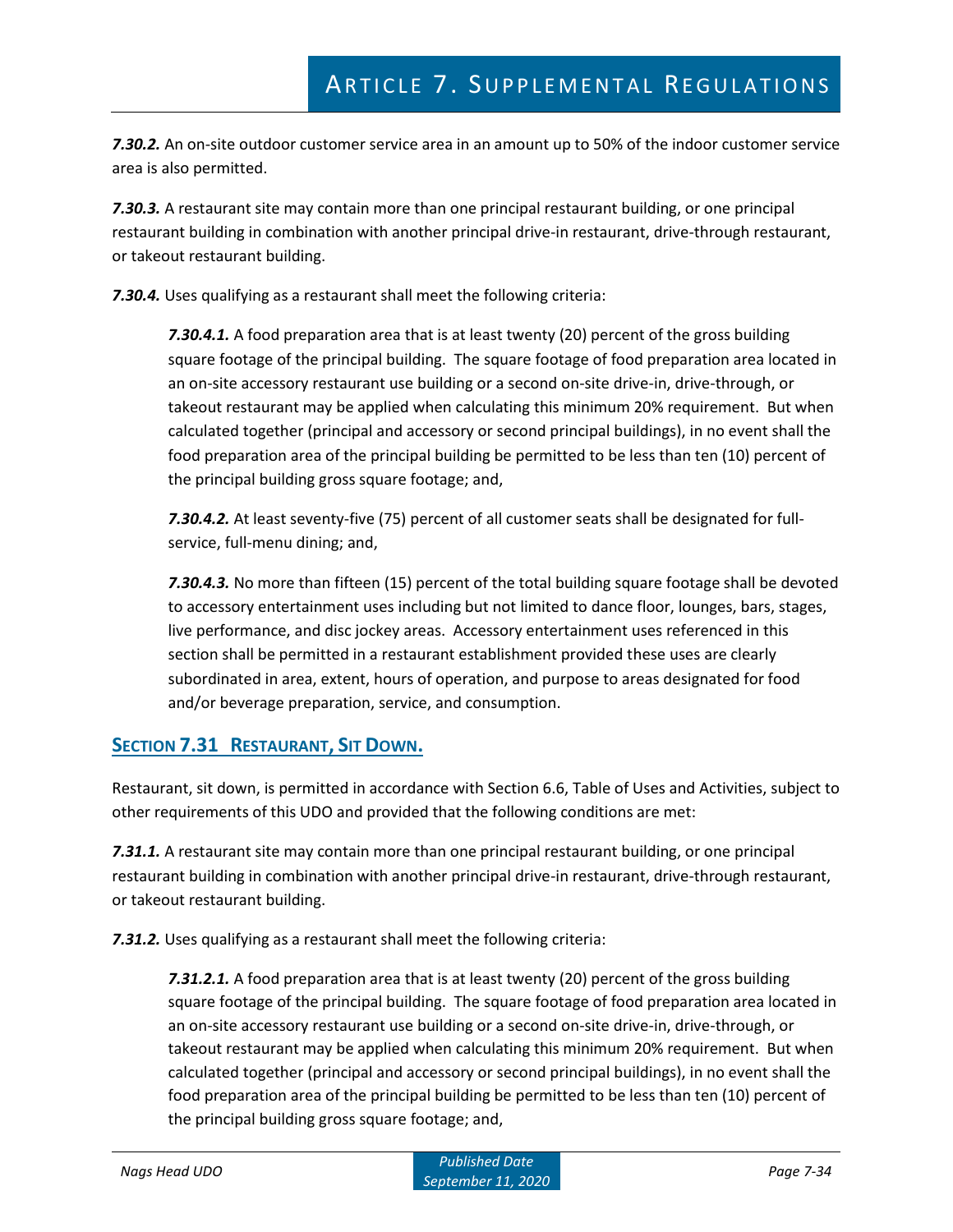*7.31.2.2.* At least seventy-five (75) percent of all customer seats designated for full-service, fullmenu dining; and,

*7.31.2.3.* No more than fifteen (15) percent of the total building square footage devoted to accessory entertainment uses including but not limited to dance floor, lounges, bars, stages, live performance, and disc jockey areas. Accessory entertainment uses referenced in this section shall be permitted in a restaurant establishment provided these uses are clearly subordinated in area, extent, hours of operation, and purpose to areas designated for food and/or beverage preparation, service, and consumption.

## **PART VI. COMMERCIAL MIXED-USE**

## **SECTION 7.32 GENERAL PROVISIONS.**

The following provides the allowable uses for all Commercial Mixed-Use designations as permitted in accordance with Section 6.6, Table of Uses and Activities:

#### *7.32.1. Residential.*

- Cottage Courts.
- Dwelling, Single-Family.
- Dwelling, Two Family.
- Dwelling, Multi-Family.
- Home Occupations.

#### *7.32.2. Retail.*

- Art Gallery.
- Art Gallery Owner Occupied.
- Beach Recreation Equipment Rental/Sales.
- Bicycle Shop (repair, retail, rental).
- Convenience Store.
- Food/Grocery Store.
- Furniture Store.
- General Retail, including clothing, gifts, candy, toys, shoes, jewelry, notions, beach equipment, bakery, antiques, hobby goods, magazines/comics, crafts, dry goods, gifts, musical instruments, bookstores, sporting goods (and the incidental manufacturing, repair, or service of goods on the premises).
- Hardware Store.
- Pet Shop/Dog Grooming.
- Pharmacy.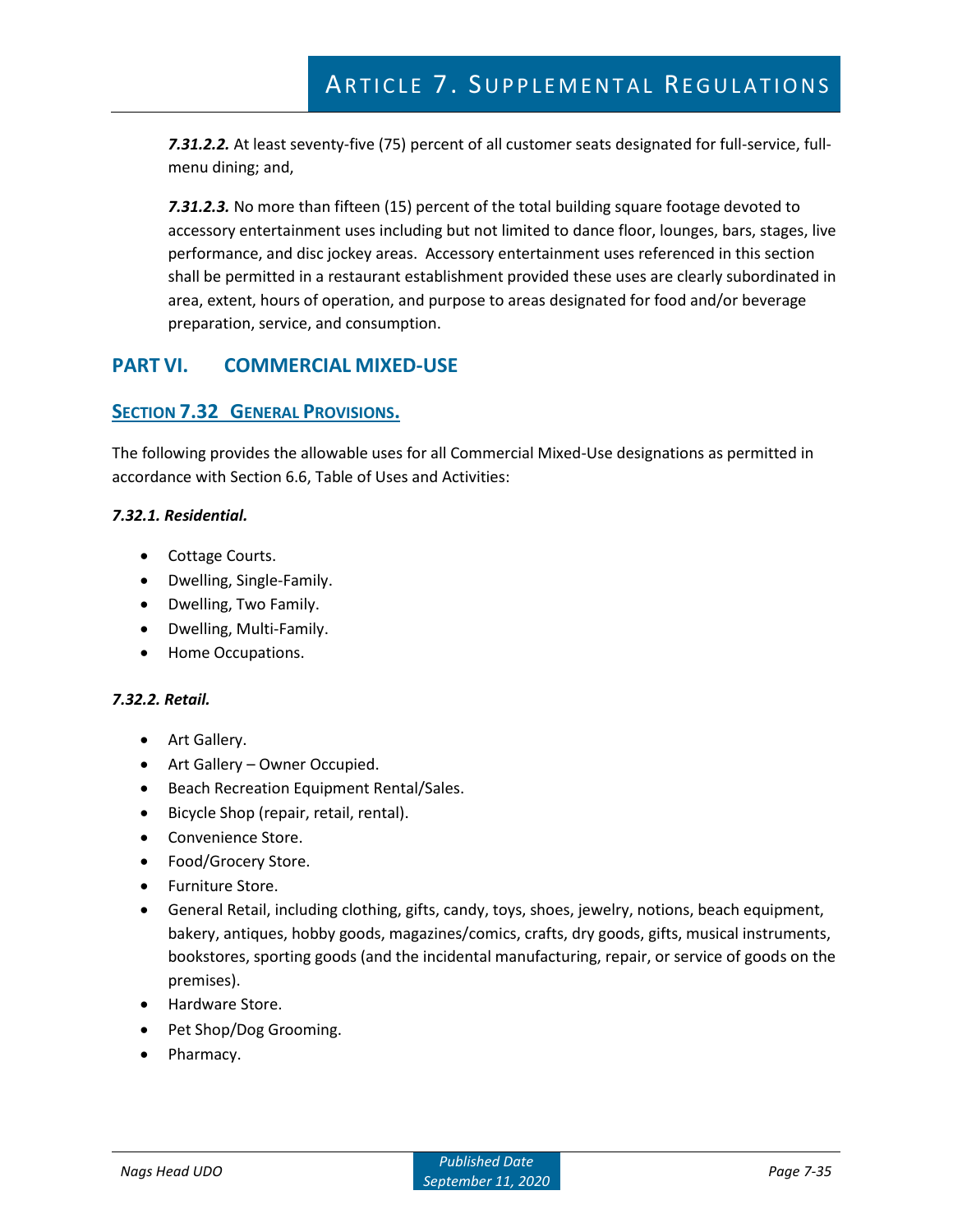#### *7.32.3. Service.*

- Personal Service.
	- o Group Fitness Aerobics/Dance/Karate/Yoga.
	- o Hair Salon.
	- o Indoor Fitness/Gymnasium.
	- o Massage Therapy Center.
	- o Metaphysical Wellness Services.
	- o Spa.
- Food Service
	- o Coffee Shop/Juice Bar.
	- o Ice Cream Shop
	- o Microbreweries
	- o Restaurant, Neighborhood
	- o Restaurant, Sit Down
	- o Restaurant, Take Out

#### *7.32.4. Office.*

- Building Contractor's Office
- Professional Office, including General Business, Financial, Real Estate Sales, Insurance, Attorney, Accountant, Mortgage

#### *7.32.5. Institutional.*

- Governmental Administrative Office.
- Libraries.
- Religious Complexes

#### *7.32.6. Medical.*

• Medical Offices.

#### *7.32.7. Accessory Uses.*

• Outdoor Stands – Accessory to Shopping Centers and Group Development.

### **SECTION 7.33 COMMERCIAL WITH ACCESSORY RESIDENTIAL (ATTACHED OR DETACHED).**

Accessory residential units are single-family attached or detached units that may be allowed on the same property and in conjunction with a commercial use. These are distinctly different than accessory dwelling units, which are accessory uses designed to be subordinate to and located on the same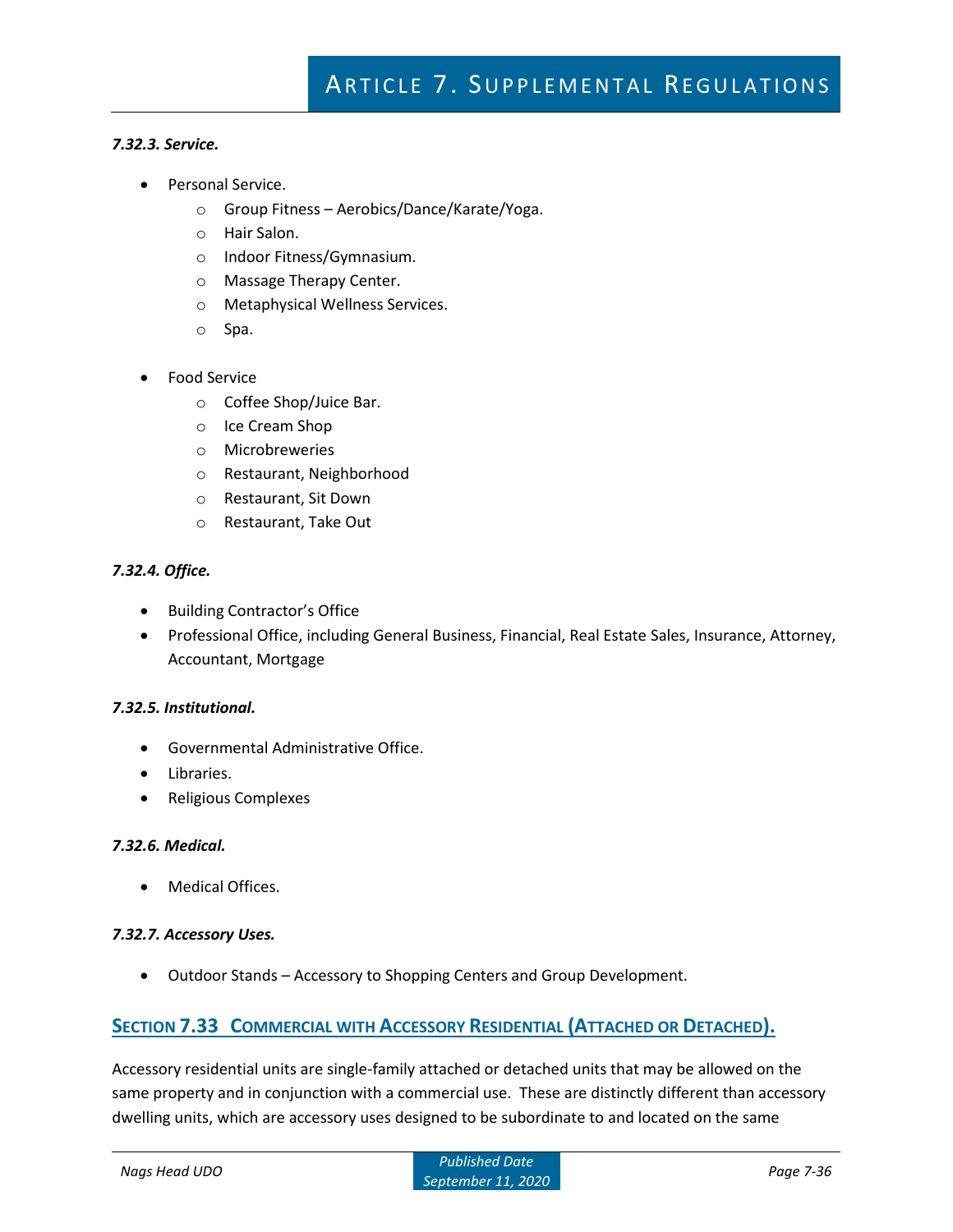property as a single-family dwelling. Commercial with Accessory Residential, is permitted in accordance with Section 6.6, Table of Uses and Activities, subject to other requirements of this UDO and provided that the following conditions are met:

*7.33.1.* Commercial uses may have up to two (2) accessory residential units that are attached or detached.

*7.33.2.* Accessory residential uses must be located above or to the rear of the primary commercial use and must meet the setbacks for the principal structure within the zoning district.

*7.33.3.* Individual accessory residential units may not exceed 1,500 square feet in area.

## **SECTION 7.34 MIXED USE DEVELOPMENT.**

Mixed Use Development is permitted in accordance with Section 6.6, Table of Uses and Activities, subject to other requirements of this UDO and provided that the following conditions are met:

*7.34.1.* The residential component shall not exceed fifty (50) percent of the total gross floor area of buildings containing one or two habitable floors.

*7.34.2.* The residential component shall not exceed sixty-six (66) percent of the total gross floor area of a building containing three (3) habitable floors.

## **SECTION 7.35 MULTIPLE PRINCIPAL USES.**

Multiple principal uses may be established within a single commercial structure or unit by special use approval provided the use is a listed permitted or special use within the district in which it is located and that the following conditions are met:

*7.35.1.* No more than two (2) principal uses shall be located within any one structure or unit at any given time. This limitation does not apply to permitted accessory uses.

*7.35.2.* Parking requirements for each principal use shall be calculated separately based upon the standards applicable to each use as set forth in Section 10.16, Required Parking by Use. The applicant may request a parking reduction in accordance with Section 10.15, Modified and Reduced Parking Requirements.

*7.35.3.* All uses within the single commercial structure or unit, both principal and accessory shall be managed and under the control of a single party.

## **PART VII. INSTITUTIONAL**

## **SECTION 7.36 ADULT DAY SERVICE CENTER.**

Adult day service center, is permitted in accordance with Section 6.6, Table of Uses and Activities, subject to other requirements of this UDO and provided that the following conditions are met: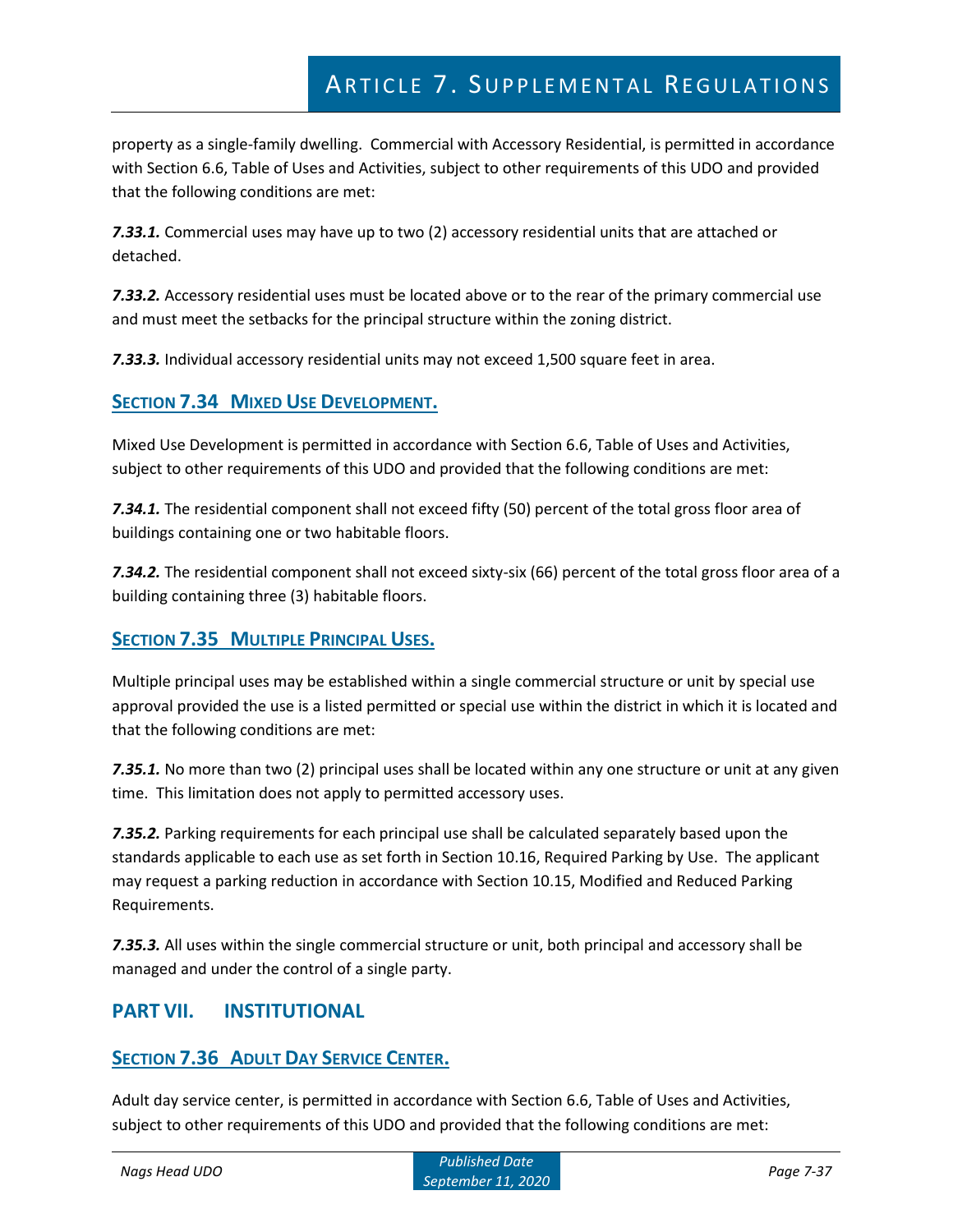*7.36.1.* The facility shall adhere to the minimum requirements of and be licensed by the NC Department of Health and Human Services, Division of Aging and Adult Services.

*7.36.2.* Pickup and drop-off areas shall be provided separate from the drive-aisle. The pickup and dropoff areas shall be designed so that no person attending the center is required to cross the parking lot or any other traffic areas.

*7.36.3.* All outdoor recreational areas shall be buffered from adjacent residential uses and districts (R-1, R-2, R-3, CR, SED-80, SPD-20, and SPD-C) utilizing a 10-foot wide Commercial Transitional Protective Yard as prescribed in Section 10.93, Landscaping, Buffering, and Vegetation Preservation. The buffer shall be placed on the exterior side of any required fencing.

## **SECTION 7.37 CEMETERY.**

Cemetery, is permitted in accordance with Section 6.6, Table of Uses and Activities, subject to other requirements of this UDO and provided that the following conditions are met:

*7.37.1.* In the R-3 district, cemeteries are allowed as a special use, subject to other requirements of this UDO and provided that the following conditions are met:

*7.37.1.1.* All cemeteries shall have perpetual care.

*7.37.1.2.* Any grave or burial plot shall be set back not less than forty (40) feet from any exterior property line.

*7.37.1.3.* Adequate space for the parking and maneuvering of funeral entourages shall be provided within the site.

*7.37.1.4.* Lighting shall be prohibited except for minimum lighting that may be required for security purposes.

*7.37.1.5.* The site shall be approved by all necessary regulatory agencies including, but not limited to, the Dare County Health Department and the North Carolina Cemetery Commission.

*7.37.1.6.* No cemetery shall be located within a special flood hazard area as depicted on the latest FIRM.

*7.37.2.* In the SED-80 district, cemeteries are allowed as a special use, subject to other requirements of this UDO and provided that the following conditions are met:

*7.37.2.1.* All cemeteries shall have perpetual care.

*7.37.2.2.* All graves or burial plots shall be set back not less than thirty (30) feet from any public right-of-way and be not less than fifty (50) feet from any lot line.

*7.37.2.3.* When a cemetery abuts a residential use, a 25-foot wide undisturbed area of natural vegetation shall buffer the cemetery from the residential development.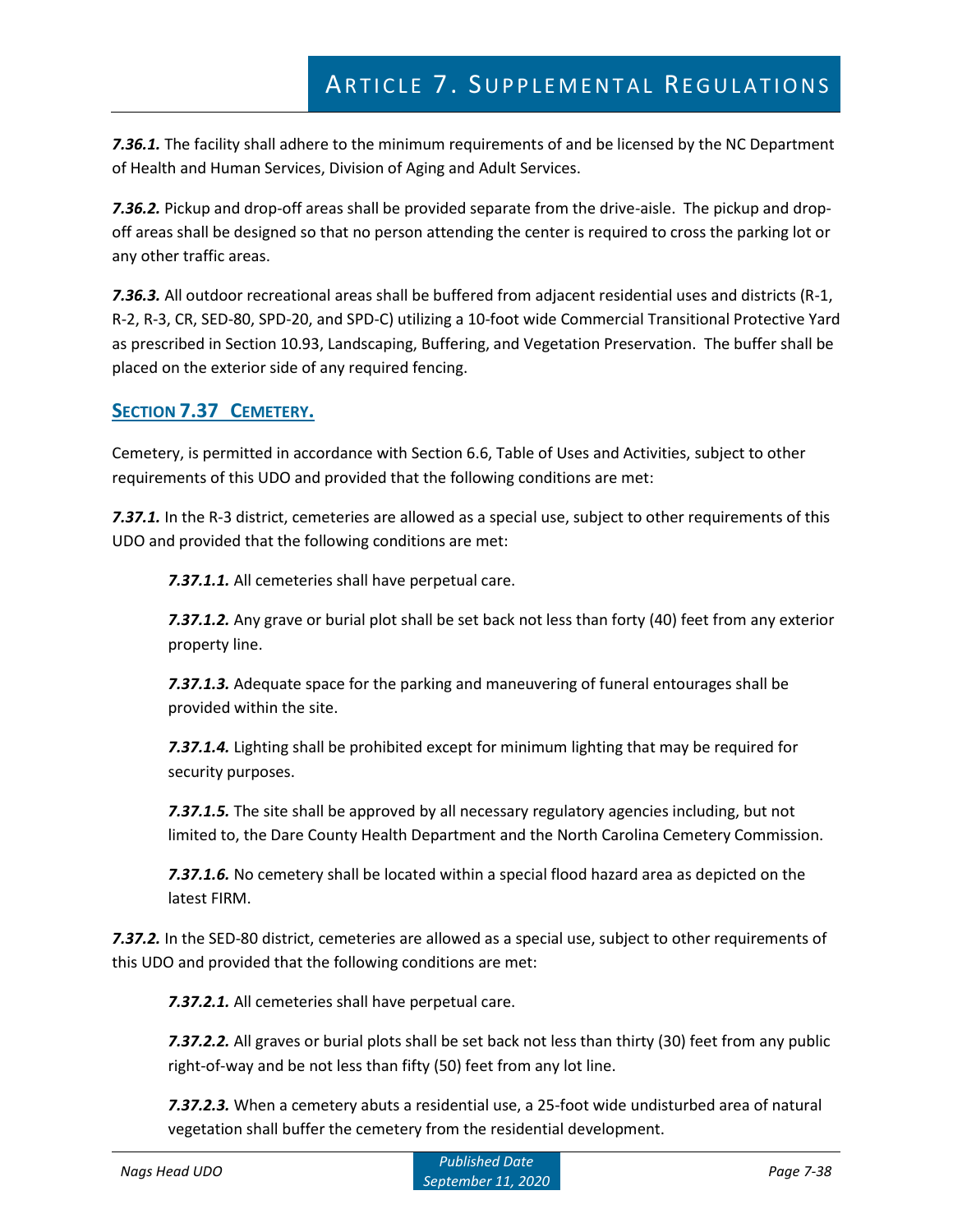*7.37.2.4.* The site shall be approved by all necessary regulatory agencies including, but not limited to, the Dare County Health Department and the North Carolina Cemetery Commission.

## **SECTION 7.38 SCHOOLS.**

Schools are permitted in accordance with Section 6.6, Table of Uses and Activities, subject to other requirements of this UDO and provided that the following conditions are met:

*7.38.1.* A minimum lot area of ten (10) acres is required for a school complex.

*7.38.2.* No structure shall be located closer than twenty-five (25) feet to a common property line, nor closer than thirty (30) feet to an abutting street or highway right-of-way.

*7.38.3.* The maximum height of a structure shall be thirty-five (35) feet. However, if fifty (50) percent or more of the roof is pitched at a six to 12 (6:12) slope or greater, the maximum structure height shall not exceed thirty-five (35) feet to the top plate and shall not exceed a total height of sixty (60) feet to the roof ridge.

*7.38.4.* Locating of a school system administration office on the same site as a school shall be allowed.

*7.38.5.* All structures within a school site shall be separated by a minimum of thirty (30) feet.

*7.38.6.* Lighting shall be in accordance with Article 10, Part IV, Outdoor Lighting of this UDO. No lighting of outdoor recreational areas shall be permitted except for security purposes in accordance with Article 10, Part IV, Outdoor Lighting.

*7.38.7.* No modular units shall be allowed on school sites.

*7.38.8.* Loading areas shall be provided in accordance with Section 10.17, Off-Street Loading.

*7.38.9.* A vehicular and pedestrian access plan shall be developed for the facility in accordance with the state department of transportation and Town public safety standards.

*7.38.10.* An emergency evacuation plan shall be developed in accordance with the state standards.

## **SECTION 7.39 FIRE STATIONS/PUBLIC WORKS FACILITIES.**

Fire stations and public works facilities are permitted in accordance with Section 6.6, Table of Uses and Activities, subject to other requirements of this UDO and provided that the following conditions are met:

### *7.39.1. Fire Stations.*

Fire stations are permitted in accordance with Section 6.6, Table of Use and Activities, subject to other requirements of this UDO and provided that the following conditions are met:

*7.39.1.1.* No open storage is allowed.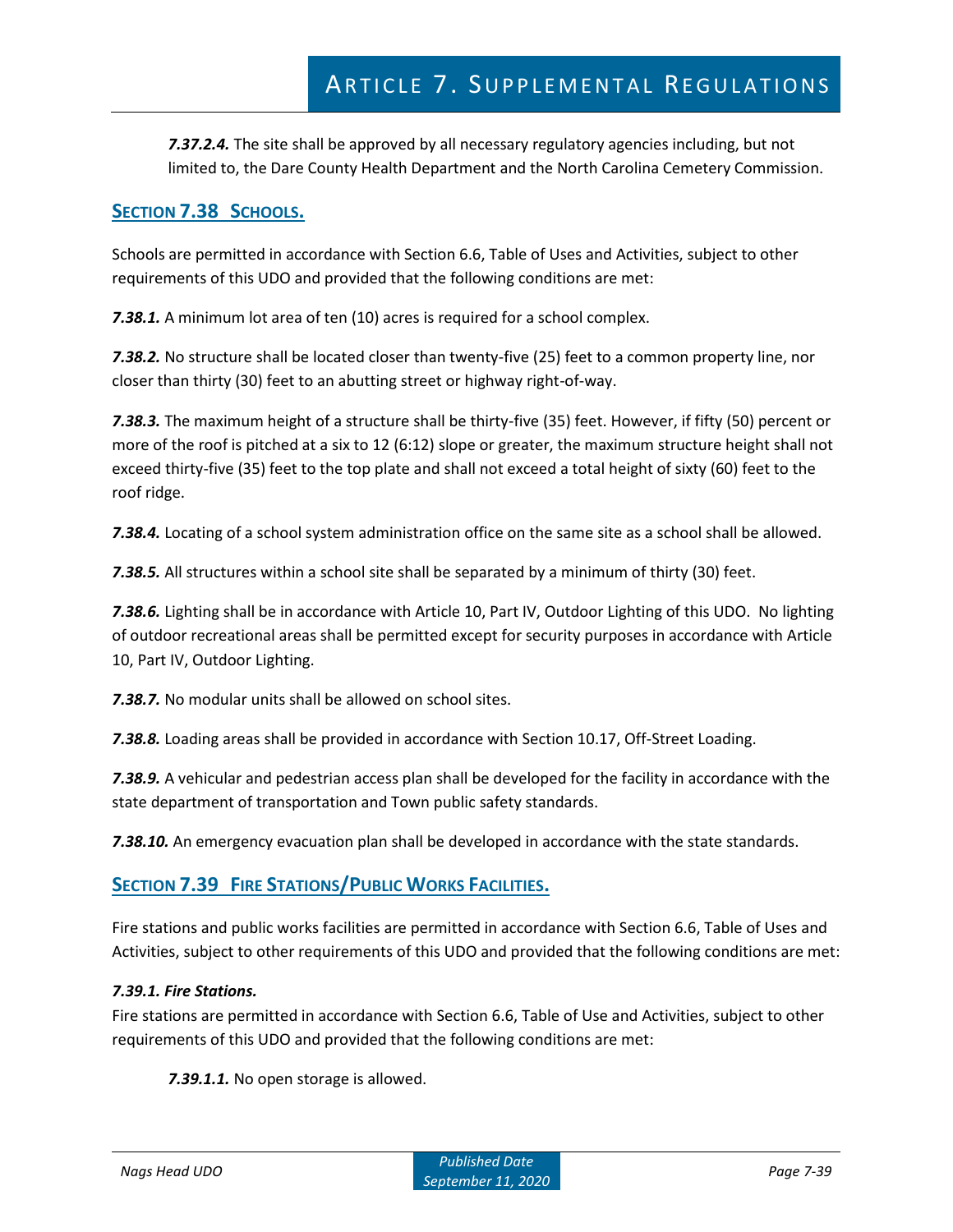*7.39.1.2.* Lighting shall be prohibited except for minimum lighting that may be required for security purposes.

#### *7.39.2. Public Works Facilities.*

Municipal facilities, including public works and water production, distribution and storage facilities are permitted in accordance with Section 6.6, Table of Uses and Activities, subject to other requirements of this UDO and provided that the following conditions are met:

*7.39.2.1.* Areas used for storage of materials shall be maintained permeable and shall be calculated as permeable lot coverage. These areas shall be clearly delineated on the site plan, and any expansion of such areas shall be considered a site modification for which approval by the Board of Commissioners is required.

*7.39.2.2.* Vehicle maintenance areas shall be permitted, the use of which shall be for the repair and upkeep of municipal vehicles. All maintenance conducted shall be either entirely within an enclosed or covered structure or on a paved surface which is designed to contain on-site all stormwater in accordance with the requirements of Article 11, Part I, Stormwater, Fill, and Runoff Management.

*7.39.2.3.* No bulk storage of fuels or oils for sale shall be allowed. For the purpose of this subsection, bulk storage shall be any amount in excess of 200 gallons. However, bulk storage for consumption in municipal vehicles shall be allowed, provided that such storage facilities are designed to equal or exceed the minimum requirements of any applicable federal, state or local agencies. There shall be no fuel or oil storage within 500 feet of the Fresh Pond.

## SECTION 7.40 NON-PROFIT/COMMUNITY OUTREACH CENTER WITH AQUATIC FITNESS FACILITY.

The standards below are applicable to an outdoor aquatic fitness facility that is provided in conjunction with a non-profit/community outreach center. Non-profit/community outreach center with aquatic fitness facilities are permitted in accordance with Section 6.6, Table of Uses and Activities, subject to other requirements of this UDO and provided that the following conditions are met:

*7.40.1.* The outdoor aquatic fitness facility shall only be allowed in conjunction with a nonprofit/outreach center with an indoor aquatic fitness facility.

*7.40.2.* The facility must be on an existing single parcel containing split-zoning districts R-2 and C-2.

*7.40.3.* Lot coverage for the parcel shall be the combined average of the coverage allowed in each individual zoning district. Total lot coverage may be applied to the total parcel; however, placement of coverage shall not exceed thirty (30) percent in the R-2 district and eighty (80) percent in the C-2 district.

*7.40.4.* Hours of operation shall be 8:00 am until 9:00 pm or sunset, whichever occurs first.

*7.40.5.* Lighting of the parking area for the facility shall be prohibited except for minimum lighting required for security purposes.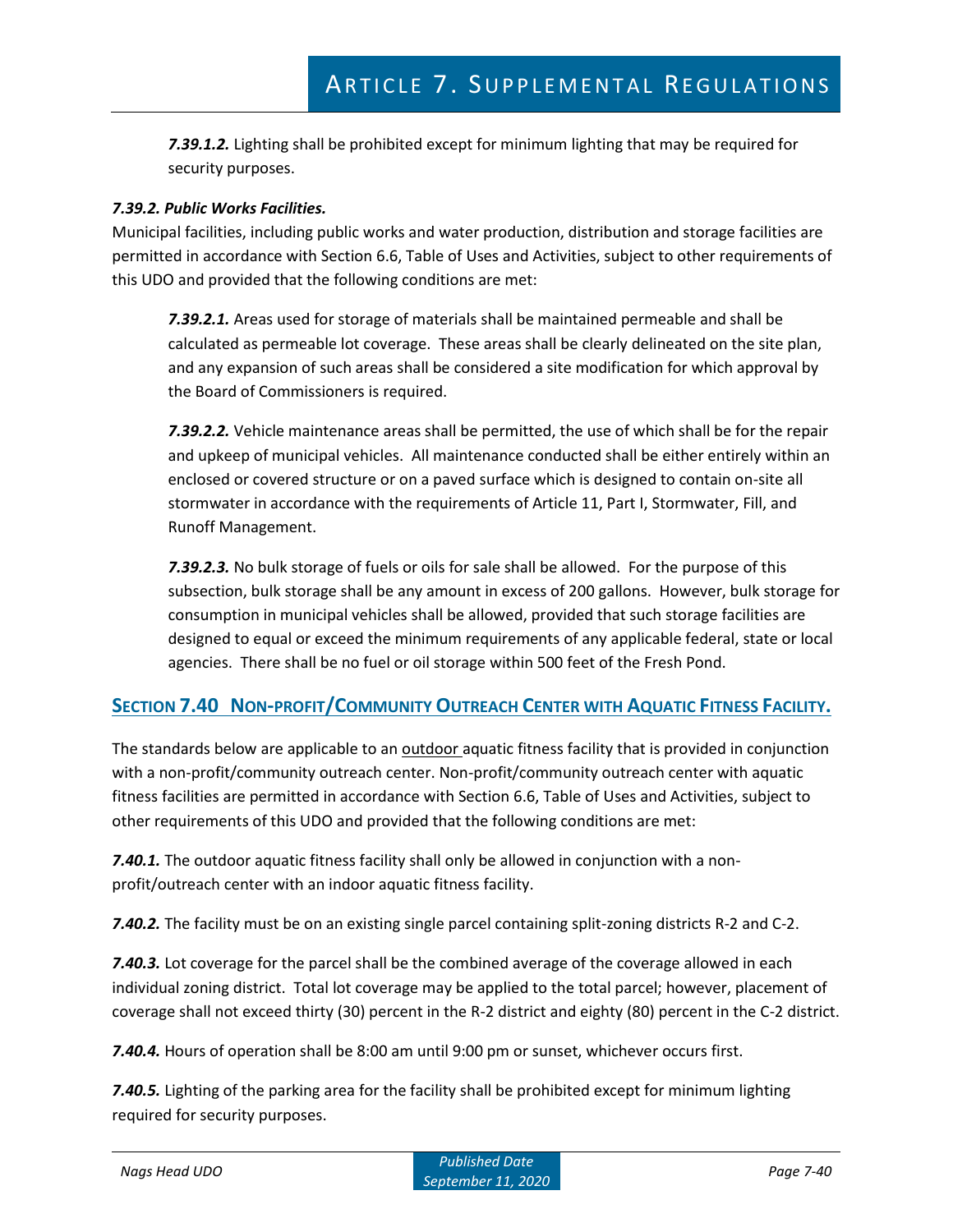*7.40.6.* A 50-foot buffer shall be provided between the outdoor aquatic fitness facility and adjacent residential uses and districts (R-1, R-2, R-3, CR, SED-80, SPD-20, and SPD-C) and landscaped as open space. Stormwater basins and subterranean sewage systems are allowed in the required buffer.

**7.40.7.** Child care is allowed and shall meet all the requirements of Section 7.9, Child Care Facilities.

## **SECTION 7.41 NURSING HOMES/MEDICAL OFFICES.**

Nursing homes/medical offices are permitted in accordance with Section 6.6, Table of Uses and Activities, provided that all such uses shall be located in that area as is now designated or may be hereafter be designated for such uses by the Town pursuant to Chapter 1160 of the Session Laws of 1973 of the North Carolina General Assembly (An Act to Allow the Town of Nags Head to Designated Certain Town-Owned Property for Health Care Purposes), as amended, and subject to the following:

*7.41.1.* A minimum lot area of 80,000 square feet shall be required for each principal building on the site.

*7.41.2.* Lighting shall be the minimum amount that may be required for security purposes and shall be in accordance with Article 10, Part IV, Outdoor Lighting of this UDO.

*7.41.3.* Along the side and rear property lines, a 25-foot wide undisturbed area of natural vegetation shall be provided.

*7.41.4.* An evacuation plan shall be provided and be subject to review by the Town.

*7.41.5.* Medical and rehabilitation facilities may be located within a nursing home.

*7.41.6.* A dormitory for temporary use by staff of nursing homes may be allowed only in conjunction with nursing home facilities already permitted in the SED-80 district.

## **SECTION 7.42 POLICE SHOOTING RANGE.**

Policy shooting range, owned and operated by the Town of Nags Head, is permitted in accordance with Section 6.6, Table of Uses and Activities, subject to other requirements of this UDO and provided that the following conditions are met:

*7.42.1.* Lighting shall be the minimum amount that may be required for security purposes and shall be in accordance with Article 10, Part IV, Outdoor Lighting of this UDO.

*7.42.2.* A police shooting range shall be located a minimum distance of five hundred (500) feet from any residential use.

*7.42.3.* Shooting at the range shall cease after 8:00 pm during daylight savings time and after 9:00 pm during non-daylight savings time.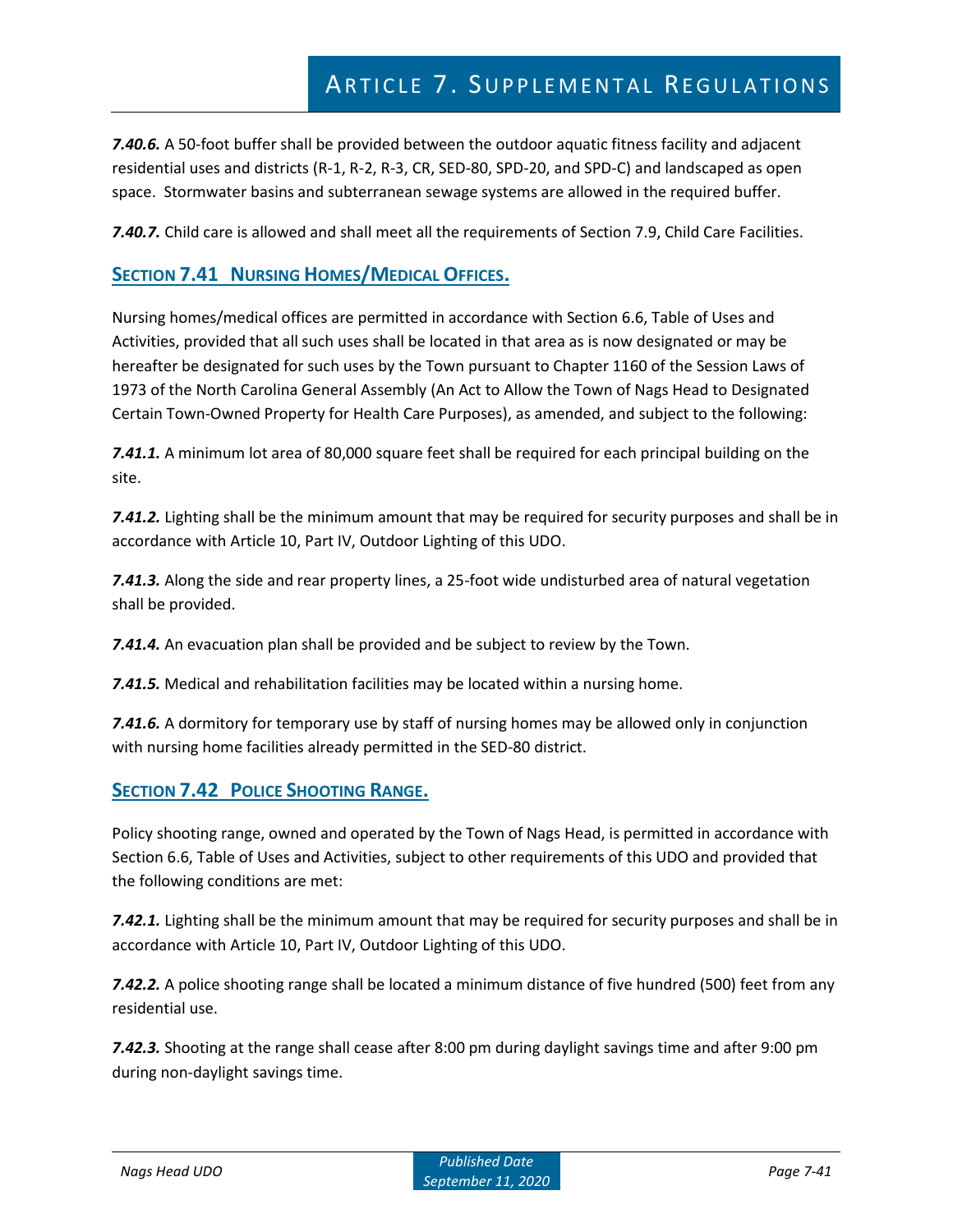# **SECTION 7.43 PRIVATE CLUBS (NON-PROFIT).**

For the purposes of this UDO, a private club is a noncommercial club, owned and operated by a nonprofit legal entity composed of and with membership restricted to residents and owners of lots or dwellings in the residential development containing the private club, and is allowed as a special use where specified. Separate residential developments may join for the purpose of establishing, owning and operating a private club. The facilities of the private club must be submitted for site plan review and shall comply with all pertinent requirements and provisions of this UDO, in addition to the requirements set out as follows:

*7.43.1.* A private club may include and operate a clubhouse, swimming pool, boat launching area, tennis court, community center, library, picnic area, and vending machine but shall exclude food service and the sales of goods and services.

*7.43.2.* The facilities, services, and activities shall be non-profit and provide for members and nonpaying guests only.

*7.43.3.* Declaration of restrictive covenants, which shall run with the land, shall be recorded in the Dare County Register of Deeds after review and approval by the Town. These restrictive covenants shall include, at a minimum, provisions:

*7.43.3.1.* That establish a property owners association (POA);

*7.43.3.2.* That include a full set of bylaws;

*7.43.3.3.* That require every owner within the residential development, or residential developments in combination, and their successors and assigns to make regular payments of adequate fees and assessments to the POA, as may be fixed by the POA, for the purpose of supporting financially the private club facility which the POA may acquire, operate, administer or maintain for the use, benefit and enjoyment of its members and their guests;

*7.43.3.4.* That establish a reserve fund for capital facilities and replacement thereof;

*7.43.3.5.* For increasing the mandatory fees or assessments when necessary; and

*7.43.3.6.* That set out the procedures for transferring the control of the POA from the developer to the homeowners.

*7.43.4.* The POA shall be incorporated as a state non-profit corporation.

*7.43.5.* The proposed residential development, or developments in combination, shall be capable of accommodating, at a minimum, 100 dwelling units as determined by currently permitted zoning density.

*7.43.6.* If an established residential development cannot meet the conditions in subsection 7.43.3 of this section by declaring restrictive deeds and covenants and desires to operate and maintain a private club, the following provisions shall apply: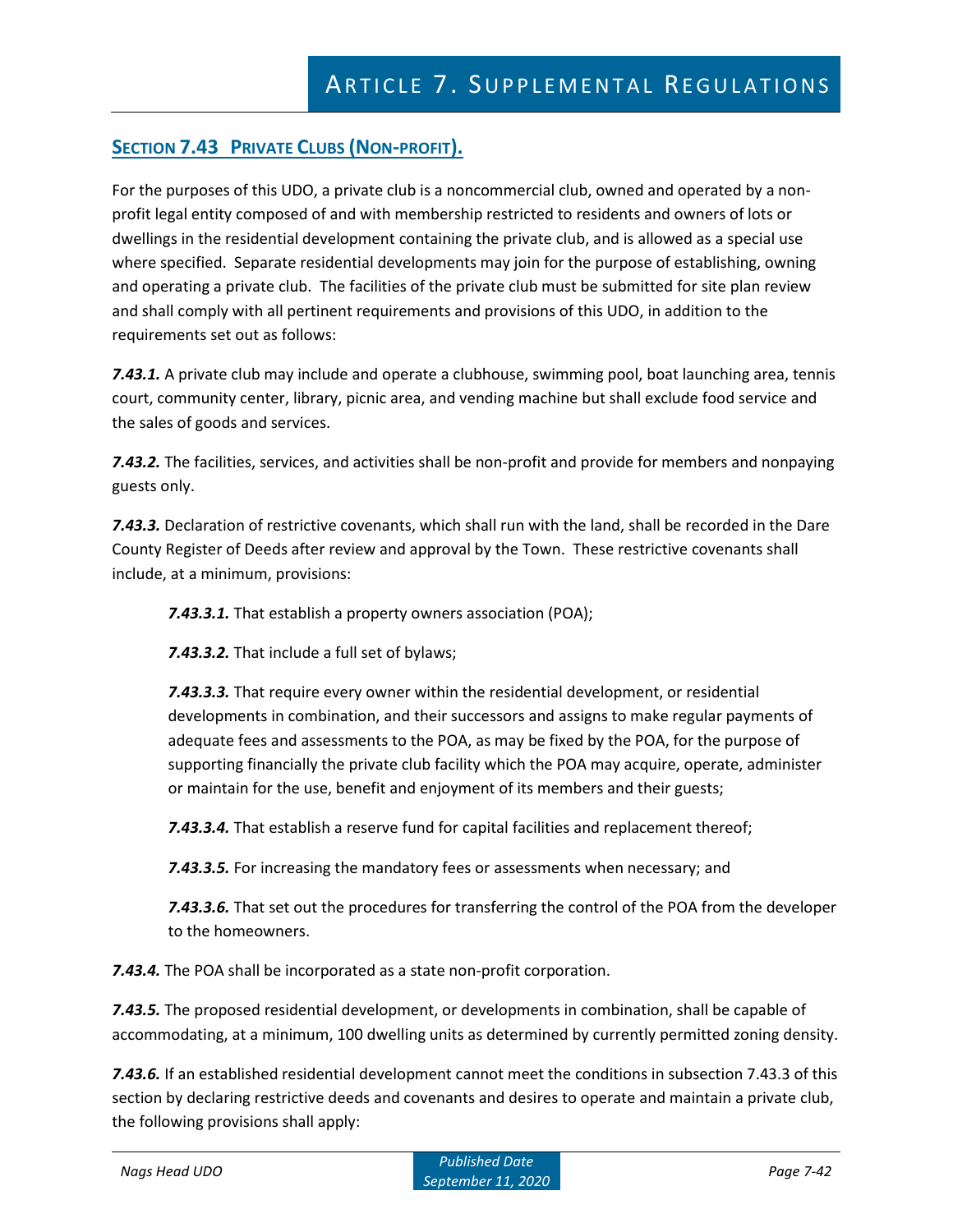*7.43.6.1.* The facilities, services and activities shall be non-profit and provide for members and nonpaying guests only.

*7.43.6.2.* An association of property owners shall be established that includes a full set of bylaws for the purpose of operating a private club to include, but not be limited to, the following information:

*7.43.6.2.1.* The bylaws shall establish a payment schedule of adequate fees and assessments to the association, as may be fixed by the association, for the purpose of supporting financially the private club facility which the association may acquire, operate, administer or maintain for the use, benefit and enjoyment for only its members and their guests.

*7.43.6.2.2.* The establishment of a reserve fund for capital facilities and replacement thereof.

*7.43.6.2.3.* Establish a procedure for increasing the mandatory fees or assessments when necessary.

*7.43.6.2.4.* Establishes the procedures for transferring the control of the association from the developer to the homeowners.

*7.43.6.3.* The residential development, or developments in combination, shall be capable of accommodating, at a minimum, 100 dwelling units as determined by currently permitted zoning density. The association of property owners forming to operate a private club facility shall demonstrate to the Town that there is at a minimum 55 percent of active members from the residential development within the association before the review of the special use application for the private club facility. For purpose of this section, an active member shall be individuals who have paid their association fees or membership dues to use the private club facility.

*7.43.6.4.* The association shall deliver a bond in the form of cash or a certificate of deposit payable to the Town to cover the costs of removing the recreational facility if the association fails to maintain the facility in a safe condition as outlined by the state building code or if the facility has been declared a nuisance as outlined in Article II, Chapter 16 of the Town Code.

*7.43.6.4.1.* A bond agreement providing for cash or a certificate of deposit shall be reviewed and approved by the Town Attorney. The bond agreement must contain a provision granting the Town the right to go onto the property and remove the facility if it is declared a nuisance according to this UDO, or is declared unsafe according to the state building code, without constituting a trespass.

*7.43.6.4.2.* The bond amount shall equal the cost of removing the recreational facility and be established before the certificate of occupancy is issued for the private club.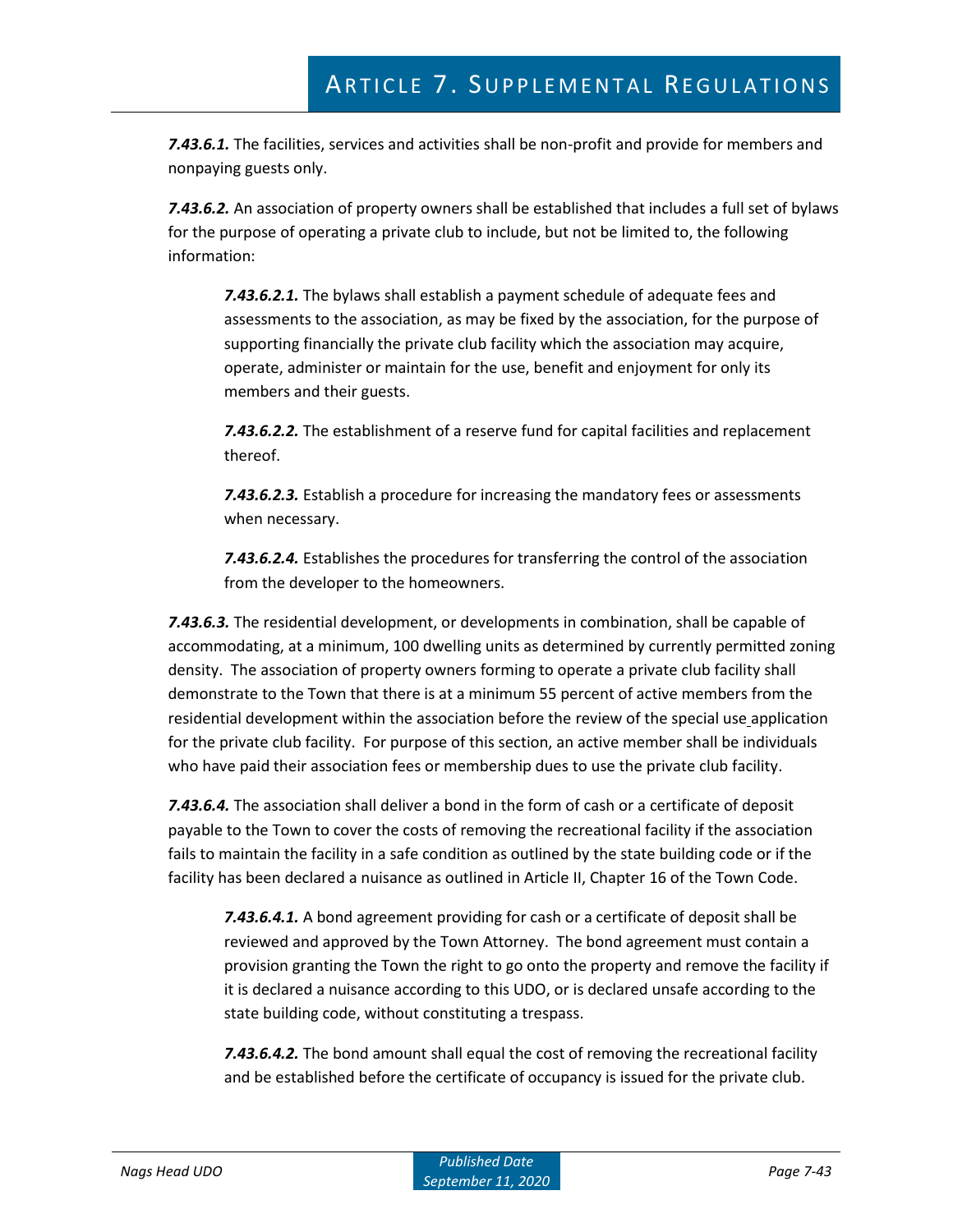*7.43.6.4.3.* If the Town utilizes the bond for the removal of the club, any funds remaining from the bond shall be paid over to the property owners association and its successor.

## **SECTION 7.44 PUBLIC UTILITY FACILITY.**

Public utility facilities are permitted in accordance with Section 6.6, Table of Uses and Activities, subject to other requirements of this UDO and provided the following conditions are met:

*7.44.1.* No open storage is allowed.

*7.44.2.* All utility structures requiring a building permit shall be architecturally compatible with other structures in the vicinity.

*7.44.3.* The boundaries of the entire site shall be buffered utilizing a 10-foot wide Commercial Transitional Protective Yard as prescribed in Section 10.93, Landscaping, Buffering, and Vegetation Preservation.

## **SECTION 7.45 RELIGIOUS COMPLEXES.**

Religious complexes are permitted in accordance with Section 6.6, Table of Uses and Activities, subject to other requirements of this UDO and provided the following conditions are met:

### *7.45.1. Dimensional Requirements.*

The following dimensional requirements shall not apply to religious complexes occupying a tenant space within a building with multiple tenant spaces.

| <b>TABLE 7-3: REQUIREMENTS FOR RELIGIOUS COMPLEXES</b> |                                                                                                                                 |  |  |     |  |  |
|--------------------------------------------------------|---------------------------------------------------------------------------------------------------------------------------------|--|--|-----|--|--|
|                                                        | $R-3$<br><b>SPD-20</b><br>$R-2$<br>$C-2$                                                                                        |  |  |     |  |  |
| <b>Building</b><br>Separation                          | 30 feet                                                                                                                         |  |  |     |  |  |
| <b>Setbacks</b>                                        | 25 feet property line; 30 feet street or right-of-way                                                                           |  |  |     |  |  |
| <b>Ratio of Floor Area</b><br>to Site Area             | 1:6<br>1:4<br>1:6<br>1:4                                                                                                        |  |  |     |  |  |
| <b>Lot Coverage</b>                                    | 30%; may increase to 45% with stormwater management<br>facilities designed to retain and infiltrate the two-inch storm<br>event |  |  | 55% |  |  |

### *7.45.2. Accessory Uses in the SPD-20 District.*

A child care center or pre-school educational facility is allowed as an accessory use to a religious complex in the SPD-20 district, subject to the following conditions:

*7.45.2.1.* The facility adheres to the minimum requirements of and is licensed by the NC Department of Health & Human Services, Division of Child Development and Early Education.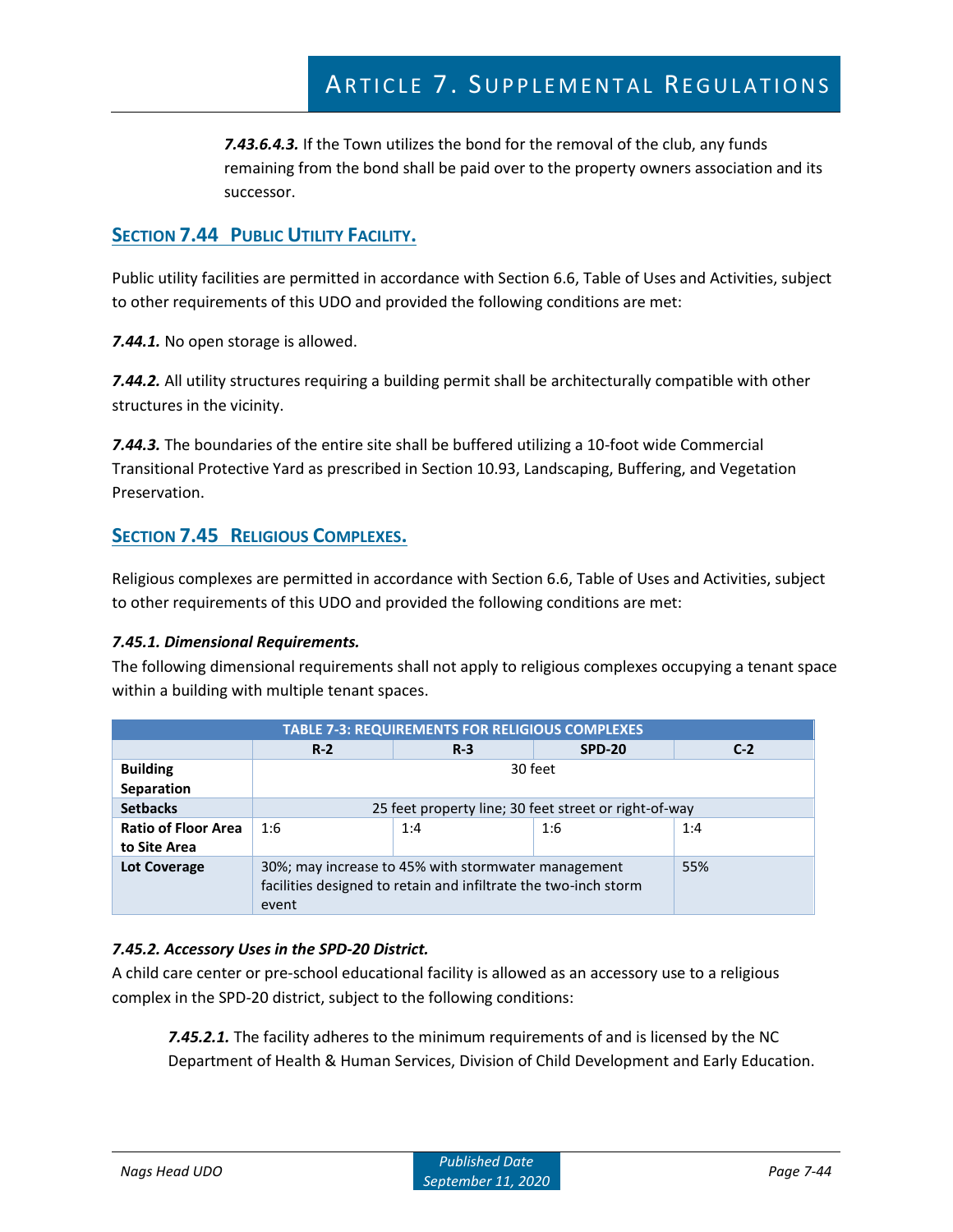*7.45.2.2.* Pickup and drop off areas shall be provided separate from the drive-aisle. The pickup and drop off areas shall be designed so that no child is required to cross the parking lot or any other traffic areas.

*7.45.2.3.* All outdoor recreational areas shall be buffered from adjacent residential uses and districts (R-1, R-2, R-3, CR, SED-80, SPD-20, and SPC-C) utilizing a 10-foot wide Commercial Transitional Protective Yard as prescribed in Section 10.93, Landscaping, Buffering, and Vegetation Preservation. The buffer shall be placed on the exterior side of any required fencing.

## **SECTION 7.46 WELL FIELDS, PUBLIC WATER SUPPLY.**

Public water supply well fields are permitted in accordance with Section 6.6, Table of Uses and Activities, subject to the following regulations:

*7.46.1.* Land clearing and grade changes around individual well point sites shall be limited to the least amount necessary to provide access for installation and maintenance of the well and pumps. In no case shall clearing and grading exceed a 30-foot radius around the well point.

*7.46.2.* Water line placement shall be accomplished in a manner that reduces the need to remove vegetation and shall be placed, where feasible, along existing roads or pathways.

*7.46.3.* When feasible, access to well sites shall be provided along established roadways or along existing pathways which can be improved to accommodate service vehicles.

*7.46.4.* All utilities shall be placed underground.

*7.46.5.* All development shall be in accordance with subsection 8.4.3.4.2.

## **SECTION 7.47 WASTEWATER TREATMENT PLANTS (ACCESSORY TO PIER).**

Wastewater treatment plants (accessory to pier) are permitted in accordance with Section 6.6, Table of Uses and Activities, subject to the following regulations:

*7.47.1.* The wastewater treatment plant shall meet the minimum regulations of the appropriate regulatory agencies of the state, and the additional requirements of this section.

*7.47.2.* Excepting the drainfield, the wastewater treatment plant shall be located within or adjacent to the principal building which it is designed to serve. For the purposes of this section, the principal building is defined as the facility creating the greatest number of gallons of wastewater requiring treatment. The maximum distance of such treatment plant from the principal building shall be the number of feet measured from the building to the nearest property line or fifteen (15) feet, whichever is less.

*7.47.3.* Excepting the drainfield, no part of the wastewater treatment plant shall be located closer than thirty (30) feet to any adjoining property line. Adjoining property line is defined as the boundary line of any adjoining property, the ownership of which is not identical to the property on which such plant is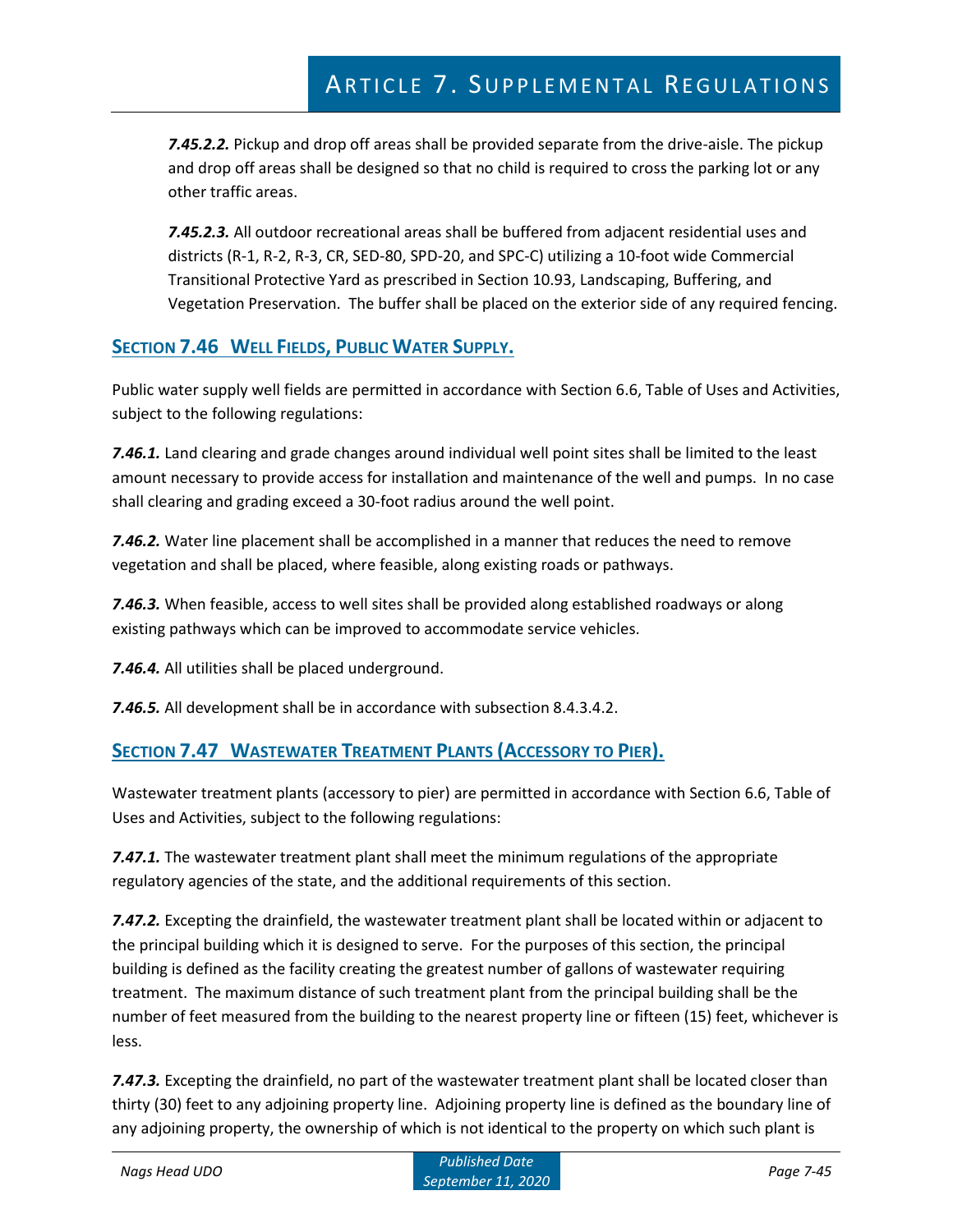located. If an adjoining lot is owned by the identical owners as the land upon which such plant is located and any portion of the adjoining lot is contained within the maximum distance required by this section, both lots shall be combined into one single lot of record, and a plat combining such lots shall be recorded in the Dare County Register of Deeds prior to the issuance of a building permit.

*7.47.4.* Excepting the drainfield, in no event shall any part of a wastewater treatment plant be located closer to an adjoining building than to the principal building served by the plant.

*7.47.5.* The exterior of the wastewater treatment plant shall be architecturally compatible with the other building or buildings in the development and shall be screened in the manner which will cause it to resemble the principal structure or structures in the project.

# **PART VIII. RECREATION**

## **SECTION 7.48 COMMUNITY GARDEN.**

Community gardens are permitted as a special use in accordance with Section 6.6, Table of Uses and Activities, provided the following requirements are met:

#### *7.48.1. Minimum Lot Size.*

Community gardens shall be located on sites with a minimum lot area of one (1) acre.

#### *7.48.2. Setbacks.*

Whether proposed as an accessory use or as a principal use, the boundaries of the community garden and all permissible accessory structures shall meet the minimum required setbacks of the district in which it is proposed. In no instance shall the community garden or any associated improvements be located less than ten (10) feet from any property line.

#### *7.48.3. Lot Coverage.*

Lot coverage shall not exceed the maximum allowable lot coverage for the district in which it is proposed.

#### *7.48.4. Stormwater, Fill, and Runoff Management.*

Development of a community garden shall comply with all requirements of Article 11, Part I, Stormwater, Fill, and Runoff Management. Additionally, the site shall be designed and maintained so that water and fertilizer will not drain onto adjacent properties.

### *7.48.5. Permitted Structures.*

Accessory structures such as storage sheds for gardening tools and supplies, greenhouses, hoop houses, and cold frame structures to extend the growing season may be allowed in a community garden pursuant to the definitional requirements in Appendix A Definitions, of Structure, Accessory.

### *7.48.6. Fencing.*

Fencing is not required but may be permitted if the gardener chooses to do so. Fencing shall not be greater than four (4) feet in height and kept in good condition.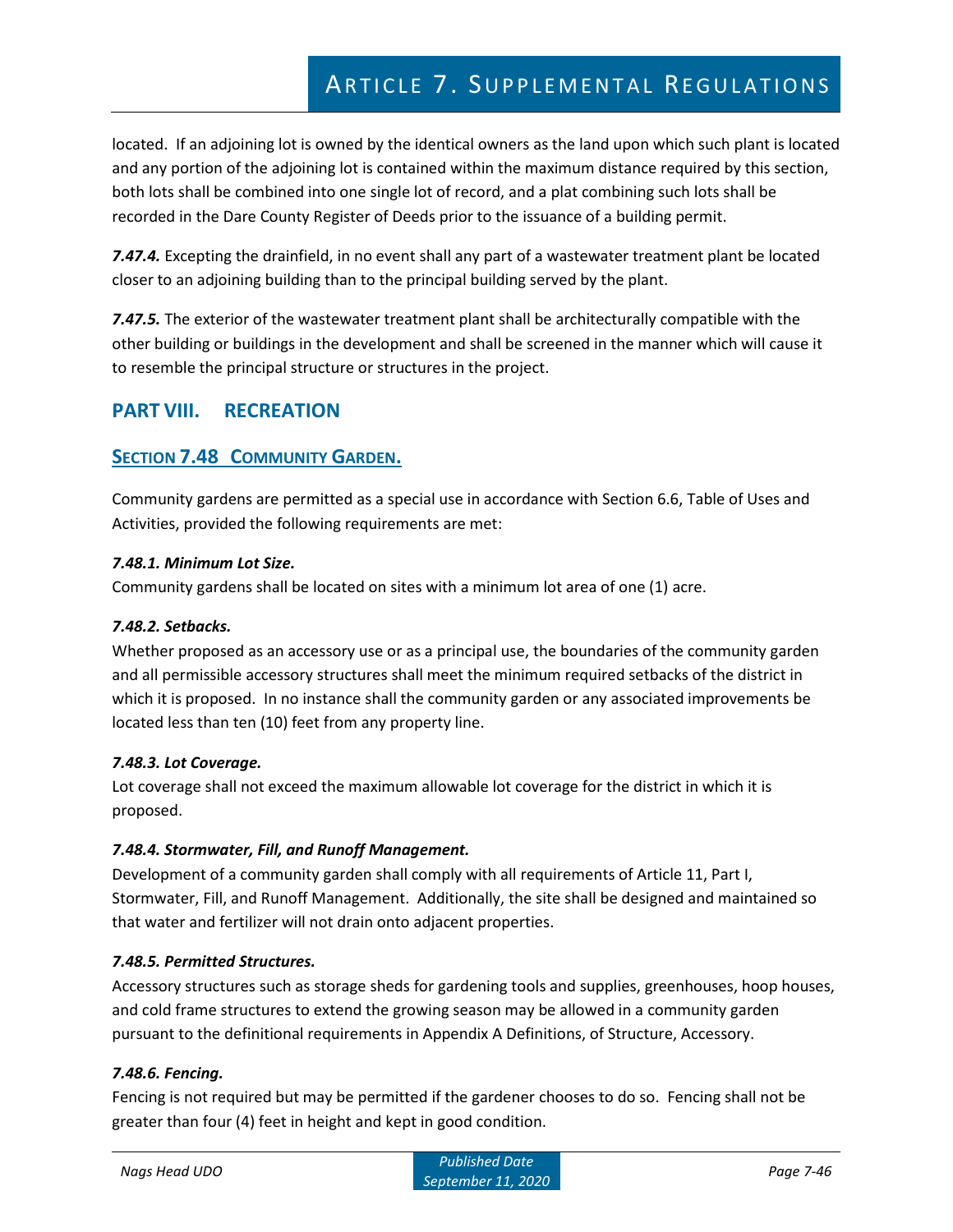#### *7.48.7. Parking.*

Ten (10) parking spaces are required for the first acre; one additional parking space shall be provided for every additional acre of community garden use.

#### *7.48.8. Hours of Operation.*

Hours of operation shall be limited to the hours between sunrise and sunset.

#### *7.48.9. Signage.*

Signage shall be limited to a single, non-illuminated, flat sign no larger than four (4) square feet.

#### *7.48.10. Water Usage.*

Water efficient irrigation techniques such as drip irrigation and timers to control watering times are encouraged. All hoses shall be equipped with a trigger nozzle. Mulching of plant areas is encouraged to retain plant moisture.

#### *7.48.11. Composting.*

Composting may be performed onsite within a composting container subject to all of the following:

*7.48.11.1.* Composted materials shall be only those materials generated onsite or contributed by active members of the community garden.

*7.48.11.2.* Composting containers shall be located a minimum of ten (10) feet from all property lines.

*7.48.11.3.* The permit holder for the community garden shall have a plan to reasonably control odor from any composting areas.

#### *7.48.12. Trash/Recycling Receptacles.*

Trash and recycling receptacles shall be provided onsite for the proper disposal of refuse by the property owner. The containers shall be screened from adjacent properties by a four (4) foot high solid fence. Refuse shall be removed from the site regularly so that the receptacle area and the lot are kept free from litter.

#### *7.48.13. Screening.*

Trash storage areas, mechanical equipment, compost, and mulch piles and similar areas shall be screened so they are not visible from the street or from adjacent properties.

#### *7.48.14. Lighting.*

Low level security lighting not to exceed one average maintained footcandle may be permitted on or around permitted structures in accordance with Article 10, Part IV, Outdoor Lighting.

#### *7.48.15. Sale of Produce and Plants.*

Onsite sales of produce, plants, or any other items are prohibited.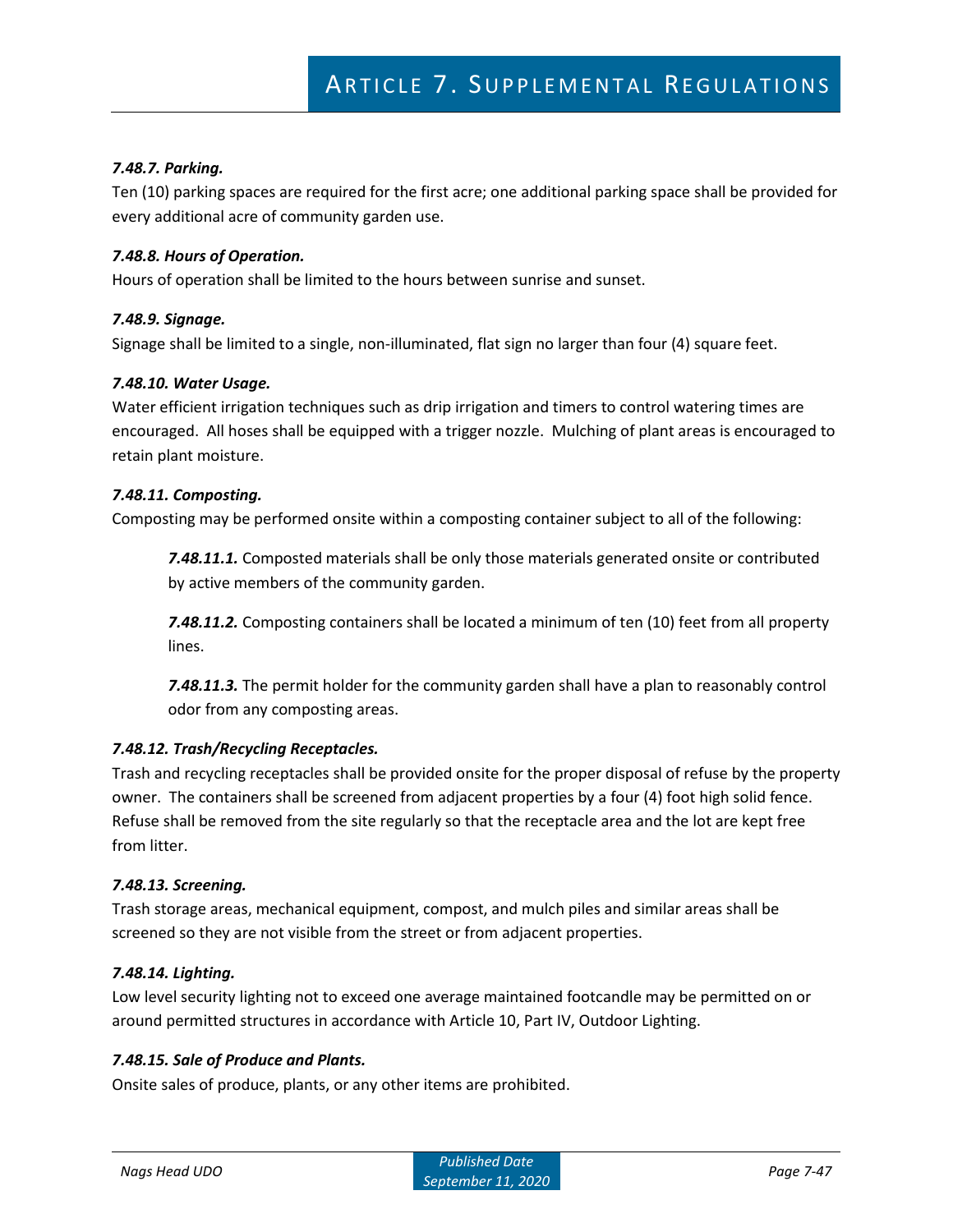#### *7.48.16. Prohibited Plants.*

Planting illegal or invasive plants shall be prohibited. For additional information regarding invasive plant species, applicants should refer to literature published by the North Carolina Invasive Plant Council.

### **SECTION 7.49 ENVIRONMENTAL AWARENESS AREA.**

Environmental awareness areas are permitted in accordance with Section 6.6, Table of Uses and Activities, subject to other requirements of this UDO and provided that the following conditions are met:

*7.49.1.* When an environmental awareness area abuts a residential use, a 25-foot wide undisturbed area of natural vegetation shall buffer the environmental awareness area from the residential development.

*7.49.2.* Lighting shall be prohibited.

### **SECTION 7.50 FISHING PIERS.**

Fishing Piers are permitted in accordance with Section 6.6, Table of Uses and Activities, subject to other requirements of this UDO and provided that the following conditions are met:

*7.50.1.* Fishing piers, which may include accessory restaurant or retail uses, are permitted in the R-2 and CR districts in accordance with Section 6.6, Table of Uses and Activities, subject to other requirements of this UDO and provided the following conditions are met:

*7.50.1.1.* Parking lot lighting shall be prohibited except for minimum lighting which may be required for security purposes.

*7.50.1.2.* The maximum total height of the pier house structure shall be thirty-five (35) feet.

*7.50.1.3.* Lot coverage shall not exceed fifty (50) percent. Coverage may be increased to a maximum of sixty (60) percent if open-space paving blocks are used in place of surfaces such as concrete or asphalt. The use and installation of open-face paving blocks shall be in accordance with the requirements of Section 8.6.6.6., Special Requirements for the Use of Permeable Pavement.

*7.50.1.4.* Restaurants associated with a fishing pier shall not exceed 1,500 square feet of combined indoor and outdoor customer service area.

*7.50.1.5.* In the CR district only, if the pier house contains multiple accessory or principal uses, including but not limited to, retail sales, arcade, restaurant, wind turbines, educational and recreational programming, and indoor public assembly uses, with a parking requirement greater than one parking space per 200 square feet of gross floor area, the overall parking requirement may be reduced by fifteen (15) percent. In utilizing this provision, at no time shall the total number of parking spaces provided be less than 100.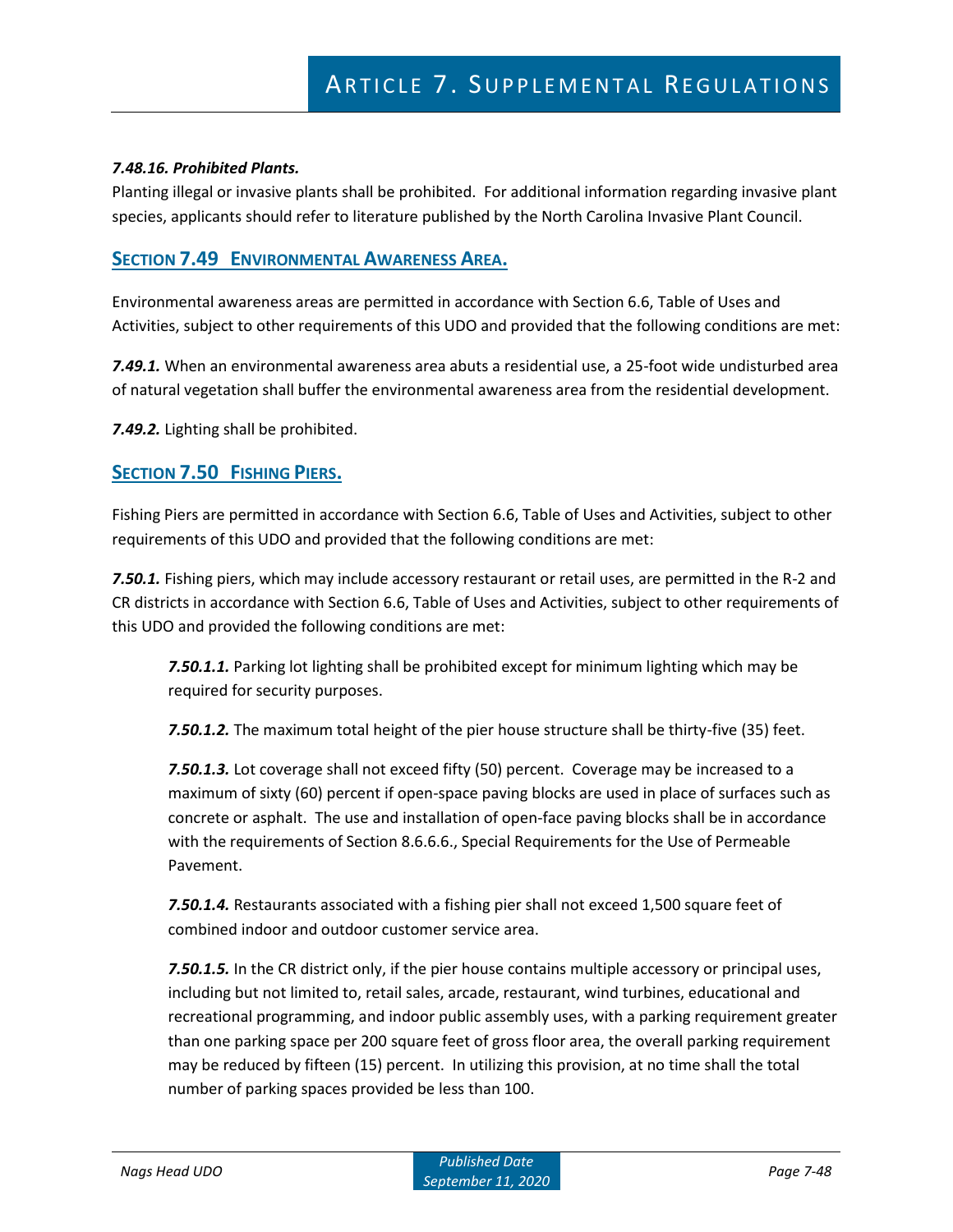*7.50.1.6.* In the CR district only, the location and installation of wastewater treatment facilities and required repair areas to serve the principal use may be located off-site provided that all offsite properties are undeveloped and are zoned for commercial use. Off-site wastewater treatment facilities shall be exempt from the requirements of Section 7.47, Wastewater Treatment Plants (Accessory to Pier). Above ground structures of the treatment facility shall be deemed principal use structures and shall comply with the dimensional height and yard requirements of the zoning district in which they are located. When off-site wastewater treatment facilities are utilized in conjunction with a fishing pier, restaurants are not permitted as a principal or accessory use to the fishing pier.

*7.50.1.7.* In the CR district only, up to fifty (50) percent of the required parking for the site may be located at an off-site location. Off-site parking must be located in the C-2 zoning district.

*7.50.2.* Fishing piers are permitted in the C-2 district in accordance with Section 6.6, Table of Uses and Activities, subject to other requirements of this UDO and provided the following conditions are met:

*7.50.2.1.* The site shall not be located closer than five hundred (500) feet to any residential zoning district (R-1, R-2, R-3, CR, SPD-20, SED-80, SPD-C).

*7.50.2.2.* Holding lanes shall be provided for automobiles entering and leaving the site to minimize traffic congestion on public roads in addition to those requirements for parking lot entrances contained in Article 10, Part VI, Division III, Site Design.

*7.50.2.3.* Lighting shall be provided in accordance with Article 10, Part IV, Outdoor Lighting.

*7.50.2.4.* The boundaries of the entire site shall be buffered utilizing a 10-foot wide Commercial Transitional Protective Yard as prescribed in Section 10.93, Landscaping, Buffering, and Vegetation Preservation.

## **SECTION 7.51 INDOOR ENTERTAINMENT.**

Indoor entertainment is permitted in accordance with Section 6.6, Table of Uses and Activities, subject to other requirements of this UDO and provided that the following conditions are met:

*7.51.1.* Indoor entertainment limited to amusement arcades, pinball machines, video games, video machines or other similar player operated amusement devices, billiard rooms, bowling alleys, sportclimbing walls, paintball and laser tag facilities, soft play activities for juveniles, miniature golf courses, skating rinks, supervised amusement rides including ferris wheels, spinners, carousels and the like, and go-kart tracks using electric karts, are permitted in accordance with Section 6.6, Table of Uses and Activities. Beach and charitable bingo, adult arcades, sexually oriented business activities, adult live entertainment, and slot machines or devices as prohibited by G.S. 14-306 are specifically excluded from this indoor entertainment use category.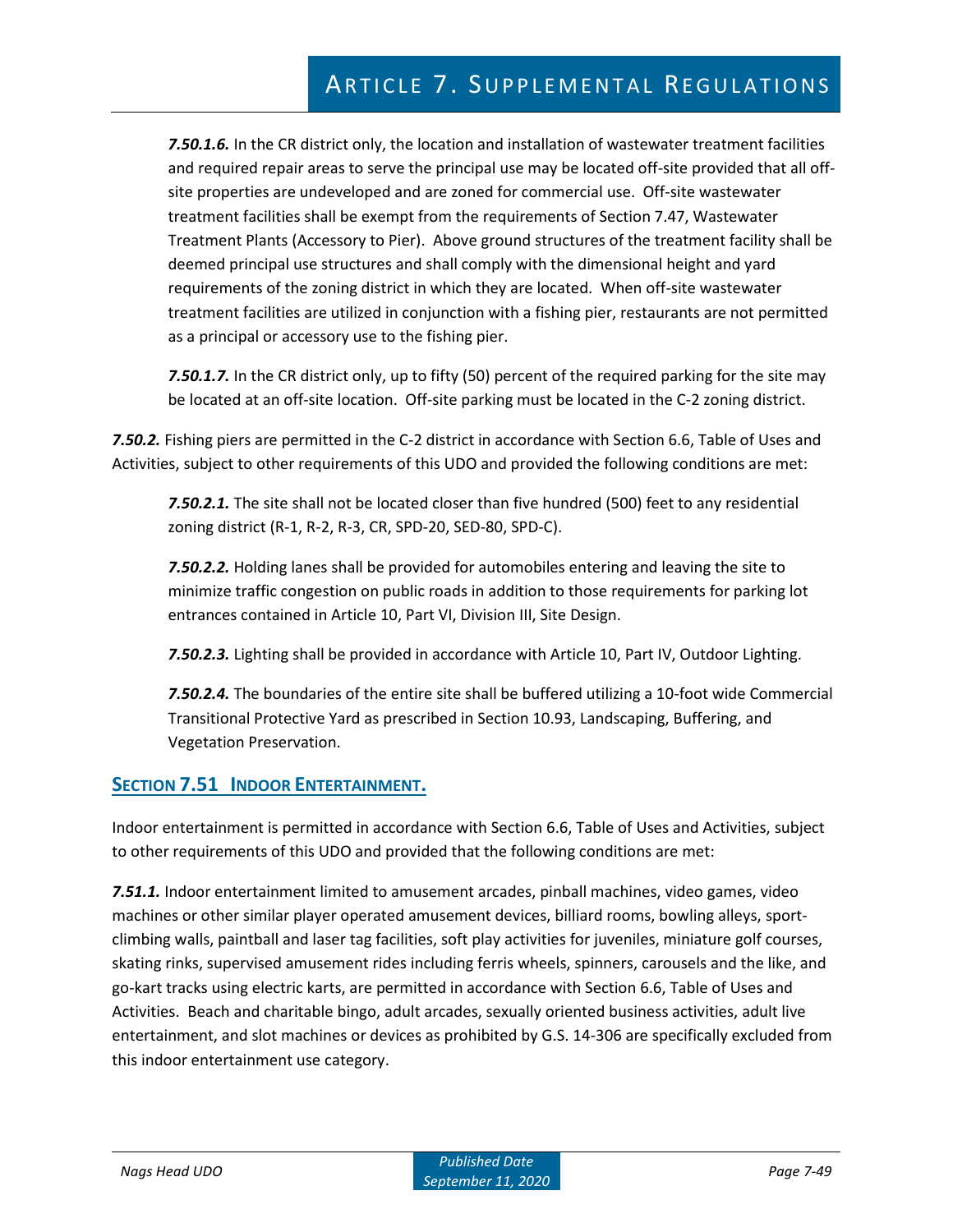#### *7.51.2. Haunted House.*

Haunted house, is permitted in accordance with Section 6.6, Table of Uses and Activities, subject to other requirements of this UDO and provided that the following conditions are met:

*7.51.2.1.* No alcohol shall be served or sold on-site.

*7.51.2.2.* All tours shall consist of 12 customers or less and shall be guided by a staff member.

*7.51.2.3.* All attractions, and displays associated with the indoor entertainment facility shall be confined to the interior of the building except an area not to exceed ten feet from the exterior of the principal structure for non-illuminated decorations.

## **SECTION 7.52 PRIVATE BEACH ACCESS FACILITIES.**

Private beach access facilities are permitted in accordance with Section 6.6, Table of Uses and Activities, subject to the following limitations and conditions:

*7.52.1.* Private beach access facilities, for members and their guests only, shall be limited to bathing, dressing and toilet facilities; noncommercial indoor and outdoor recreation facilities, including swimming pools; and living quarters.

*7.52.2.* All of the development shall be located east of NC 12 or SR 1243 and shall have direct access to both NC 12 or SR 1243 and the Atlantic Ocean.

*7.52.3.* No such development shall contain more than one dwelling unit.

*7.52.4.* All such developments shall have an elevated walkway to the beach constructed in accordance with CAMA regulations.

*7.52.5.* All such developments shall contain permanent toilet facilities, in addition to those required for any dwelling unit.

*7.52.6.* No fences, barriers or other obstructions shall be placed or constructed oceanward of the first line of stable natural vegetation, with the exception of the walkway described in subsection 7.52.4 of this section.

*7.52.7.* Signs shall be limited to identification and directional signs as provided for in Section 10.23.2.

*7.52.8.* No such development shall contain kitchen facilities other than those incidental to a dwelling, nor shall there be permitted any food service facilities, concession stands, food and/or beverage dispensers or other such facilities; provided that, water fountains and incidental picnicking facilities shall be permitted.

*7.52.9.* All such facilities shall provide refuse containers of a size, design, number and location as determined by the public works director.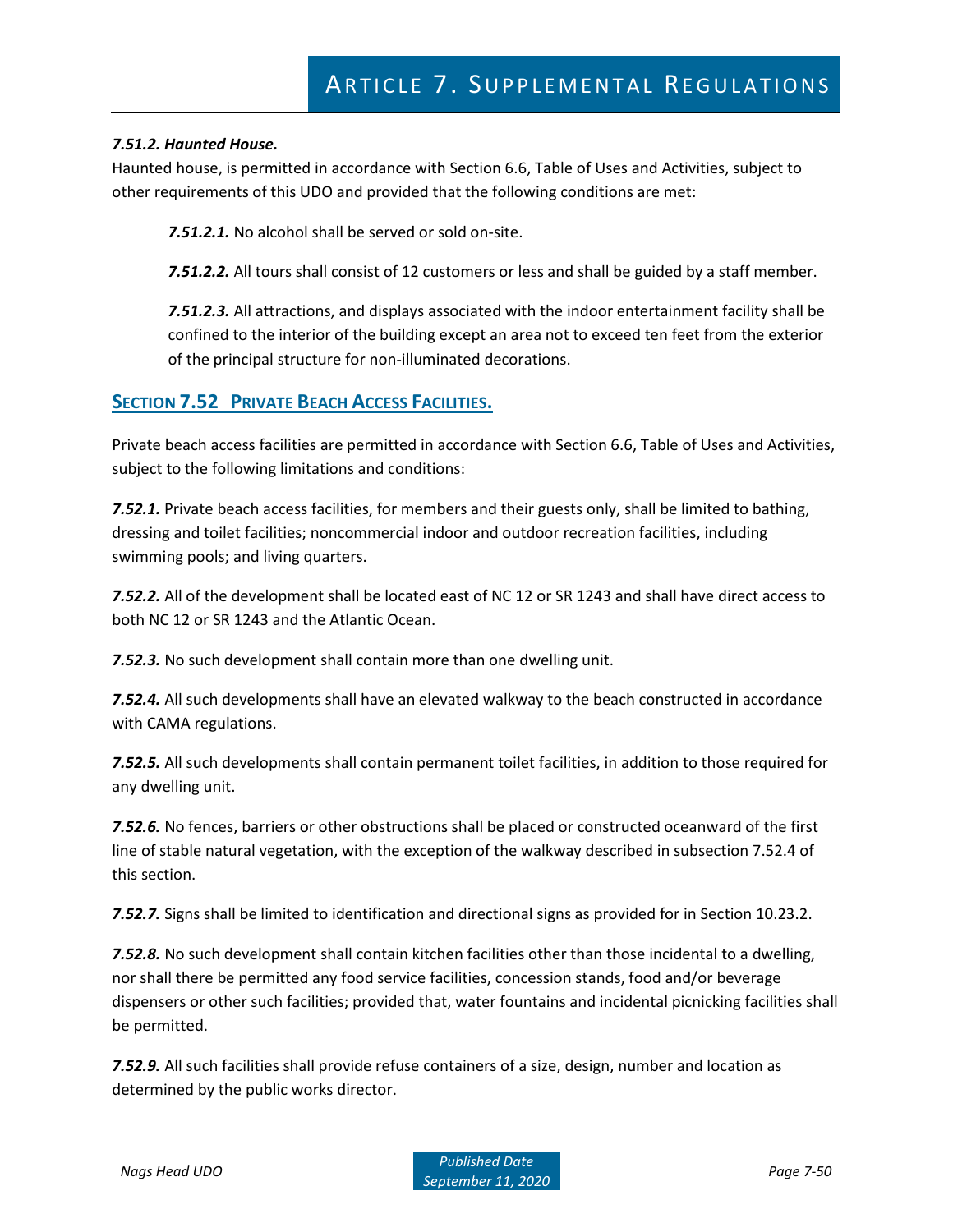*7.52.10.* In issuing a special use permit, the Board of Commissioners may require buffers and/or fencing for all or any part of such facilities where in their opinion such buffering and/or fencing is necessary to separate all or part of this facility from an adjoining less intensive land use.

## **SECTION 7.53 PRIVATE PIER/DOCKS.**

Private docks are permitted in accordance with Section 6.6, Table of Uses and Activities, subject to other requirements of this UDO and provided that the following conditions are met:

*7.53.1.* Boats moored at private docks shall not be occupied overnight.

*7.53.2.* No commercial use of any type shall be made of a private dock, including, but not limited to, crab shedding, boat chartering, boat rentals, etc.

*7.53.3.* The private dock is permitted by CAMA.

*7.53.4.* Storage sheds, boathouses, and other dock-related accessories are prohibited, with the exception of boatlifts and dock boxes.

*7.53.5.* The private dock shall comply with all federal, state, and local regulations, particularly those pertaining to water quality.

### **SECTION 7.54 PRIVATE PARKS/PLAYGROUNDS.**

Private parks and playgrounds are permitted in accordance with Section 6.6, Table of Uses and Activities, subject to the following limitations and conditions:

*7.54.1.* Private parks and playgrounds shall only be allowed as an accessory use to a residential subdivision or a multi-family development.

*7.54.2.* Lighting shall be prohibited except for minimum security lighting that may be required for security purposes.

## **SECTION 7.55 MUNICIPAL PARKS.**

Municipal parks are permitted in accordance with Section 6.6, Table of Uses and Activities, subject to the following limitations and conditions:

#### *7.55.1. Municipal Parks in the R-2 Zoning District.*

Municipal parks which may include, but not be limited to, tennis courts, multi-purpose recreation fields, concession areas, and picnic areas, are permitted in accordance with Section 6.6, Table of Uses and Activities, subject to the other requirements of this UDO and provided the following conditions are met:

*7.55.1.1.* All multi-purpose recreation fields or tennis courts shall be located no closer than one hundred (100) feet from the property line of any adjacent residential property within the R-2 district.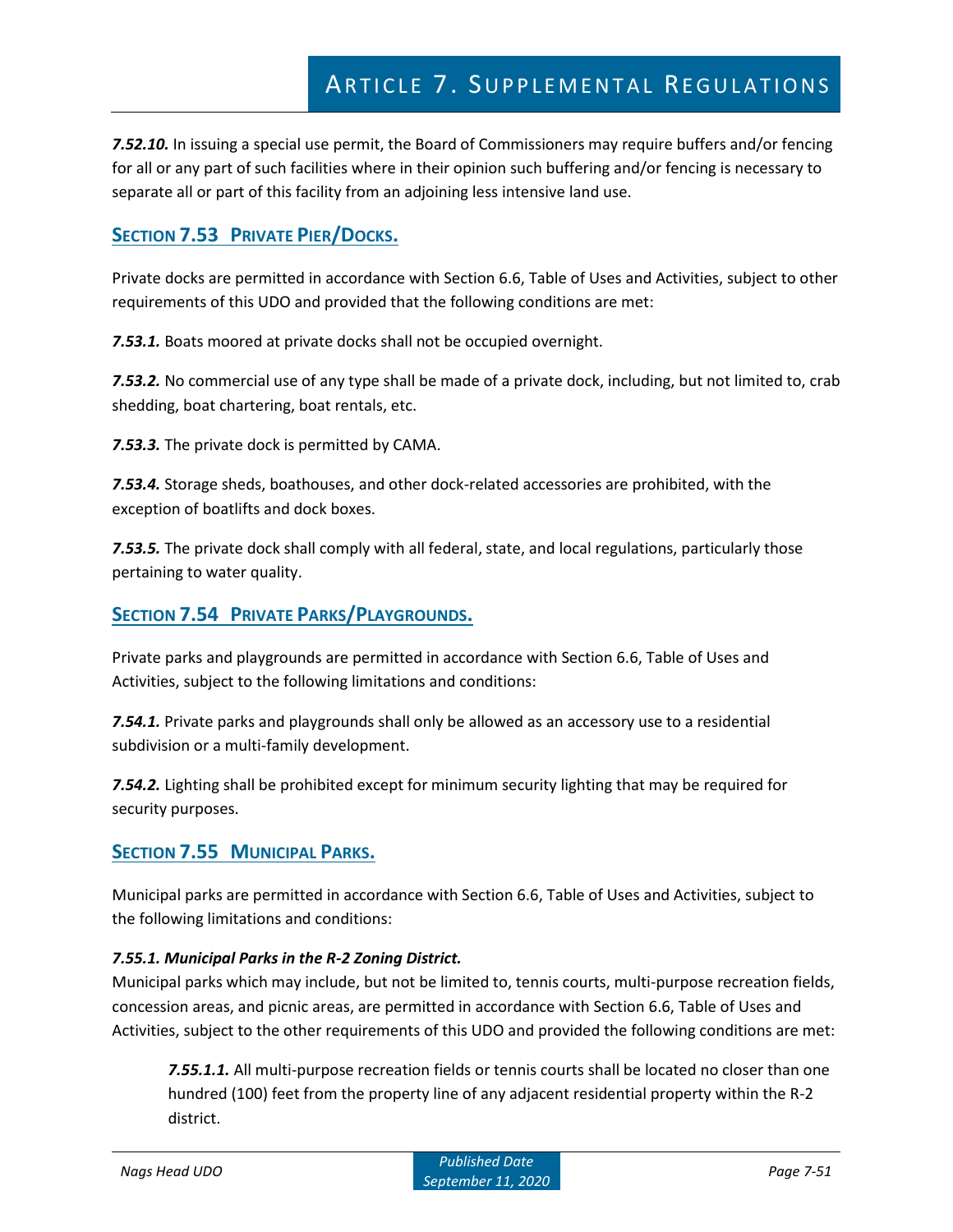*7.55.1.2.* All buildings or parking lots shall be located no closer than fifty (50) feet from the property line of any adjacent residential property within the R-2 district.

*7.55.1.3.* All multi-purpose recreation fields, tennis courts, parking lots, or buildings shall be located no closer than thirty (30) feet from the adjacent residential property line of any property within the SED-80 district.

*7.55.1.4.* A 50-foot wide buffer shall separate all multi-purpose recreation fields and tennis courts from the property line of any property within the R-2 district. This buffer shall be bermed or planted to a minimum height of five (5) feet and that will reach a height of ten (10) feet within five (5) years. There shall be a minimum of six (6) rows of plants in the buffer placed on 10-foot centers. Eighty (80) percent of all plants must be locally adaptive live evergreen species, or the equivalent of these standards that incorporate existing vegetation and topography or other landscape architecture designs that demonstrate compliance with these standards. Ornamental grass/herbaceous plants shall not be required to be included in this buffer.

*7.55.1.5.* All buildings and parking areas shall be buffered from the property line of any property within the R-2 district utilizing a 10-foot wide Commercial Transitional Protective Yard as prescribed in Section 10.93, Landscaping, Buffering, and Vegetation Preservation.

*7.55.1.6.* Light fixtures for multi-purpose recreation fields shall be turned off no later than 9:00 pm.

### *7.55.2. Municipal Parks in the C-2 Zoning District.*

Municipal parks which may include, but shall not be limited to, multi-use courts, multi-purpose recreation fields, fitness trails, play equipment and event plaza and pavilion, are permitted in accordance with Section 6.6, Table of Uses and Activities, subject to the requirements of the district in which it is located.

#### *7.55.3. Municipal Parks in the SED-80 Zoning District.*

Municipal government passive recreational uses, specifically excluding motorized recreational activities, horse stables and riding trails, lighted ball fields, amusement parks, miniature golf courses, race and gocart tracks, theaters of all kinds and similar uses which would tend to create a high concentration of activity and associated light, noise, dust, stormwater runoff, erosion, vegetation damage, or which would cause other similar adverse environmental effects, are permitted in accordance with Section 6.6, Table of Uses and Activities, subject to the other requirements of this UDO and provided the following conditions are met:

*7.55.3.1.* When a passive recreational use abuts a residential use, a 25-foot wide undisturbed area of natural vegetation shall buffer the passive recreational use from the residential development.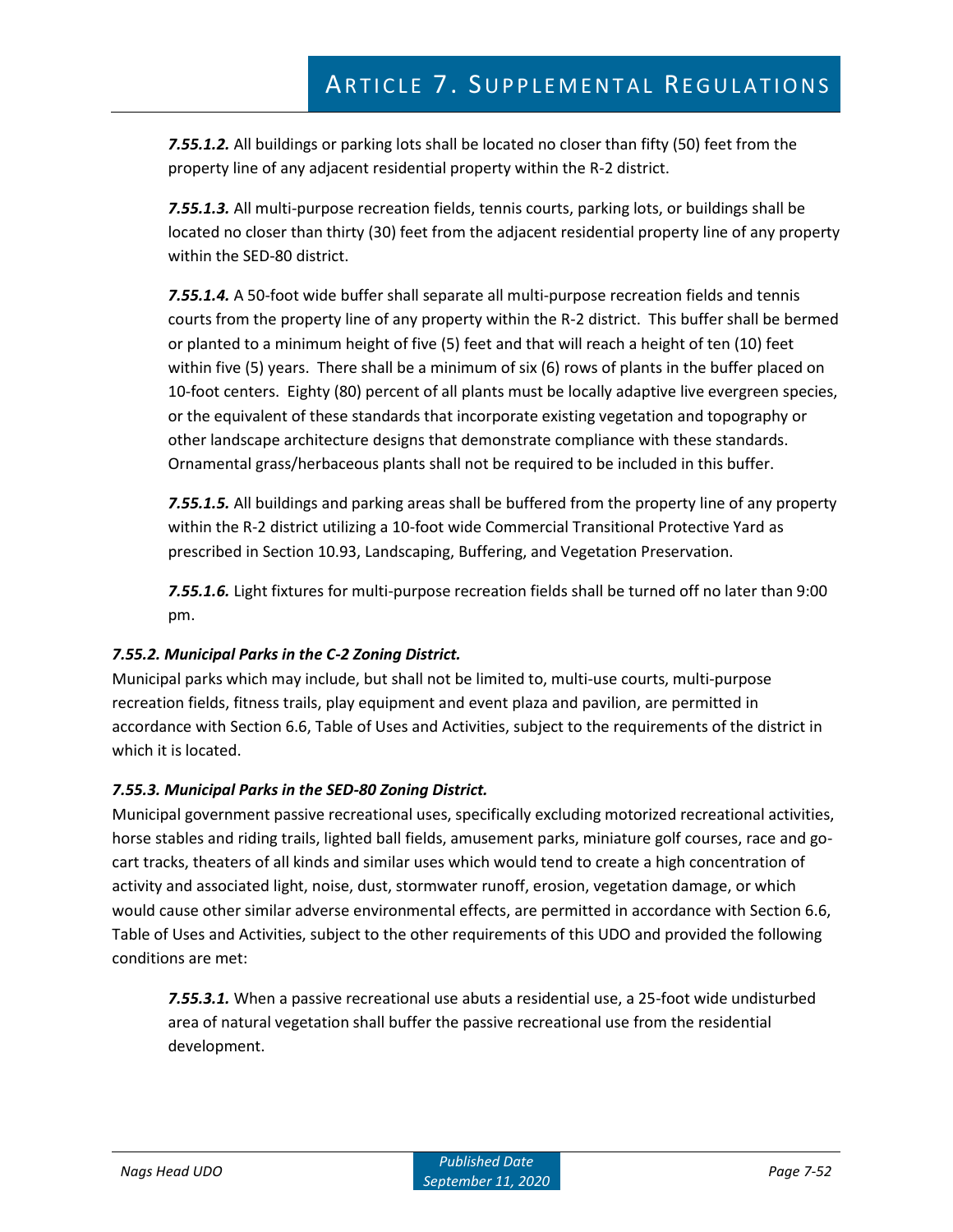*7.55.3.2.* Lighting shall be prohibited except for minimum lighting that may be required for security purposes and shall be in accordance with Article 10, Part IV, Outdoor Lighting of this UDO.

## **SECTION 7.56 SKATE PARK FACILITY.**

Skate park facility, is permitted in accordance Section 6.6, Table of Uses and Activities, subject to other requirements of this UDO and provided that the following conditions are met:

*7.56.1.* The facility shall be provided in conjunction with a Non-profit/Community Outreach Center w/ Outdoor Aquatic Fitness Facility.

*7.56.2.* The facility must be on an existing single parcel containing split-zoning districts R-2 and C-2.

*7.56.3.* Lot coverage for the parcel shall be the combined average of the coverage allowed in each individual zoning district. Total lot coverage may be applied to the total parcel; however, placement of coverage shall not exceed thirty (30) percent in the R-2 district and 80 percent in the C-2 district.

*7.56.4.* Hours of operation shall be 8:00 a.m. until 9:00 p.m. or sunset, whichever occurs first.

*7.56.5.* Lighting of the parking area for the facility when occurring in the R-2 district shall be prohibited except for minimum lighting required for security purposes.

*7.56.6.* A 50-foot buffer shall be provided adjacent to residential uses and districts (R-1, R-2, R-3, CR, SED-80, SPD-20, and SPD-C) and landscaped as open space. Stormwater basins and subterranean sewage systems are allowed in the required buffer.

## **SECTION 7.57 AERIAL ADVENTURE PARK.**

Aerial adventure park is permitted in accordance with Section 6.6, Table of Uses and Activities, subject to the following regulations:

*7.57 .1.* Lot size shall be a minimum of one (1) acre.

*7.57.2.* Shall be compliant with Association for Challenge Course Technology (ACCT) or more stringent standards.

*7.57.3.* When using utility poles taller than a height of thirty-five (35) feet, they shall be setback a minimum of 1.1 times their height from all property lines and rights-of-way.

*7.57.4.* Under no circumstances shall any portion of the aerial park exceed sixty (60) feet in height from natural or original grade.

*7.57.5.* Where an established mature vegetative buffer of ten (10) feet in height does not exist, a privacy fence of opaque material or ten (10) feet in height shall be constructed along all property lines abutting a residential use area.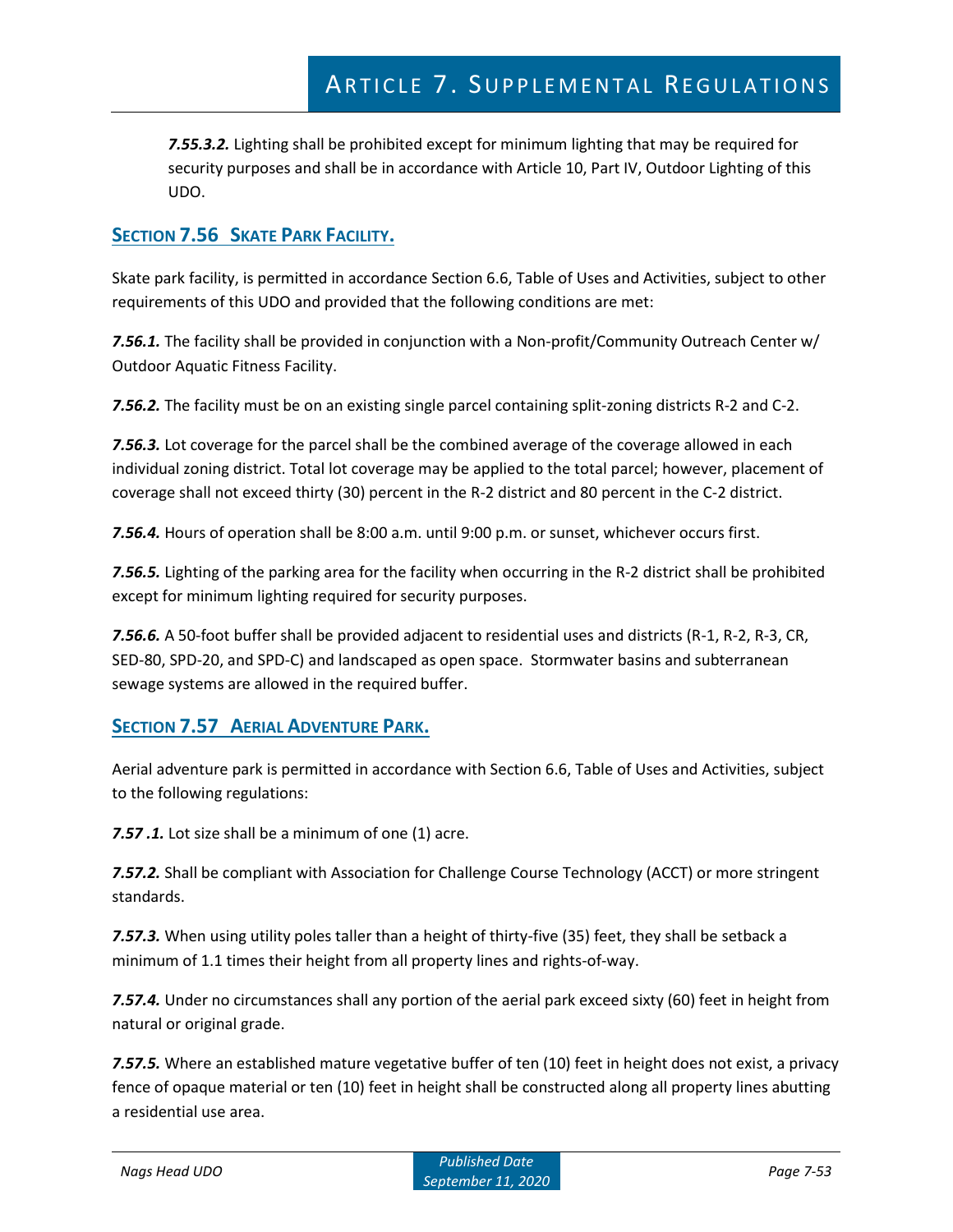## **SECTION 7.58 DESIGNATED PUBLIC EVENTS SITE.**

Designated public event sites are permitted in accordance with Section 6.6, Table of Uses and Activities, subject to the following regulations:

*7.58.1.* A special events permit is required for events held at a designated public events site for events that expect more than 100 attendees. Applications, including a site and management plan for events, must be made to the Town Manager's office no less than fourteen (14) days prior to the initiation of any event or temporary use to take place on the site in order for the Town to:

*7.58.1.1.* Evaluate requests for Town assistance and costs to be charged as associated with the event;

*7.58.1.2.* Determine and schedule what types of site inspections may be needed;

*7.58.1.3.* Evaluate parking, site access and traffic controls;

*7.58.1.4.* Evaluate crowd controls and flow, and site requirements for bathroom, water and other facilities that may be required to protect the health and welfare of the participants;

*7.58.1.5.* Confirm that NC Alcohol Law Enforcement (ALE) and Dare County Health Department requirements have been met;

*7.58.1.6.* To assign and charge any fees associated with use of Town personnel;

*7.58.1.7.* Schedule repeating events.

*7.58.2.* Events site and management plan shall include:

*7.58.2.1.* Contact information and cell phone for the person in charge of the event.

*7.58.2.2.* A brief description of the event with an estimated number of expected participants. Ticketed events should indicate the maximum number of tickets that will be sold.

*7.58.2.3.* A site plan map showing:

*7.58.2.3.1.* The location of all temporary structures, including tents, stages, concessions, bathroom facilities, or rides.

*7.58.2.3.2.* A traffic and parking plan indicating site ingress/egress, traffic flow direction, designated parking areas, and the number of parking spaces. Ticketed events must have one space for every three tickets sold. If off-site parking is anticipated, plan must indicate where off-site parking will be located and document approval from those property owners.

*7.58.2.3.3.* The amount, type, and location of temporary signage, subject to the provision of Article 10, Part III, Sign Regulations of this UDO, and the following: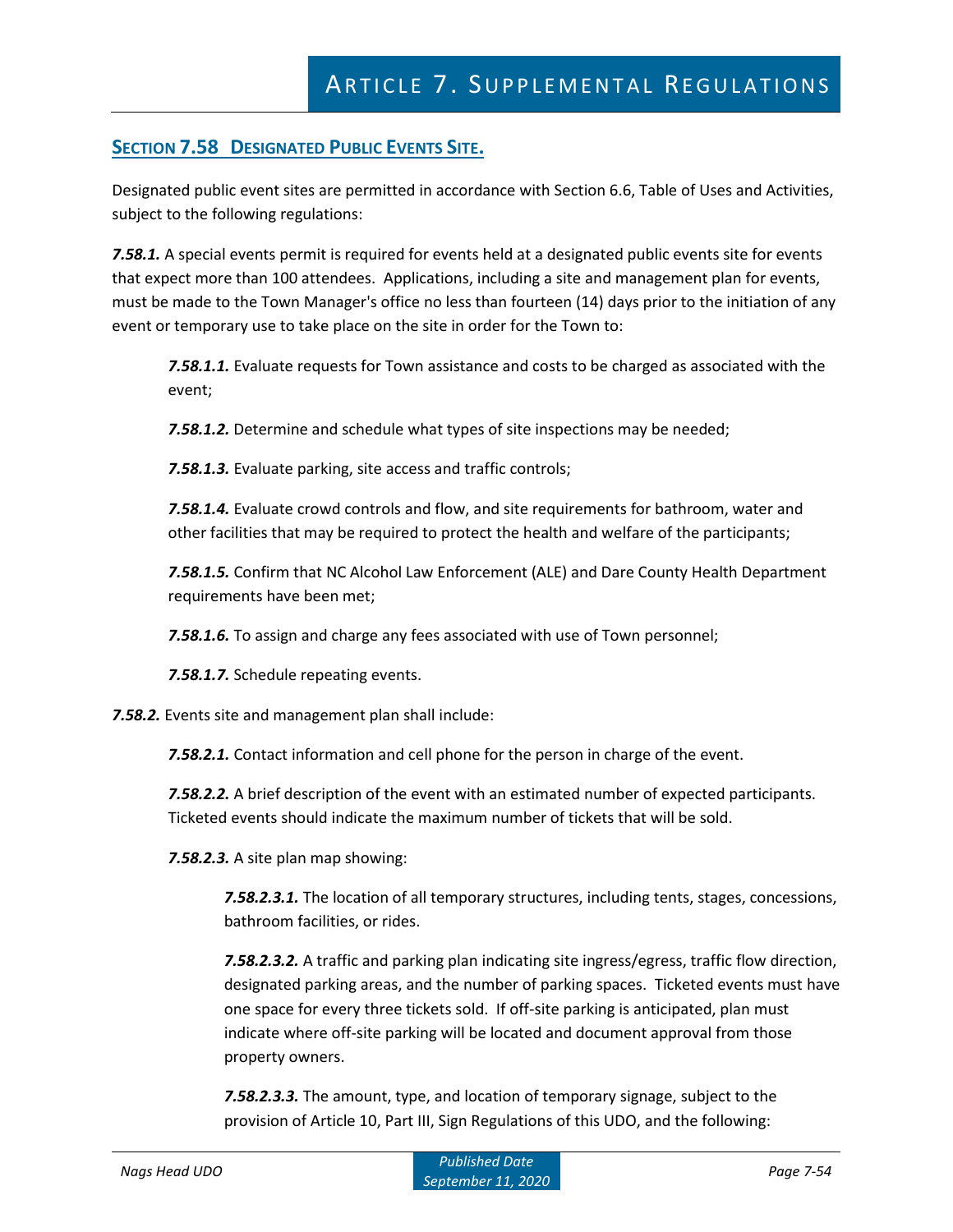*7.58.2.3.3.1.* Directional signage less than twelve (12) square feet may be located at strategic locations to direct pedestrians and motorists.

*7.58.2.3.3.2.* Temporary advertisement, sponsorship, or commercial signage shall be directed internally to the event itself and shall not be located adjacent to or addressing adjacent properties, the US 158 right-of-way or the beach or sound.

*7.58.2.3.3.3.* Temporary signs shall be displayed only during the actual time period of the event and shall be promptly removed at the close of such event.

*7.58.2.3.4.* Notes or attachments related to any additional documentation pertinent to the planned event, including but not limited to:

*7.58.2.3.4.1.* Approvals required from other agencies (ALE, NCDHHS).

*7.58.2.3.4.2.* Off-site parking arrangements.

*7.58.2.3.4.3.* Proof of insurance related to the event.

*7.58.3.* Failure to comply with inspection and code requirements can result in fines and/or suspension of the use of the site in accordance with Section 1.10, Violation of UDO Regulations, of this UDO and other applicable local and state regulations.

## **SECTION 7.59 GO KART TRACK.**

Go Kart Tracks are permitted in accordance with Section 6.6, Table of Uses and Activities, subject to the following regulations.

*7.59.1.* The running surface of the track shall be either concrete or asphalt and shall be maintained in a dust-free state.

*7.59.2.* The total length of the track, measured at the centerline, shall not exceed 2,500 feet.

*7.59.3.* Any area of the track accessible to spectators shall be fenced to a minimum height of forty (40) inches to keep spectators off the track surface.

*7.59.4.* No use shall be allowed within the interior portion of the track with the exception of drainage facilities, subsurface septic facilities, or landscaped open space.

*7.59.5.* The facility shall comply with the requirements of Article 11, Part I, Stormwater, Fill and Runoff Management.

*7.59.6.* No portion of the track shall be located within any contiguous and/or adjacent 404 wetland areas, as defined by the US Army Corps of Engineers. No portion of the track may be located within an isolated wetland unless such wetland can be filled in accordance with all applicable regulations and Town policy.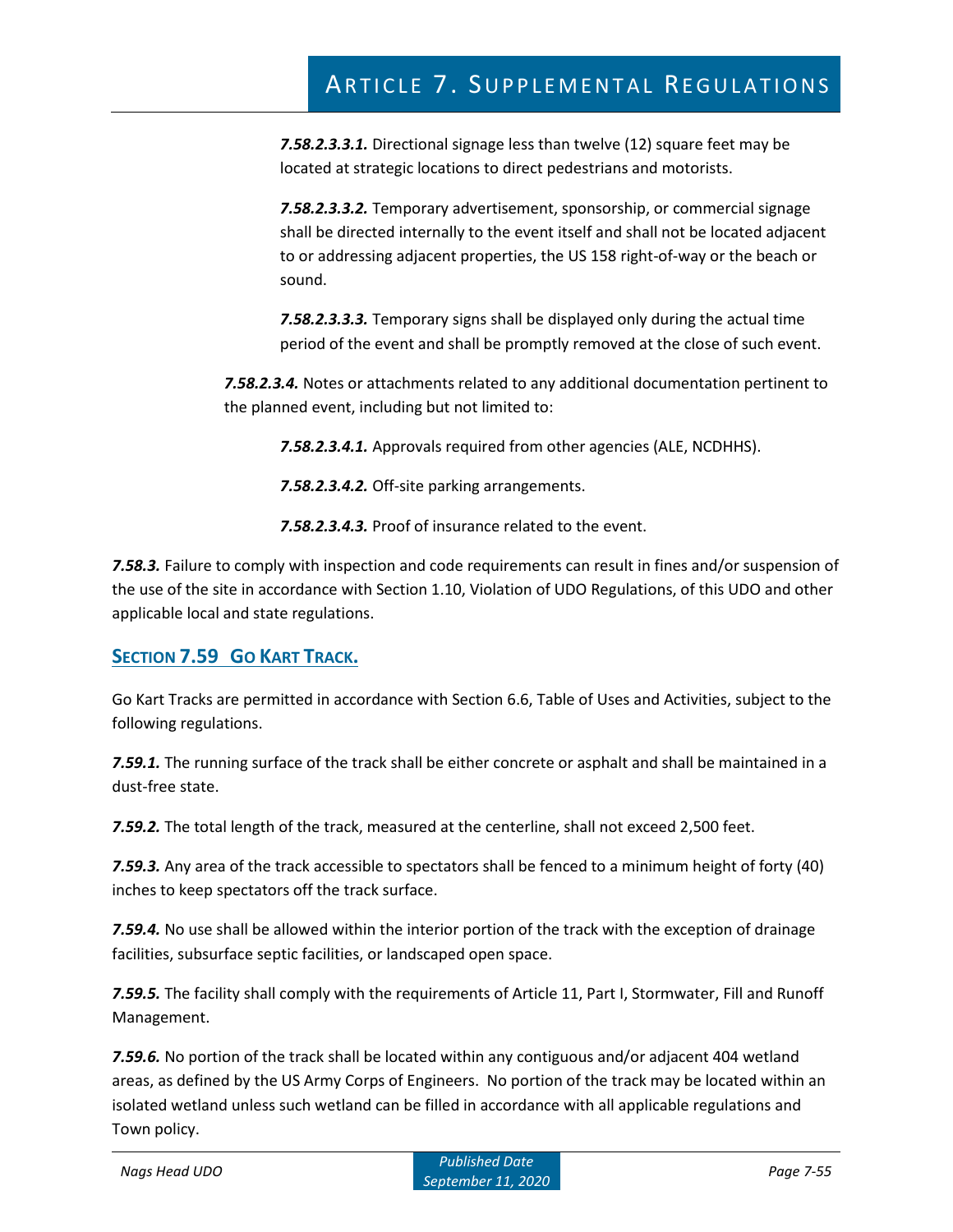*7.59.7.* Bumper cars shall be allowed as an accessory use to go kart tracks with the following conditions:

*7.59.7.1.* The bumper car operations area shall not exceed 2,000 square feet.

*7.59.7.2.* The bumper car enclosure/operations area shall be architecturally compatible with the principal building or buildings.

*7.59.7.3.* No signage is permitted upon the bumper car enclosures/operations area.

*7.59.7.4.* The number of operable bumper cars available for rental shall be limited to one car per 200 square feet of bumper car enclosure area.

### **SECTION 7.60 GRASS SURFACE PUTTING COURSE.**

Grass surface putting courses are permitted in accordance with Section 6.6, Table of Uses and Activities, subject to the following regulations:

**7.60.1.** The site shall be at least one (1) acre in playing area for every 18 holes and no less than two (2) acres in total size.

*7.60.2.* For the first three (3) acres in the development site, lot coverage shall not exceed 30%. For any land area above three (3) acres, the allowable lot coverage shall be that specified in subsection 8.2.1 for the C-2 zoning district.

*7.60.3.* The principal irrigation of the course shall be provided by on-site wells or ponds.

*7.60.4.* The facility shall comply with the requirements of Article 11, Part I, Stormwater, Fill and Runoff Management.

*7.60.5.* No portion of the use shall be located within any contiguous and/or adjacent wetland areas as defined by the US Army Corps of Engineers.

## **SECTION 7.61 OUTDOOR AMUSEMENT RIDES/GAMES.**

Outdoor amusement rides/games are permitted in accordance with Section 6.6, Table of Uses and Activities, subject to the following regulations:

*7.61.1.* Outdoor amusement rides and games, including ferris wheels, may be permitted as an accessory use to the following: Watercraft Rental, Non-Powered; Watercraft Rental, Powered; Tour Boat; Parasail Rental; Go Kart Track; Grass-Surface Putting Course; Mini-Golf; and Outdoor Sport Climbing Wall.

*7.61.2.* The parcel upon which the amusements are located must have a minimum lot size of three (3) acres.

*7.61.3.* Amusement rides, including ferris wheels, shall not exceed sixty (60) feet in height above existing natural grade.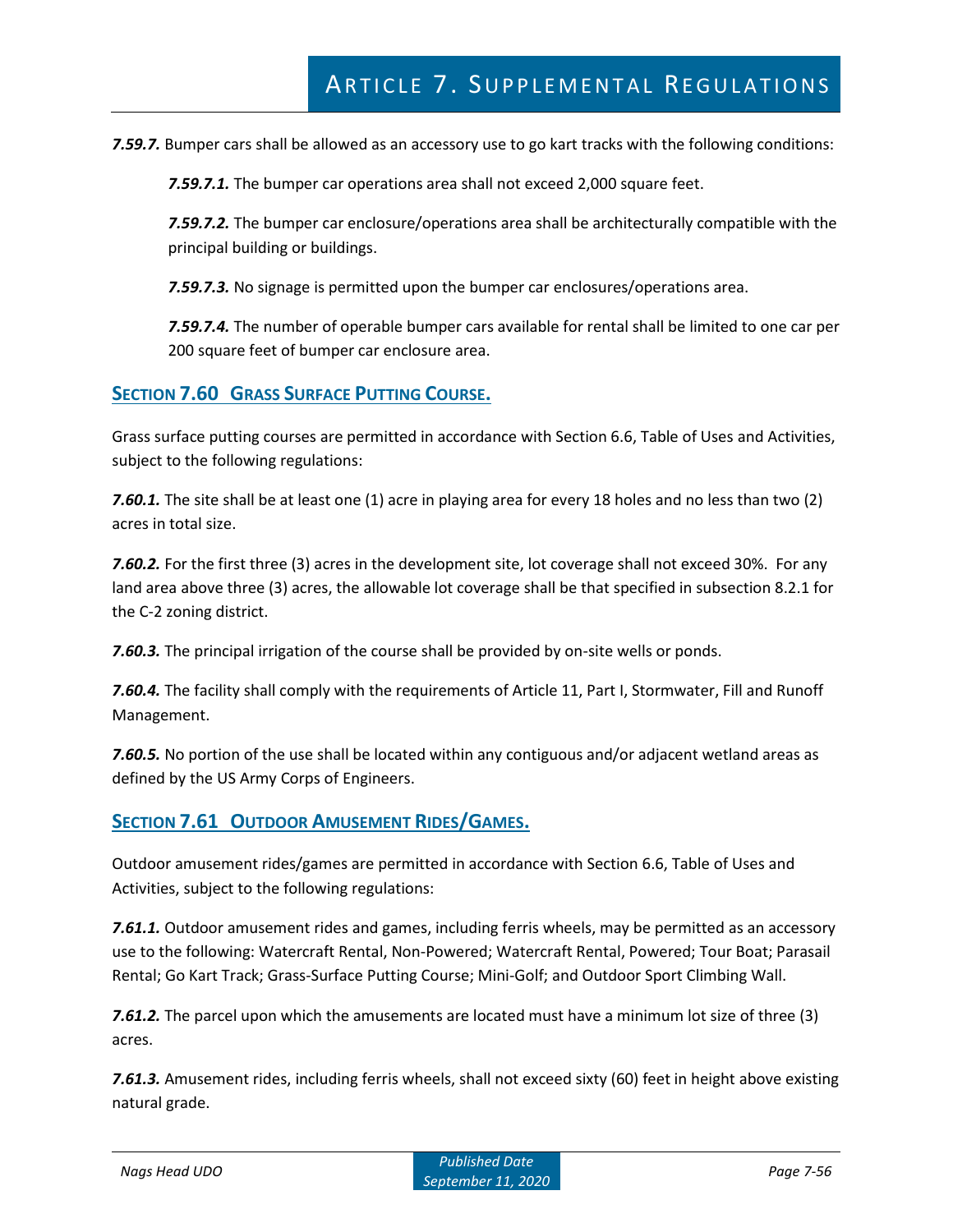*7.61.4.* Amusement rides of a height taller than thirty-five (35) feet shall be limited to three and shall be set back a minimum distance of 1.1 times the amusement ride height from all property lines and rightsof-way. All amusement rides, regardless of height, shall be set back a minimum of twenty (20) feet from all property lines and rights-of-way.

*7.61.5.* Outdoor bumper boat pools shall be lined with an impermeable material to prevent groundwater intrusion or transference. The surface of the pool shall not exceed 4,000 square feet. The pool shall be enclosed in accordance with state building code standards.

*7.61.6.* Where an established mature vegetative buffer of ten (10) feet in height does not exist, a fence of ten (10) feet in height shall be constructed along all property lines abutting a residential use.

*7.61.7.* Proof of compliance with all state and federal regulations will be furnished to the Town upon request.

## **SECTION 7.62 OUTDOOR SPORT CLIMBING WALL.**

Outdoor sport climbing walls are permitted in accordance with Section 6.6, Table of Uses and Activities, subject to the following regulations:

*7.62.1.* The height of any outdoor sport climbing wall shall not exceed thirty-five (35) feet above the existing grade.

## **SECTION 7.63 WATERCRAFT RENTAL, NON-POWERED/POWERED.**

Watercraft rental, non-powered/powered, are permitted in accordance with Section 6.6, Table of Uses and Activities, subject to the following regulations:

### *7.63.1. Non-powered and Wind Driven Boat Rental.*

Non-powered and wind-driven boat rentals including: canoes, kayaks, sailboats, windsurfer boards, kite boards, paddle boards, and other nonpowered and/or wind-driven watercraft, are permitted in accordance with Section 6.6, Table of Use and Activities, subject to other requirements of this UDO and provided that the following conditions are met: the use shall be entirely within the commercial-outdoor recreational uses overlay district.

### *7.63.2. Small Fishing Skiff Rental Establishments.*

Small fishing skiff rental establishments, are permitted in accordance with Section 6.6, Table of Uses and Activities, subject to other requirements of this UDO and provided that the following conditions are met:

*7.63.2.1.* The use shall be entirely within the commercial-outdoor recreational uses overlay district.

*7.63.2.2.* Small fishing skiff shall utilize either electric or four-cycle engines only, with a maximum horsepower of twenty-five (25) horsepower.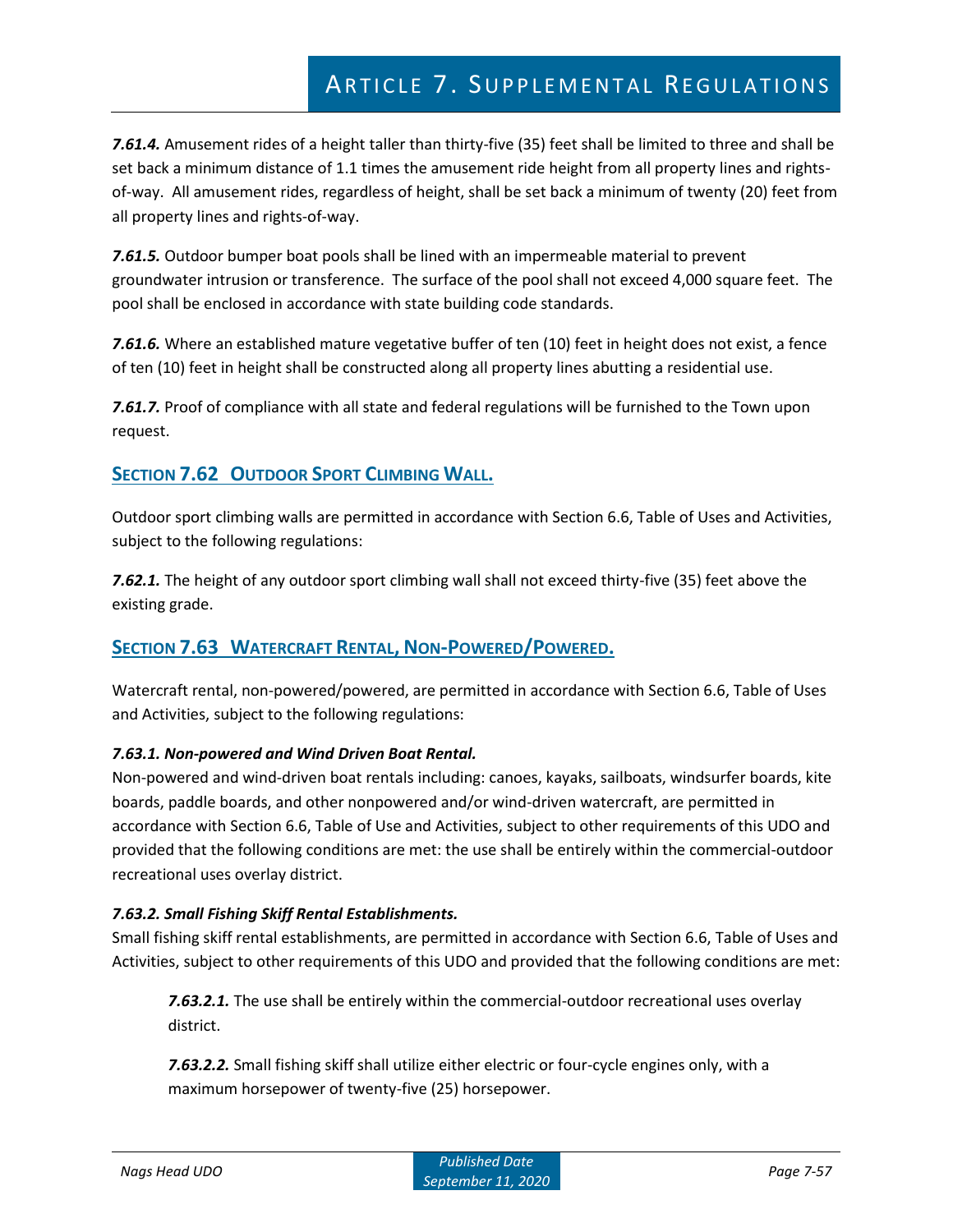#### *7.63.3. Boat Rental Establishments.*

Each site shall be limited to a maximum of eight (8) authorized personal watercraft rental units per site with a maximum of seven (7) authorized personal watercraft rental sites within Town. No personal watercraft shall be located waterward of the nearest principal or accessory building other than authorized personal watercraft identified for rental use and two personal watercraft that may be available for control, supervision, or rescue purposes per site.

## **PART IX. TELECOMMUNICATIONS**

### **SECTION 7.64 COMMUNICATION TOWER, MAJOR.**

Communication tower, major, are permitted in accordance with Section 6.6, Table of Uses and Activities, subject to the following regulations:

#### *7.64.1. R-3 High-Density Residential District.*

Major communication towers are permitted in the R-3 district in accordance with Section 6.6, Table of Uses and Activities, subject to other requirements of this UDO and provided the following conditions are met:

*7.64.1.1.* The maximum height of a communication tower and antenna shall be one hundred seventy-five (175) feet.

*7.64.1.2.* The applicant shall submit an engineering report and site plan that contains at least the height of the tower and antennae, building materials to be used in the tower, number of proposed antennae and location. The report shall also include a certification from a structural engineer verifying that the tower structure will meet the requirements of Volume 1, Chapter 37 of the North Carolina State Building Code concerning wind resistance and will support the proposed number of antennae.

*7.64.1.3.* Written verification that the proposed tower complies with regulations administered by the Federal Communications Commission (FCC) and the Federal Aviation Administration (FAA) shall be provided, prior to the Board of Commissioners' review.

*7.64.1.4.* The applicant shall submit certification that an existing tower does not meet the applicant's structural specifications and/or technical design requirements.

*7.64.1.5.* Guy-wired towers are prohibited.

*7.64.1.6.* Major communication towers as permitted under this subsection may be located on upon a lot with other principal and accessory structures and uses.

*7.64.1.7.* Major communication towers as permitted under this section shall be limited to the R-3 high density residential district properties located south of Epstein Drive.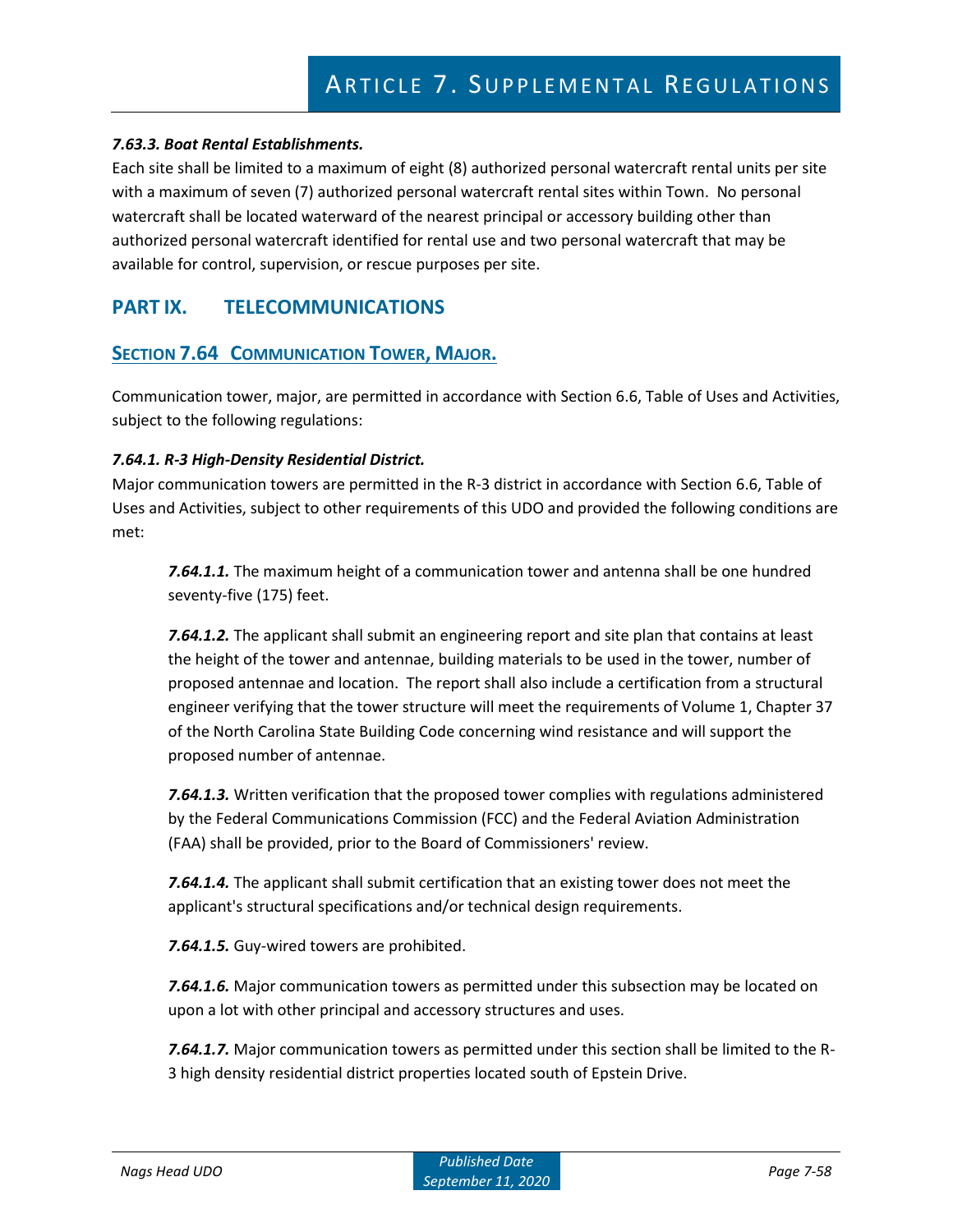#### *7.64.2. C-3 Commercial Services District.*

Major communication towers, as a principal or accessory use, are permitted in the C-3 district in accordance with Section 6.6, Table of Uses and Activities, subject to other requirements of this UDO and provided the following conditions are met:

*7.64.2.1.* Minimum setbacks from all property lines for freestanding towers shall be twenty (20) percent of the total height of the tower and antennae.

*7.64.2.2.* The maximum height of a communication tower and antennae shall be two hundred fifty (250) feet.

*7.64.2.3.* A security fence at least ten (10) feet in height shall be installed to encompass the base of the tower.

*7.64.2.4.* The applicant shall submit an engineering report and site plan that contains at least the height of the tower and antennae, building materials to be used in the tower, number of proposed antennae and location. The report shall also include a certification from a structural engineer verifying that the tower structure will meet the requirements of Volume 1, Chapter 37 of the North Carolina State Building Code concerning wind resistance and will support the proposed number of antennae.

*7.64.2.5.* Written verification that the proposed tower complies with regulations administered by the Federal Communications Commission (FCC) and the Federal Aviation Administration (FAA) shall be provided, prior to the Board of Commissioners' review.

*7.64.2.6.* The applicant shall submit certification that an existing tower does not meet the applicant's structural specifications and/or technical design requirements.

*7.64.2.7.* No major communication tower shall be permitted as a customary accessory structure to a sexually oriented business.

*7.64.2.8.* Guy-wired towers are prohibited.

### **SECTION 7.65 CONCEALED BUILDING MOUNTED ANTENNA.**

Concealed building mounted antennas are permitted in accordance with Section 6.6, Table of Uses and Activities, subject to other requirements of this UDO and provided that the installation is:

*7.65.1.* Flush with or below the roof line;

*7.65.2.* Screened behind an opaque façade; or

*7.65.3.* Blended into the building structure with faux windows, dormers, or other architectural features that appear as part of the existing or proposed structure so that the antenna or antenna array is not visible by ordinary observation from the ground at the perimeter of the property boundary in any direction (360 degrees).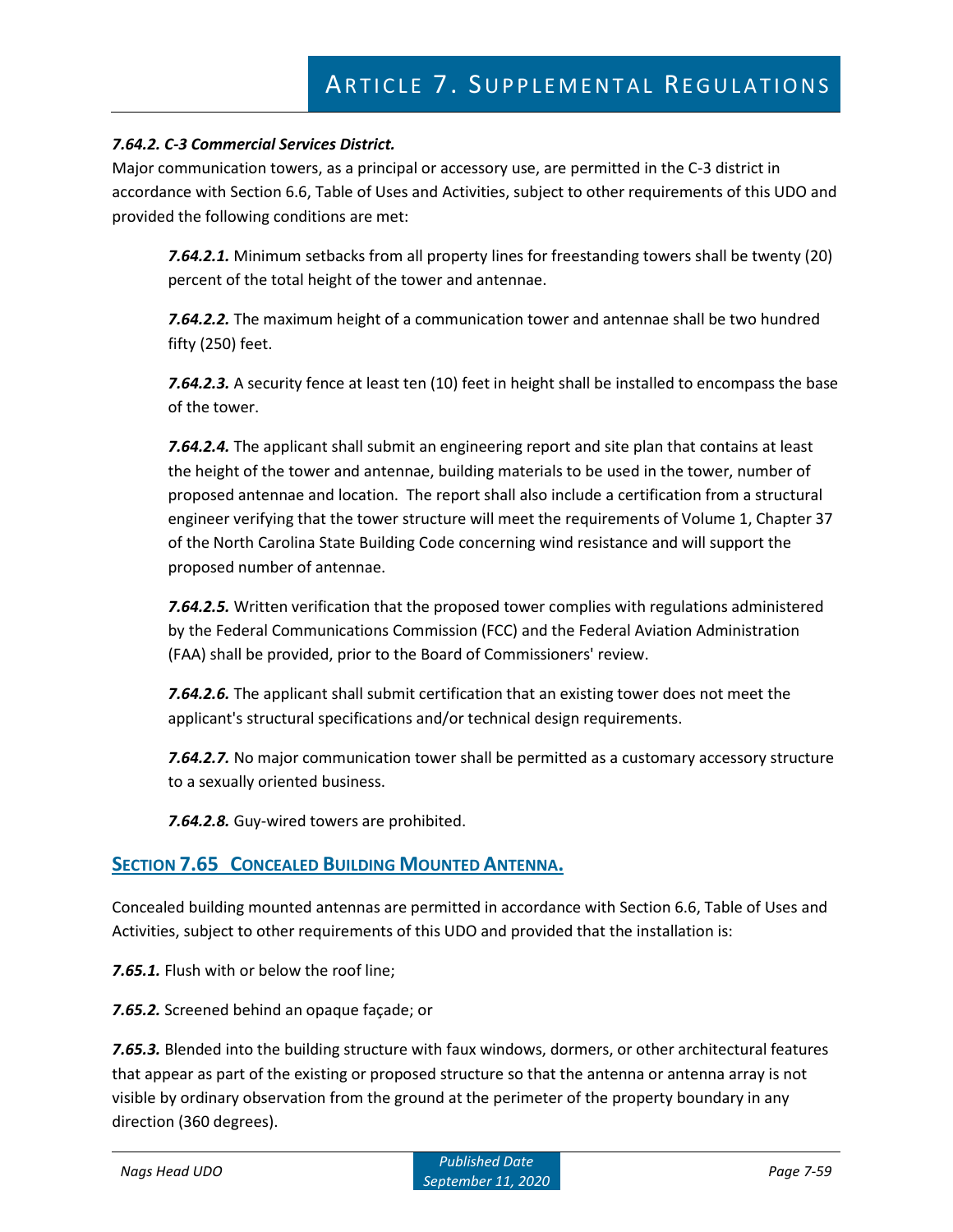## **SECTION 7.66 WIRELESS TELECOMMUNICATION FACILITIES.**

Wireless telecommunication facilities are permitted in accordance with Section 6.6, Table of Uses and Activities, subject to the provisions of Article 10, Part VII, Wireless Telecommunication Facilities and other requirements of this UDO.

## **SECTION 7.67 TELEPHONE SWITCHING STATIONS AND ELECTRIC SUBSTATIONS.**

Telephone switching stations and electric substations are permitted in accordance with Section 6.6, Table of Uses and Activities, subject to other requirements of this UDO and provided that the following conditions are met:

*7.67.1.* All structures requiring a building permit shall be architecturally compatible with other structures in the vicinity.

*7.67.2.* The boundaries of the entire site shall be buffered utilizing a 10-foot wide Commercial Transitional Protective Yard as prescribed in Section 10.93, Landscaping, Buffering, and Vegetation Preservation.

## **PART X. WAREHOUSE/LIGHT INDUSTRIAL**

## **SECTION 7.68 CONCRETE PROCESSING FACILITIES AND SUPPORTING ACCESSORY USES.**

Concrete processing facilities and supporting accessory uses are permitted in accordance with Section 6.6, Table of Uses and Activities, subject to other requirements of this UDO and provided that the following conditions are met:

*7.68.1.* Areas used for the storage of materials and finished products shall be maintained permeable and shall be calculated as permeable lot coverage. Those areas shall be clearly delineated on the site plan, and any expansion of such areas shall be considered a site modification for which approval by the Board of Commissioners is required.

*7.68.2.* Vehicle maintenance areas shall be permitted, the use of which shall be for the repair and upkeep of vehicles associated with the principal use. All maintenance conducted shall be either entirely within an enclosed or covered structure or on a paved surface which is designed in accordance with Article 11, Part I, Stormwater, Fill, and Runoff Management.

*7.68.3.* No bulk storage of fuels or oils for sale shall be allowed. For the purpose of this provision, bulk storage shall be any amount in excess of two hundred (200) gallons. However, storage for consumption in vehicles associated with the principal use shall be allowed, provided that such storage facilities are designed to equal or exceed the minimum requirements of the applicable federal, state or local regulatory agency. There shall be no fuel or oil storage within five hundred (500) feet of the Fresh Pond.

*7.68.4.* Structures or portions thereof which are normally used and are necessary for the manufacture, processing and fabrication of construction materials may exceed thirty-five (35) feet in height, provided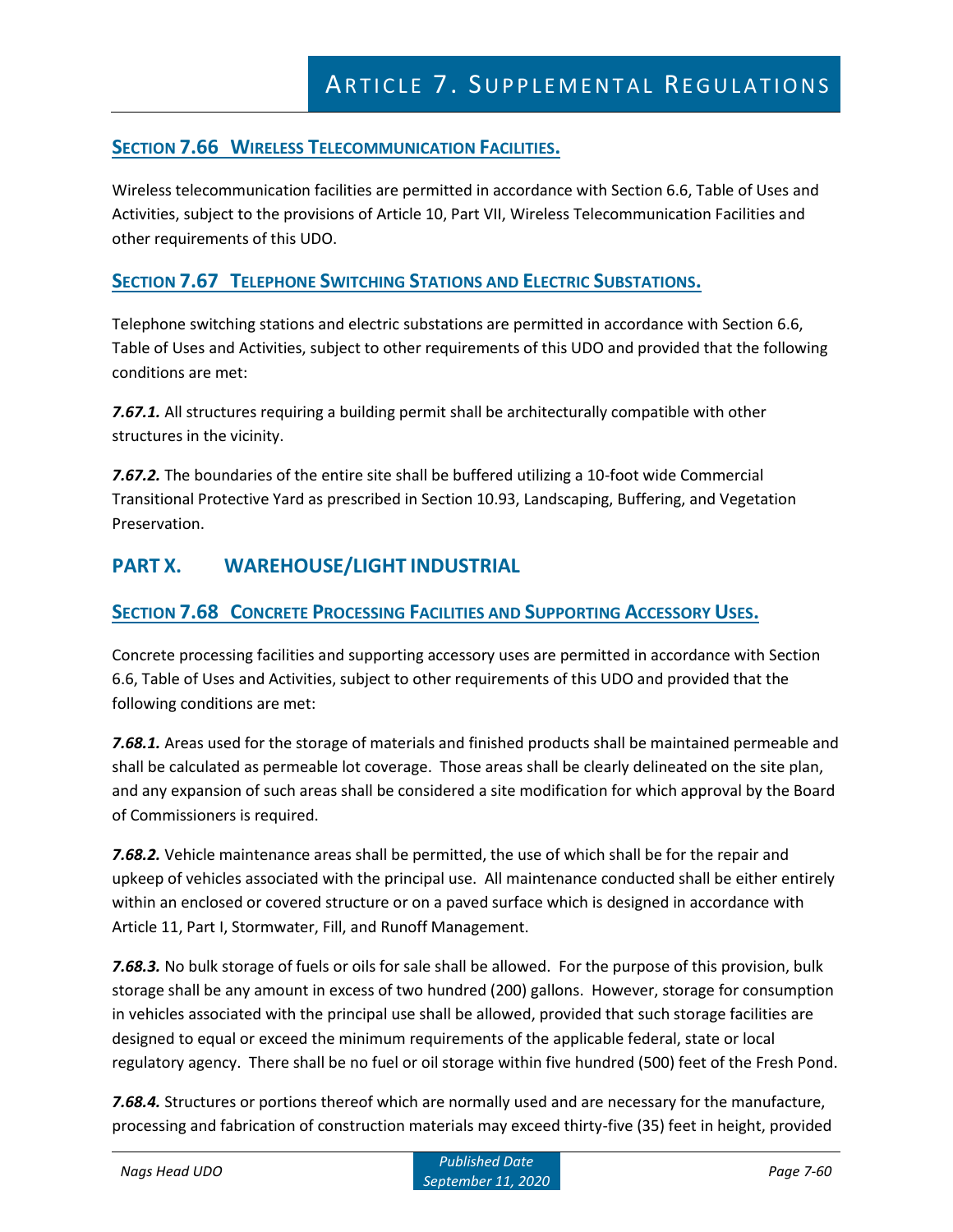that, in addition to the required setback, an additional setback of two feet on the front, on the rear, and on each side of the structure shall be required for each foot by which the structure exceeds thirty-five (35) feet in height.

## **SECTION 7.69 JUNKYARDS, SCRAP YARDS, & SALVAGE FACILITIES.**

Junkyards, scrap yards, and salvage facilities are permitted in accordance with Section 6.6, Table of Uses and Activities, subject to other requirements of this UDO and provided that the following conditions are met:

*7.69.1.* No portion of a junkyard shall be within five hundred (500) feet of the Fresh Pond.

*7.69.2.* A junkyard requires a minimum parcel area of five (5) acres.

*7.69.3.* All applicable junkyards shall abide by the Junkyard Control Act, as specified in G.S. 136-141— 136-155 and any subsequent amendments or revisions thereof.

*7.69.4.* No junkyard shall be established within two hundred (200) feet of any residential zoning district (R-1, R-2, R-3, SPD-20, SED-80 and SPD-C) or any existing residential use.

*7.69.5.* In order to prevent the spillover of stored materials on abutting land or public rights-of-way, preserve the aesthetics and scenic nature of the area, preserve the safety of pedestrians on adjoining walkways, eliminate fire hazards, remove the threat of breeding places for rats and vermin, prevent the possible uses of such yards as hiding places for criminal activity, and to eliminate the attraction of materials stored within to playing children, the storage area shall be fenced with a strong, secure, solid fence of suitable materials of at least six feet and no greater than eight feet in height and shall be maintained in sound condition at all times. The fence shall be placed no closer to the boundary line than the front, side and rear setback lines.

*7.69.6.* All junkyards shall have a minimum front yard of thirty (30) feet, minimum side yards of twenty (20) feet and a minimum rear yard of twenty-five (25) feet.

*7.69.7.* No salvage material or junk may be piled more than six (6) feet high. No salvaged material shall be visible from the public road or neighboring residences.

## **SECTION 7.70 MINI-STORAGE (SELF-STORAGE) COMPLEXES.**

Mini-storage (self-storage) complexes, are permitted in accordance with Section 6.6, Table of Uses and Activities, subject to other requirements of this UDO and provided that the following conditions are met:

*7.70.1.* In addition to a business office, an attached security office no greater than three hundred (300) square feet in area may be included as an accessory use.

*7.70.2.* There shall be a minimum 25-foot separation between detached buildings.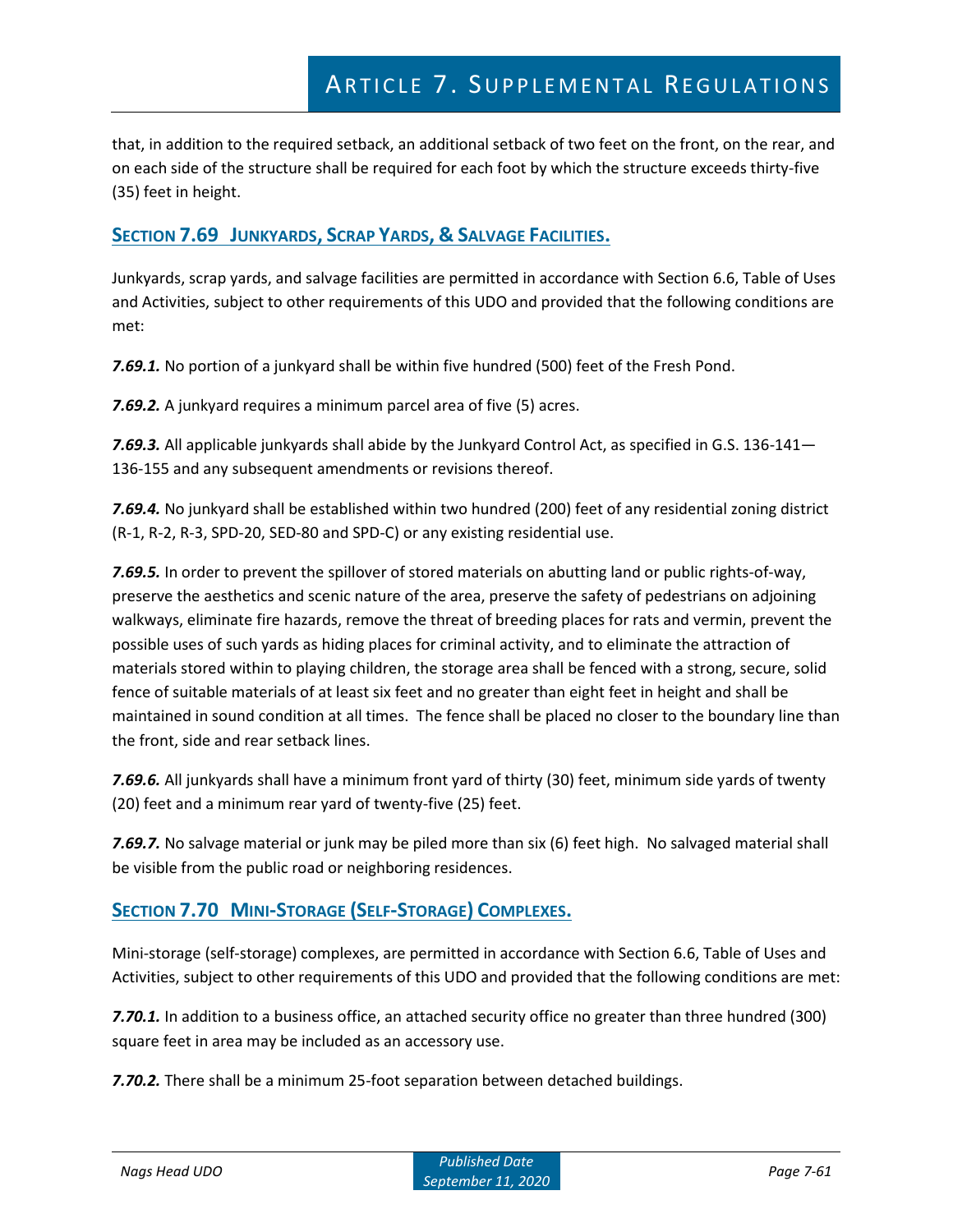*7.70.3.* No mini-storage facility shall be used for the storage of flammable, combustible or noxious liquids or materials as classified in the fire prevention code currently in use by the Town.

*7.70.4.* Restroom facilities shall be provided for the mini-storage complex and shall be accessible during operating hours.

*7.70.5.* Mini-storage (self-storage) rental units shall be used for the storage of domestic and/or commercial goods and supplies in accordance with this UDO. Mini-storage (self-storage) rentals units shall not be used for the following activities:

*7.70.5.1.* On-site wholesale trade and retail trade including, but not limited to, garage or yard sales, or flea markets.

*7.70.5.2.* The commercial servicing or repair of motor vehicles, boats, trailers, mowers, appliances, or other similar equipment.

*7.70.5.3.* Human occupancy or congregation for purposes other than periodic visitation of storage units for depositing or retrieval of stored goods or supplies.

*7.70.5.4.* The regularly scheduled manufacture of saleable goods.

*7.70.5.5.* No rental storage unit shall be used or altered for use as office space.

*7.70.6.* One attached single-family dwelling unit for the housing of 24-hour security personnel or on-site management personnel may be permitted, provided that all applicable Town code requirements are satisfied.

*7.70.7.* Nothing in this section shall be interpreted to prevent the owner or operator of the premises from conducting auctions for the purpose of lawful disposal of the abandoned contents of a ministorage (self-storage) rental unit.

## **SECTION 7.71 SCREEN PRINTING FACILITY.**

Screen printing facility is permitted in accordance with Section 6.6, Table of Uses and Activities, subject to other requirements of this UDO and provided that the following conditions are met:

*7.71.1.* The disposal of chemical or hazardous waste and any and all other chemical residues and byproducts shall be disposed of through a licensed waste disposal contractor. This contract must be maintained in perpetuity and the Town may request to review the contract to ensure compliance.

*7.71.2.* All septic plans shall be reviewed and approved by the Dare County Health Department prior to the issuance of a building permit. The septic system shall be tested annually at the owner's expense for chemical contamination and compliance with health department regulations by a state certified lab.

*7.71.3.* The storage of any and all chemicals and/or solvents associated with the screen printing production process shall be reviewed and approved for compliance with all relevant sections of the state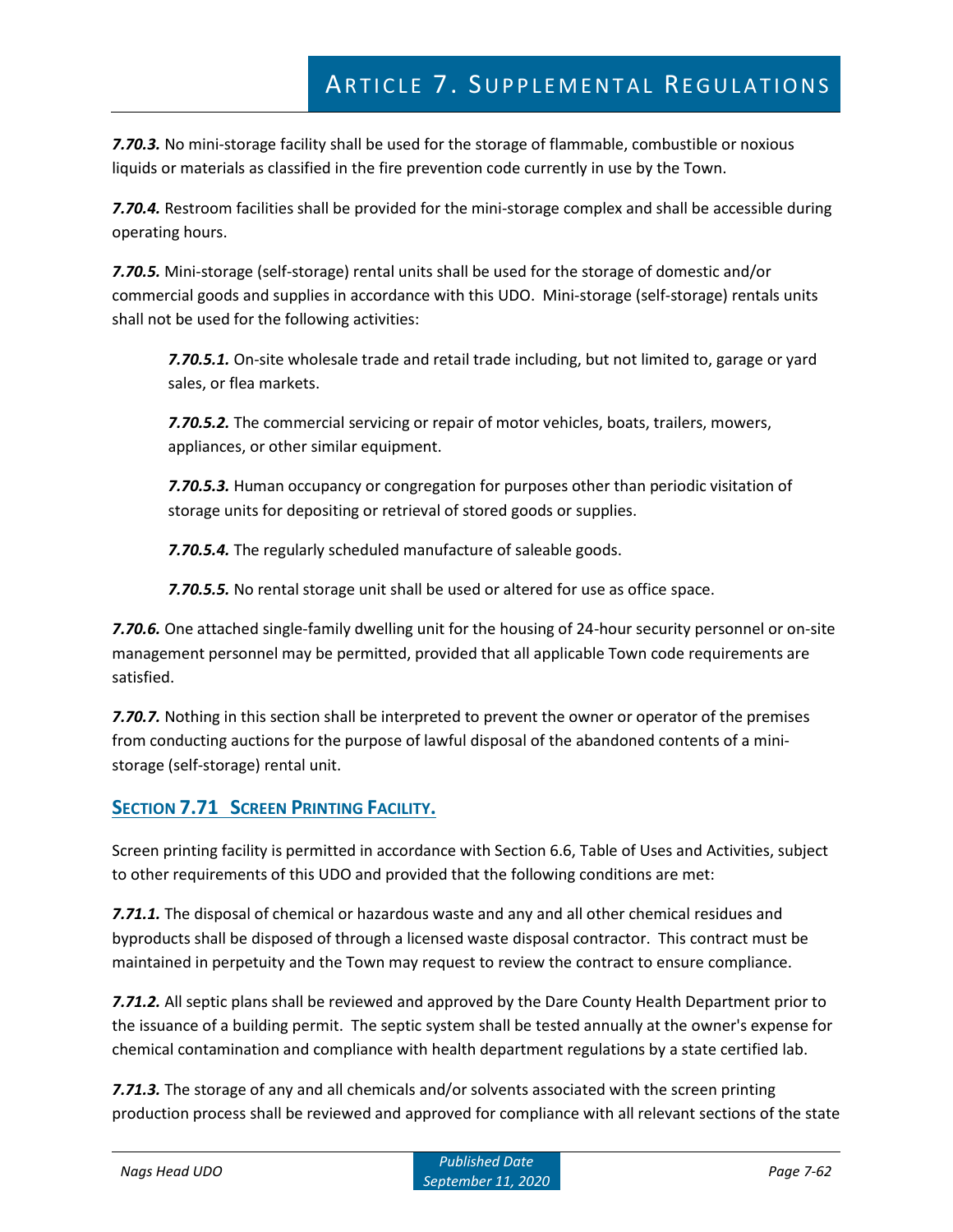building code, National Fire Protection Association Code, NCDHHS regulations, and the coastal area management association prior to the issuance of a building permit or change of use.

*7.71.4.* No on-site retail sales shall be allowed out of a screen printing production facility.

*7.71.5.* All chemicals, solvents or waste associated with the screen printing production process shall be contained in a leak-proof curbed area capable of holding the entire contents of all containers stored in that area.

*7.71.6.* All screen printing production operations and storage shall be conducted within an enclosed building.

## **SECTION 7.72 TRADE CENTERS.**

Trade centers are permitted in accordance with Section 6.6, Table of Uses and Activities, subject to other requirements of this UDO and provided that the following conditions are met:

*7.72.1.* Each individual unit may contain an office/sales area; however, this area shall not exceed twenty-five (25) percent of the gross floor area of the unit.

*7.72.2.* Each individual unit shall at a minimum contain a commode, shower facility and lavatory.

*7.72.3.* All work conducted on-site shall be entirely within the enclosed structure.

## **PART XI. ACCESSORY USES**

### **SECTION 7.73 DOCKING FACILITY, ACCESSORY TO RESTAURANT.**

Docking Facility, Accessory to Restaurant are permitted in accordance with Section 6.6, Table of Uses and Activities, subject to other requirements of this UDO and provided that the following conditions are met:

**7.73.1.** There shall not be more than one docking facility per lot.

**7.73.2.** Docking facilities may not provide any of the following services: permanent docking spaces, overnight mooring, dry storage, fueling facilities, haul-out facilities, repair services, or any other water dependent commercial-outdoor recreational use.

**7.73.3.** Boats slips shall not be utilized to satisfy the required parking for the principal use.

**7.73.4.** Piers and slips shall be limited in length to 200 feet measured perpendicular to the shoreline from the normal water line. This distance is not inclusive of the platform at the end of the facility.

**7.73.5.** There shall be 30 inches of water depth relative to the normal water level adjacent to all boat slips and boat access areas.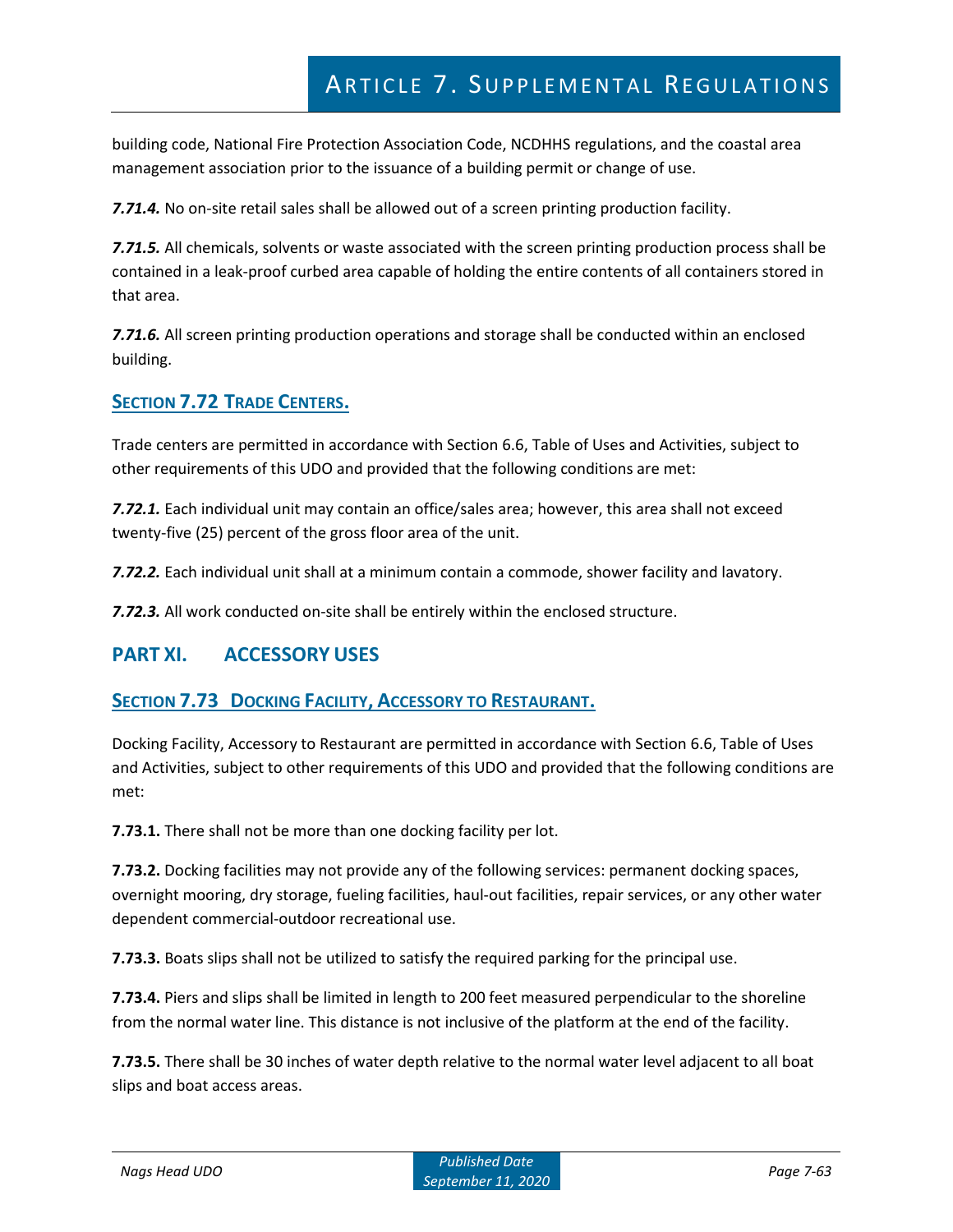**7.73.6.** The docking facility shall include a designated No Wake Zone that shall be extended 600 feet measured perpendicular to the shoreline from the normal water line. There shall be a No Wake Zone sign conspicuously posted on the facility.

## **SECTION 7.74 HELIPORT, ACCESSORY TO HOSPITAL AND MEDICAL OFFICES.**

Heliports, accessory to hospital and medical offices, are permitted in accordance with Section 6.6, Table of Uses and Activities, subject to other requirements of this UDO and provided that the following conditions are met:

*7.74.1.* Noncommercial, public safety and governmental heliport facilities shall comply with current FAA regulations in its design, size, and use, and shall meet all applicable federal, state, and local heliport requirements.

**7.74.2.** A proposed heliport lighting plan designed to comply with FAA regulations but shall be ground level based, using cutoff or restrictive features to minimize overspill of light from the activity area itself.

*7.74.3.* Heliport design and approach and departure areas shall be maintained per Heliport Design Advisory Circular 150/5390-2, USDOT, Federal Aviation Administration, January 4, 1988, as amended.

*7.74.4.* The heliport shall be ground-based only. No rooftop facility shall be permitted.

*7.74.5.* No fixed based operations or refueling facilities shall be permitted on the heliport site.

## **SECTION 7.75 ON-SITE RENTAL OF BEACH CHAIRS AND UMBRELLAS.**

On-site rental of beach chairs and umbrellas are permitted in accordance with Section 6.6, Table of Uses and Activities, subject to other requirements of this UDO and provided that the following conditions are met:

*7.75.1.* Storage of such items, overnight and during hours of operation shall be located westward of the static line and shall not be visible from the beach.

*7.75.2.* Beach chairs and umbrellas to be placed upon the beach shall contain no commercial signage. Property identifiers such as initials and numbering shall be located on the interior or underside of any chair or umbrella. Any other signage shall not be visible from the beach.

*7.75.3.* Placement of beach chairs and umbrellas upon the beach shall not restrict or impede the flow of vehicular, pedestrian or emergency services traffic. All public access points shall be free and clear of all obstructions and rental equipment for a minimum distance of fifty (50) feet in any direction.

*7.75.4.* All transactions involved in the operation of this rental service, including tips, shall occur inside the principal structure, i.e.; the hotel or west of the static line.

*7.75.5.* Rentals shall be limited to hotel patrons.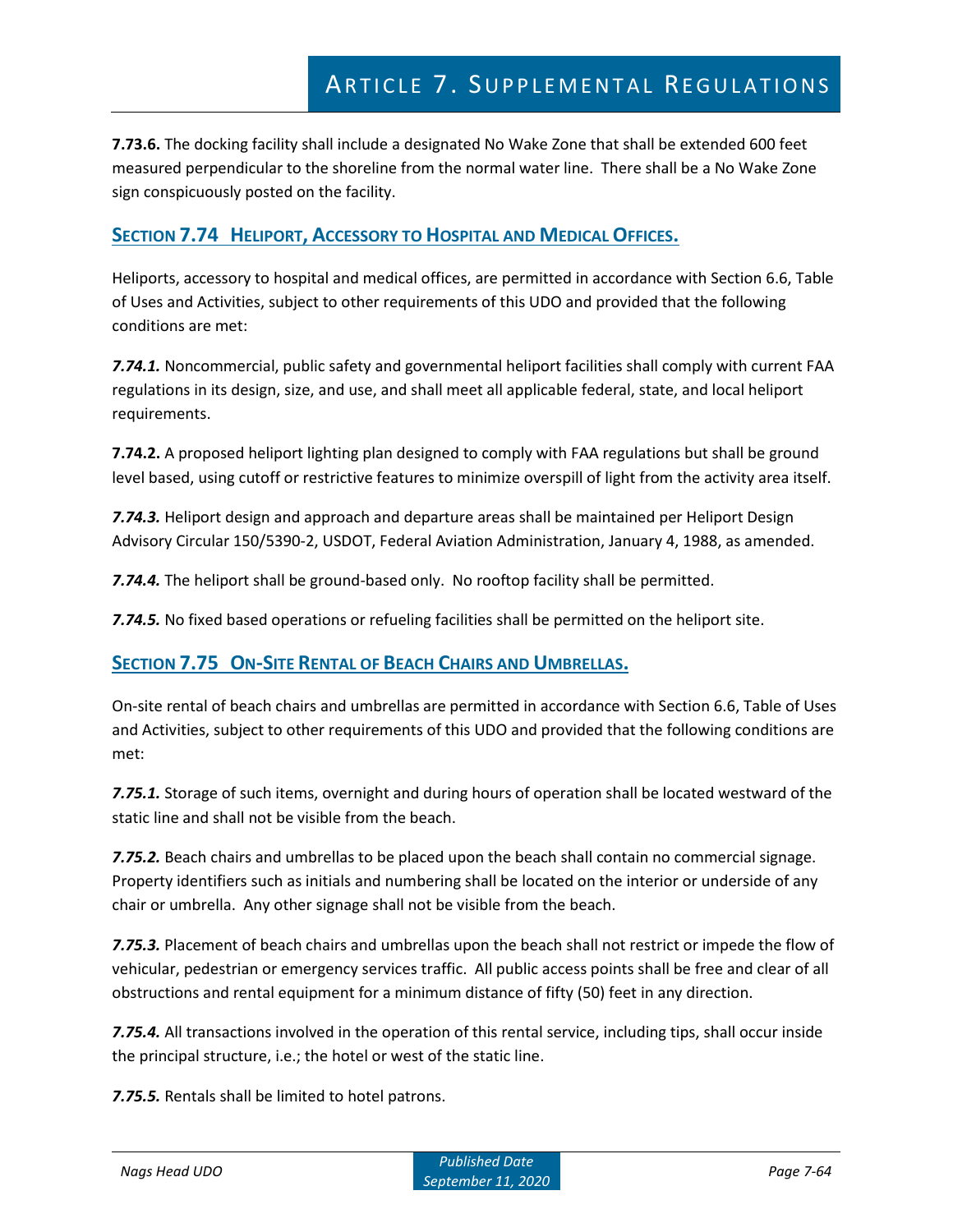*7.75.6.* Under no circumstance shall beach chairs and umbrellas be left on the beach or be east of the static line overnight.

*7.75.7.* At the close of business hours, the beach upon which rentals occur shall be cleaned of all loose trash and debris.

*7.75.8.* Beach chairs and umbrellas shall only be set up when requested by the customer, beach chairs and umbrellas shall not be pre-set.

*7.75.9.* Emergency services personnel have the right to move beach chairs and umbrellas as necessary to ensure a clear line of sight for safety purposes.

*7.75.10.* Any violation of these regulations may result in any of the following actions:

*7.75.10.1.* Removal of equipment left on the beach overnight;

*7.75.10.2.* Issuance of civil penalty pursuant to subsection 1.10.4 of this UDO; or

*7.75.10.3.* Immediate revocation of the zoning permit.

# **SECTION 7.76 OUTDOOR STANDS, ACCESSORY TO SHOPPING CENTERS & GROUP DEVELOPMENT.**

Outdoor stands, accessory to shopping centers and group development, are permitted in accordance with Section 6.6, Table of Uses and Activities, subject to other requirements of this UDO and provided that the following conditions are met:

*7.76.1.* The principal sale of items at an outdoor stand shall be limited to either fresh produce, hot dogs, coffee, ice cream or Italian ice, fudge, and reservations or ticket sales.

*7.76.2.* Sites less than ten (10) acres in area shall be allowed only one stand. Sites ten (10) acres in area and greater shall be allowed up to two outdoor stands, with no more than one (1) stand selling fresh produce, hot dogs, coffee, ice cream or Italian ice, and/or fudge. The stands shall not be required to be a permanent structure and may, with the exception of stands for reservations or ticket sales, be located upon a trailer. When located upon a trailer, skirting shall be installed around the perimeter to screen the wheels, axles and towing hitch from view.

*7.76.3.* The stand area, inclusive of display counters and awnings, shall not exceed four hundred (400) square feet for produce stands and shall not exceed one hundred fifty (150) square feet for hot dog, coffee, ice cream and Italian ice, fudge, and reservations or ticket sales stands. Refrigeration units may be utilized within the stand area. The location of the stand on the site shall comply with minimum district yard regulations for principal use structures, except that stands for reservations or ticket sales shall be located within shopping centers or group developments, such as within common areas or walkways, and shall not be located within any parking area.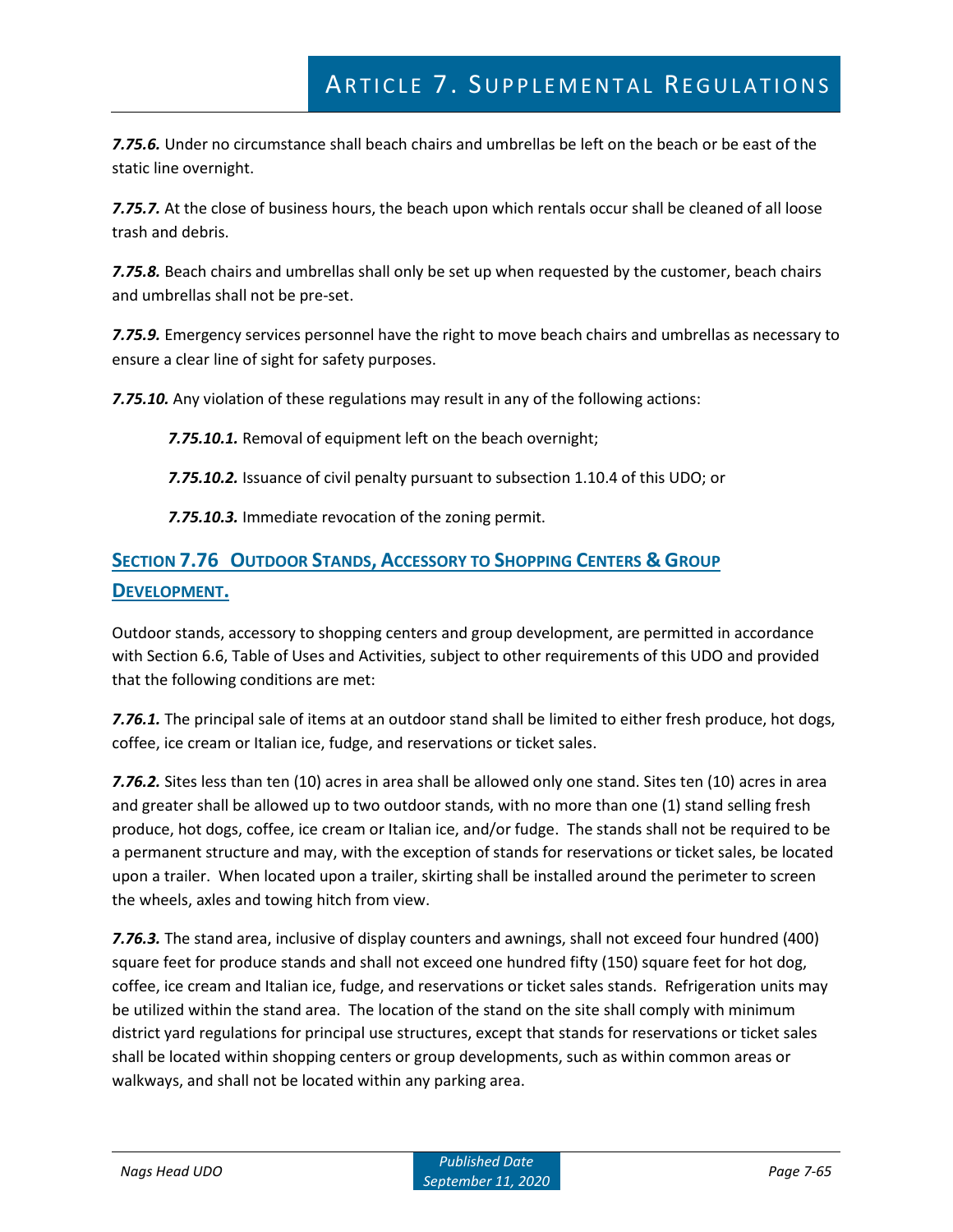*7.76.4.* Produce and reservations or ticket sales stands shall be temporary and may be operated for a period of time not to exceed 180 days annually; the dates of operation shall be limited to between May 1 and November 1 each year. Hot dog, coffee, ice cream and Italian ice and fudge stands may be operated year round but shall not be left on the property overnight and must be removed daily.

*7.76.5.* All stands shall comply with applicable Dare County Health Department regulations and permitting requirements.

*7.76.6.* When located on a site with fifty (50) or more existing parking spaces, no additional parking spaces will be required. When located on a site with less than fifty (50) parking spaces a minimum of three (3) off-street parking spaces in accordance with parking regulations of this UDO shall be provided.

*7.76.7.* When the regulations contained in the subsection are in conflict with the general regulations of Town Code Section 12 Article III, Peddlers and Itinerant Merchants, the provisions of this UDO shall prevail.

# **SECTION 7.77 PORTABLE STORAGE UNITS/TEMPORARY CONSTRUCTION TRAILERS.**

Portable storage units and temporary construction trailers are permitted in accordance with Section 6.6, Table of Uses and Activities, subject to other requirements of this UDO and provided that the following conditions are met:

*7.77.1.* Trucks, trailers, semi-trailers (self-propelled or detached) and prefabricated cargo shipping containers or similar containers shall not be used as a storage or other type of accessory structure in any zoning district, except as provided for under this section.

*7.77.2.* Following a storm event for which a state of emergency has been declared in accordance with Chapter 14 of the Town Code of Ordinances, trucks, trailers, semi-trailers (self-propelled or detached), and prefabricated cargo shipping containers may be stored temporarily on a site to store merchandise removed from the damaged structure, provided a storm related building permit has been issued to repair the structure. Trucks, trailers, semi-trailers, and prefabricated cargo shipping containers may be located in any required parking area or drive aisle. Trucks, trailers, semi-trailers, or prefabricated cargo shipping containers shall be allowed onsite for a time period not to exceed six months from date of building permit issuance and shall be removed prior to issuance of the building permit certificate of completion.

*7.77.3.* Temporary, self-contained storage units used in moving services, including "PODS" which are intended to be picked up and moved to various locations on demand shall be allowed on a parcel for up to thirty (30) days with a zoning permit. Such storage units must be stored within the property boundary and shall be placed so as not to interfere with traffic or as to create a traffic hazard on an adjacent street.

*7.77.4.* Mobile magnetic resonance imager(s) (MRI), health or other medical vehicles providing mobile health services, and book mobiles when approved by the Town Manager as customary, mobile services or as part of a crown gathering or special events permit are specifically excluded from this regulation.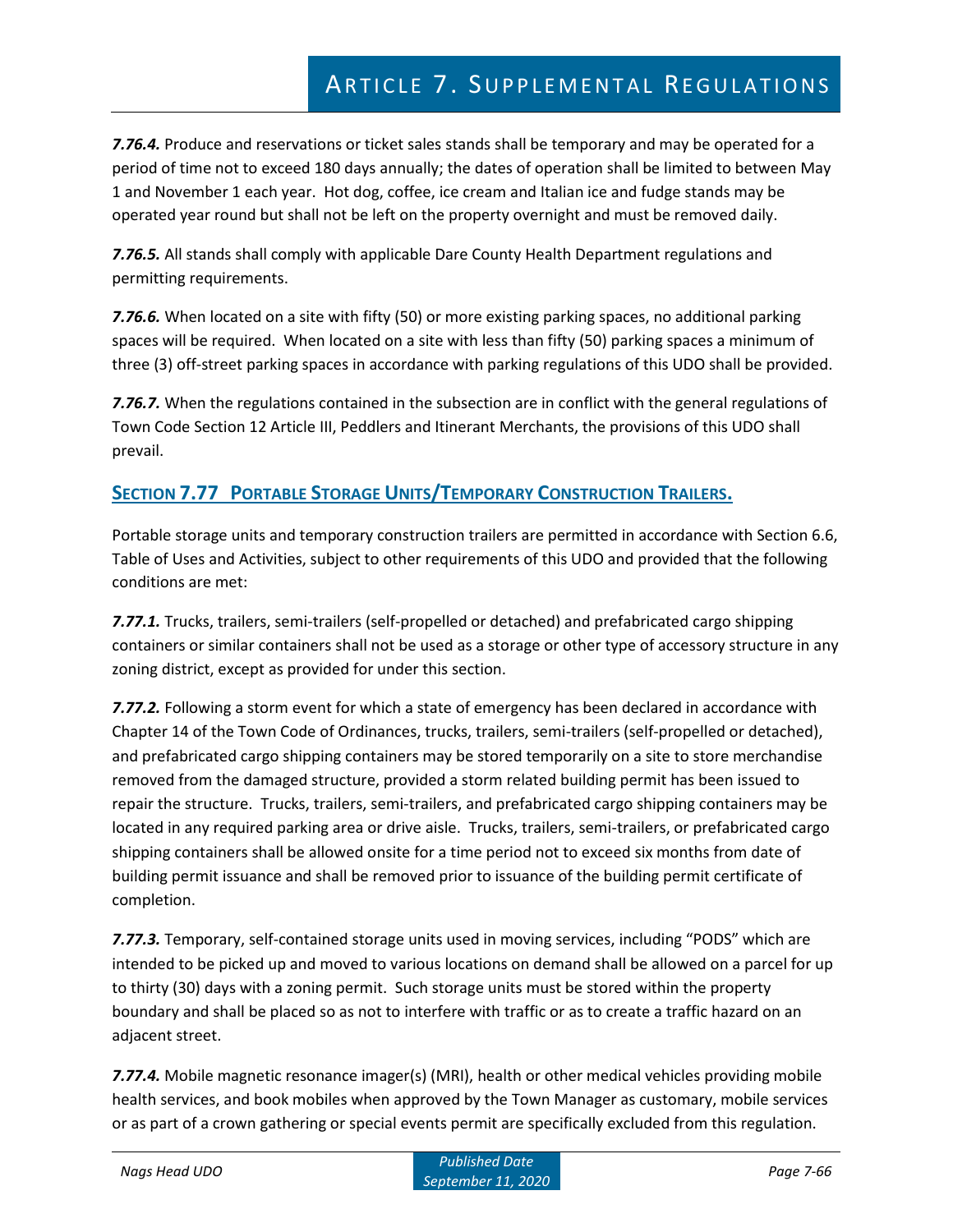*7.77.5.* Nothing in this section shall apply to any vehicle stored in compliance with applicable Town codes. This regulation shall not be interpreted to prohibit the timely unloading and loading of commercial trailers or boat trailers in any district.

## **SECTION 7.78 WALLS AND FENCES.**

Walls and fences are permitted in accordance with Section 6.6, Table of Uses and Activities, provided the following conditions are met:

*7.78.1.* The setback requirements of these regulations shall not prohibit any necessary retaining wall or prohibit any wall or fence except as regulated in subsection 10.92.2.2.8 Vison Clearance (C) and all driveways other than for single-family and two-family use.

*7.78.2.* Walls and fences of wood construction must be constructed so that exposed framing of each section of fence faces the interior yard.

7.78.3. Within any residential district (R-1, R-2, R-3, CR, SED-80, SPD-20, and SPD-C), and within any other district where the existing or proposed principal permitted use of the property is single-family or two-family residential (C-1, C-2 and C-4), no wall or fence shall exceed four feet in height within a front yard or the frontward one-half portion of the side yard or six feet in height in a rear yard or the rearward one-half portion of the side yard. In the CR district, a fence located in the front yard and frontward onehalf portion of the side yard may be increased to a height not exceeding six feet, provided that the fence meets the minimum required front yard and side yard setback distances established for single-family and two-family uses.

*7.78.4.* Within any commercial district, no wall or fence shall exceed ten feet in height.

*7.78.5.* Fences used in conjunction with any permitted outdoor recreational use shall not exceed ten (10) feet in height in any zoning district.

*7.78.6.* In instances where a residential use abuts on either side of a commercial use or district, a wall or fence may be allowed up to six (6) feet in height along the side lot line adjacent to the commercial use or district.

*7.78.7.* Fences used for screening HVAC (heating, ventilation, and air conditioning) equipment shall not exceed seven feet in height and shall be located no more than two (2) feet from the HVAC equipment unless otherwise specified by the manufacturer.

## **SECTION 7.79 WIND ENERGY FACILITY**

Wind energy facilities are permitted in accordance with Section 6.6, Table of Uses and Activities, subject to other requirements of this UDO and provided that the following conditions are met:

### *7.79.1. Wind Energy Facility, Rooftop*

Wind energy facility, rooftop where permitted as an accessory use subject to the following: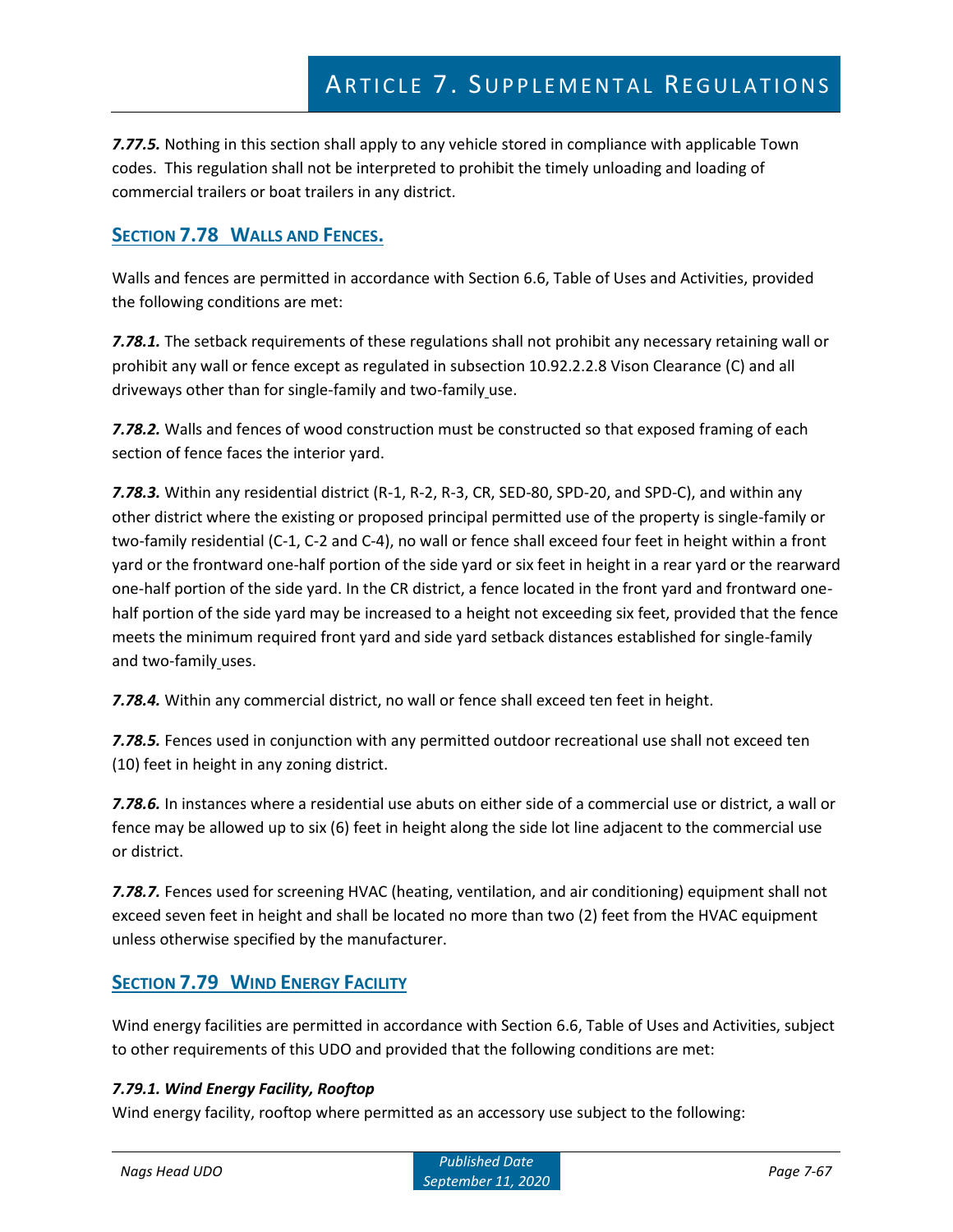*7.79.1.1.* No more than two rooftop wind energy facilities per site.

*7.79.1.2.* The power generated is for on-site consumption only.

*7.79.1.3.* The combined total rated capacity shall be ten kW or less.

*7.79.1.4.* The height for the wind energy facility, roof top shall not exceed the maximum height requirement of the district in which it is located.

*7.79.1.5.* The visual appearance of wind energy facilities shall at a minimum:

*7.79.1.5.1.* Be a nonobtrusive color such as white, off-white or gray.

*7.79.1.5.2.* Not be artificially lighted, except to the extent required by the Federal Aviation Administration or other applicable authority that regulates air safety.

*7.79.1.5.3.* Not display advertising except for manufactures identification.

*7.79.1.5.4.* No flags, streamers, or decorative item shall be attached to the wind energy facility.

*7.79.1.5.5.* Rooftop wind energy facilities shall be equipped with a braking device and emergency shutoff to keep the rotor stationary while the turbine is being inspected or maintained. The braking device shall also be used for winds exceeding optimal speeds.

*7.79.1.6.* Installed facilities shall be reinspected every five years by a licensed engineer for structural integrity with an inspection report to be provided to the UDO Administrator outlining the findings of the reinspection.

*7.79.1.7.* Rooftop wind energy facilities shall comply with the provisions of Chapter 16, Article III of the Town Code of Ordinances.

#### *7.79.2. Wind Energy Facility, Vertical Axis.*

Wind energy facility, vertical axis where permitted as an accessory use subject to the following:

*7.79.2.1.* Vertical axis wind energy facility(ies) shall be set back a minimum distance of 1.1 times the wind turbine height from all property lines and rights-of-way. Required setbacks may be waived if an easement agreement is signed by adjacent property owners and recorded in the Dare County Register of Deeds. The setback from estuarine waters shall be a minimum of 30 feet measured from the mean high water as determined by CAMA.

*7.79.2.2.* The wind turbine height of a vertical axis wind energy facility shall not exceed the maximum height requirement of the district in which it is located.

*7.79.2.3.* Rotor foils on vertical axis wind energy facilities must maintain at least ten feet of clearance between their lowest point and the ground or any structure other than the supporting tower.